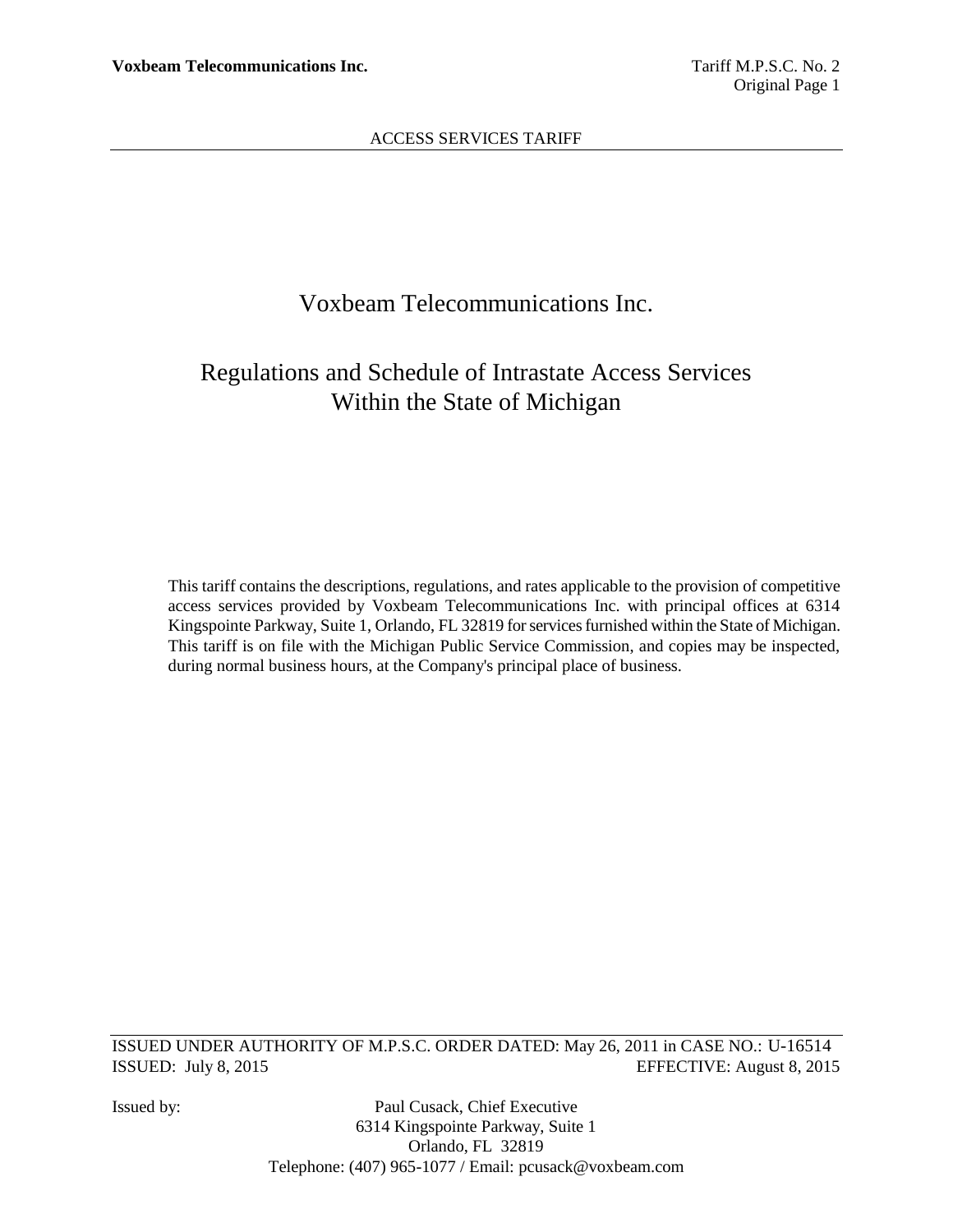## CHECK SHEET

Pages of this tariff, as indicated below, are effective as of the date shown at the bottom of the respective pages. Original and revised pages, as named below, comprise all changes from the original tariff and are currently in effect as of the date on the bottom of this page.

| <b>PAGE</b>    | <b>REVISION</b> |        | <b>PAGE</b> | <b>REVISION</b> |        | <b>PAGE</b> | <b>REVISION</b> |        |
|----------------|-----------------|--------|-------------|-----------------|--------|-------------|-----------------|--------|
| 1              | Original        | ∗      | 29          | Original        | $\ast$ | 57          | Original        | ∗      |
| $\overline{c}$ | Original        | ∗      | 30          | Original        | $\ast$ | 58          | Original        | ∗      |
| 3              | Original        | ∗      | 31          | Original        | $\ast$ | 59          | Original        | $\ast$ |
| 4              | Original        | ∗      | 32          | Original        | $\ast$ | 60          | Original        | $\ast$ |
| 5              | Original        | ∗      | 33          | Original        | $\ast$ | 61          | Original        | $\ast$ |
| 6              | Original        | ∗      | 34          | Original        | $\ast$ | 62          | Original        | $\ast$ |
| 7              | Original        | ∗      | 35          | Original        | $\ast$ | 63          | Original        | $\ast$ |
| $8\,$          | Original        | ∗      | 36          | Original        | $\ast$ | 64          | Original        | $\ast$ |
| 9              | Original        | ∗      | 37          | Original        | $\ast$ | 65          | Original        | $\ast$ |
| 10             | Original        | ∗      | 38          | Original        | $\ast$ | 66          | Original        | $\ast$ |
| 11             | Original        | ∗      | 39          | Original        | $\ast$ | 67          | Original        | $\ast$ |
| 12             | Original        | $\ast$ | 40          | Original        | $\ast$ |             |                 |        |
| 13             | Original        | ∗      | 41          | Original        | $\ast$ |             |                 |        |
| 14             | Original        | ∗      | 42          | Original        | $\ast$ |             |                 |        |
| 15             | Original        | ∗      | 43          | Original        | $\ast$ |             |                 |        |
| 16             | Original        | ∗      | 44          | Original        | $\ast$ |             |                 |        |
| 17             | Original        | ∗      | 45          | Original        | $\ast$ |             |                 |        |
| 18             | Original        | ∗      | 46          | Original        | $\ast$ |             |                 |        |
| 19             | Original        | ∗      | 47          | Original        | $\ast$ |             |                 |        |
| 20             | Original        | ∗      | 48          | Original        | $\ast$ |             |                 |        |
| 21             | Original        | ∗      | 49          | Original        | $\ast$ |             |                 |        |
| 22             | Original        | ∗      | 50          | Original        | $\ast$ |             |                 |        |
| 23             | Original        | ∗      | 51          | Original        | $\ast$ |             |                 |        |
| 24             | Original        | $\ast$ | 52          | Original        | $\ast$ |             |                 |        |
| 25             | Original        | ∗      | 53          | Original        | $\ast$ |             |                 |        |
| 26             | Original        | ∗      | 54          | Original        | $\ast$ |             |                 |        |
| 27             | Original        | ∗      | 55          | Original        | $\ast$ |             |                 |        |
| 28             | Original        | $\ast$ | 56          | Original        | $\ast$ |             |                 |        |

ISSUED UNDER AUTHORITY OF M.P.S.C. ORDER DATED: May 26, 2011 in CASE NO.: U-16514 ISSUED: July 8, 2015 EFFECTIVE: August 8, 2015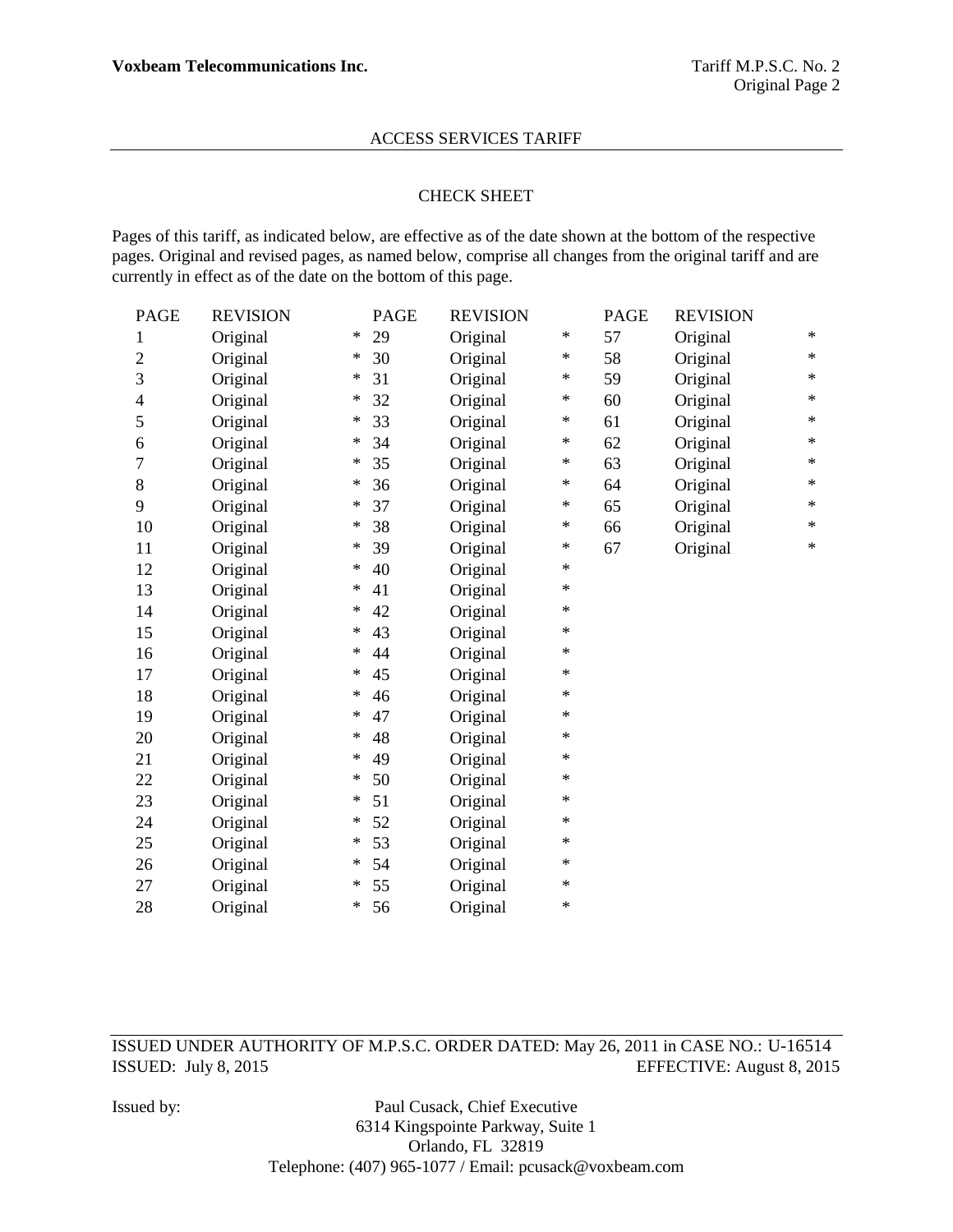### TABLE OF CONTENTS

| <b>Check Sheet</b>                                           | 2              |
|--------------------------------------------------------------|----------------|
| <b>Table of Contents</b>                                     | 3              |
| <b>Explanations of Symbols</b>                               | $\overline{4}$ |
| <b>Tariff Format</b>                                         | $\overline{4}$ |
| Section 1 - Definitions of Abbreviations                     | 5              |
| Section 2 - Rules and Regulations                            | 12             |
| Section 3 - Switched Access Service                          | 47             |
| Section 4 - Miscellaneous Services and Charges               | 61             |
| Section 5 - Special Contracts, Arrangements and Construction | 64             |

ISSUED UNDER AUTHORITY OF M.P.S.C. ORDER DATED: May 26, 2011 in CASE NO.: U-16514 ISSUED: July 8, 2015 EFFECTIVE: August 8, 2015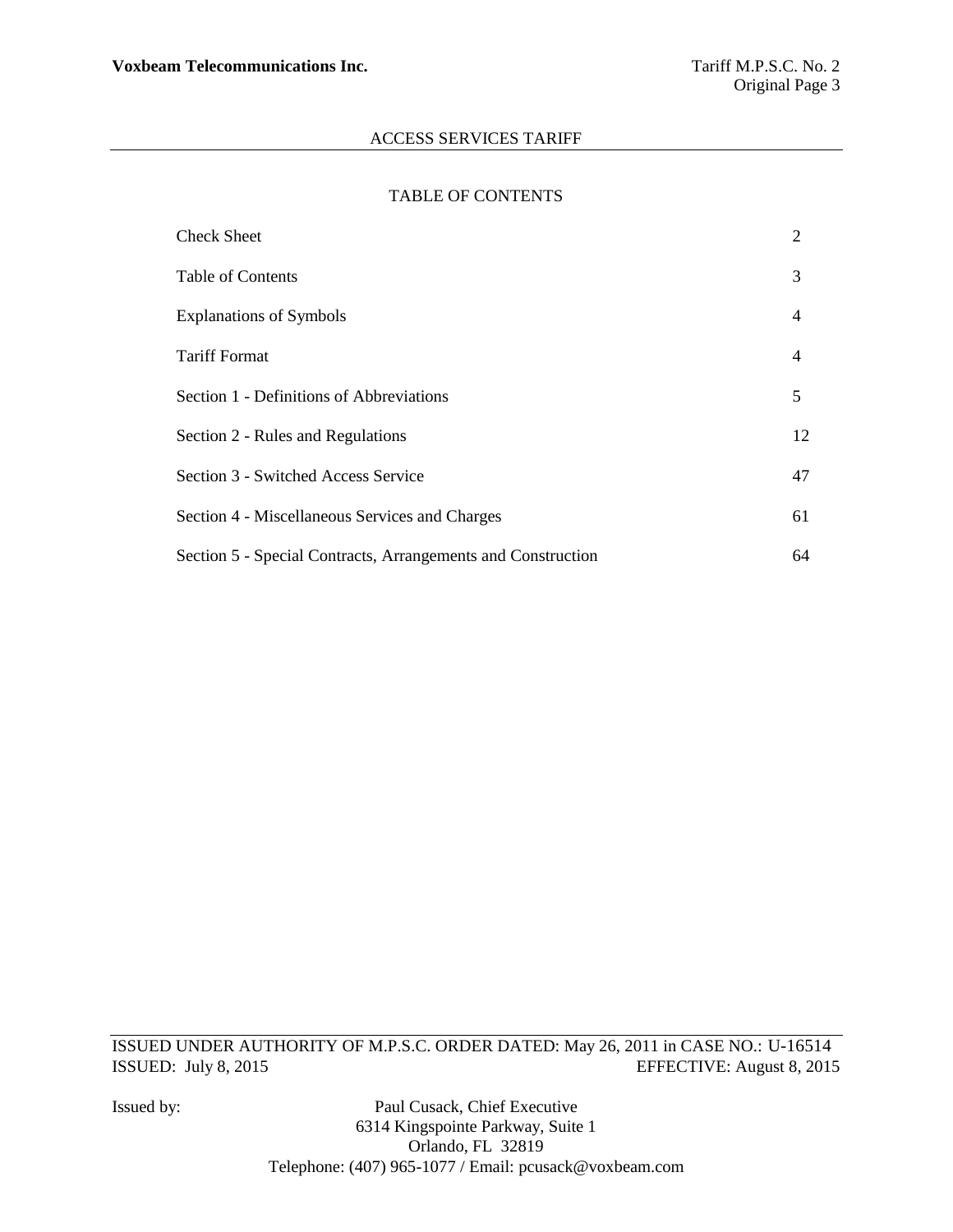# EXPLANATION OF SYMBOLS

The following symbols shall be used in this tariff for the purpose indicated below:

- **(C)** To signify changed regulation.
- **(D)** To signify discontinued rate or regulation.
- **(I)** To signify increased rate.
- **(N)** To signify a move in the location of text.
- **(R)** To signify reduced rate.

# TARIFF FORMAT

- A. Page Numbering Page numbers appear in the upper right corner of the page. Each page is numbered sequentially. However, a new page is occasionally added to the Tariff. When a new page is added between those already in effect, a decimal is added. For example, a new page added between page 15 and page 16 would be page 15.1.
- B. Page Revision Numbers Revision numbers also appear in the upper right corner of each page. These numbers are used to determine the most current page version on file with the Michigan Public Service Commission. For example, the 4th Revised Page 15 Cancels the 3rd Revised Page 15.
- C. Paragraph Numbering Sequence Each level of paragraph numbering herein is subservient to its next higher level as shown:
	- $\mathcal{L}$ 2.1 2.1.1 2.1.1.1 2.1.1.A.1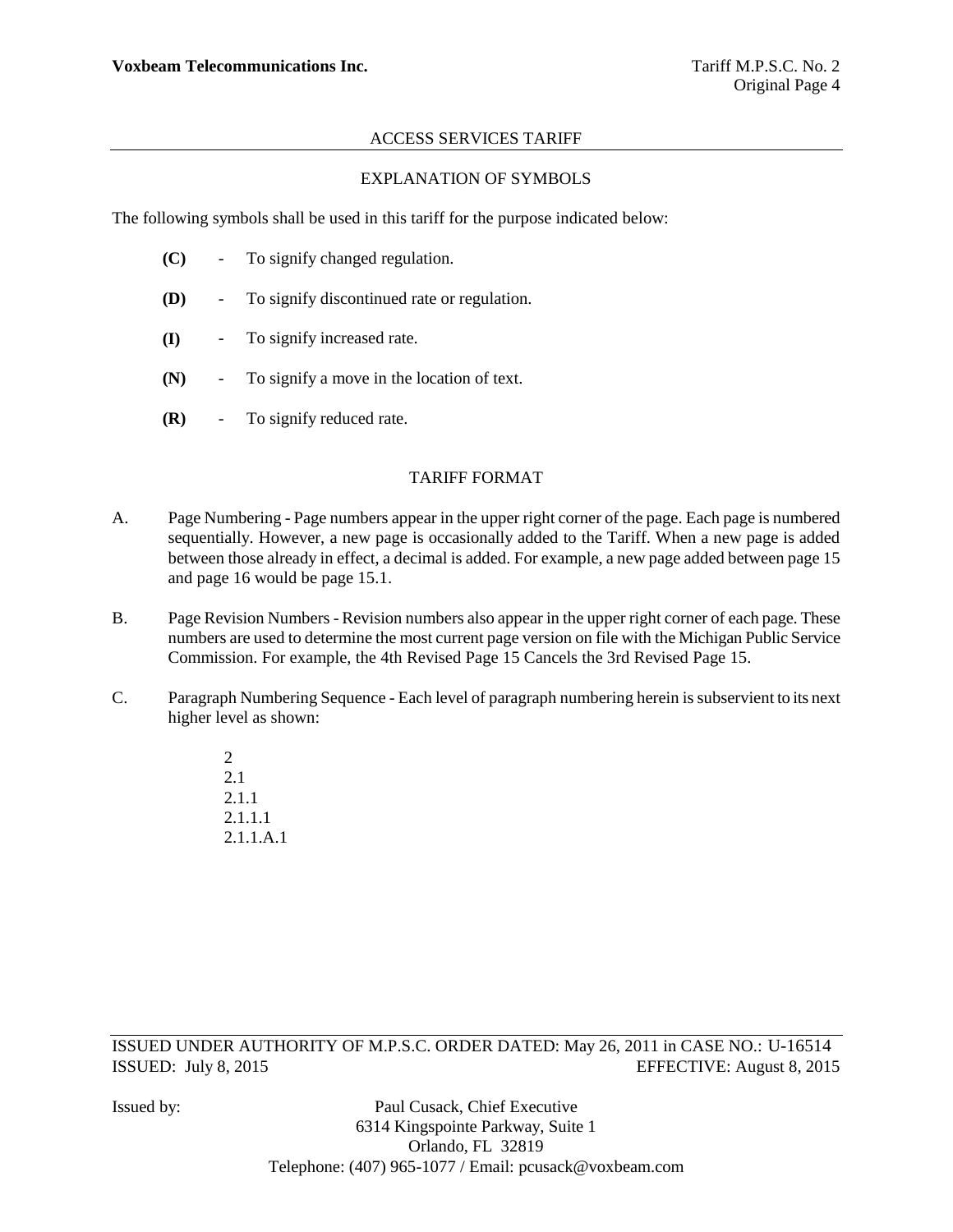# SECTION 1 - DEFINITIONS AND ABBREVIATIONS

Access Code - Denotes a uniform code assigned by the Company to an individual End User. The code has the form 101XXXX or 950-XXXX.

Access Line - An arrangement which connects an End User"s local exchange line to a Company-designated switching center or point of presence.

Access Minutes - The increment for measuring usage of exchange facilities for the purpose of calculating chargeable usage.

Access Service Request (ASR) - The service order form used by access service Customers and the Company to establish, move, or rearrange access services provided by the Company.

Access Tandem - A switching system that provides a traffic concentration and distribution function for originating or terminating traffic between End Office Switches and Switched Access Customers. An Access Tandem may be operated by the Company, or by another Carrier with which the Company is interconnected.

Answer Supervision - The transmission of the switch trunk equipment supervisory signal (off-hook or on-hook) to a carrier's Point of Presence or Customer's or End User"s terminal equipment as an indication that the called party has answered or disconnected.

Automatic Number Identification (ANI) - The automatic transmission of a caller's billing account telephone number to a local exchange company, interexchange carrier or a third party Customer. The primary purpose of ANI is for billing toll calls.

Bit - The smallest unit of information in a binary system of notation.

Bps - Bits per second. The number of bits transmitted in a one second interval.

Call - A Customer or End User attempt for which the complete address code (e.g., 0-, 911, or 10 digits) is provided to the Serving Wire Center, End Office or Access Tandem Switch.

Casual Calling - Where access to the Company's network and the subsequent use of service by the Customer is initiated through the dialing of a toll-free number or Access Code. Casual Calling allows non-Presubscribed End Users to utilize the services of the Company.

ISSUED UNDER AUTHORITY OF M.P.S.C. ORDER DATED: May 26, 2011 in CASE NO.: U-16514 ISSUED: July 8, 2015 EFFECTIVE: August 8, 2015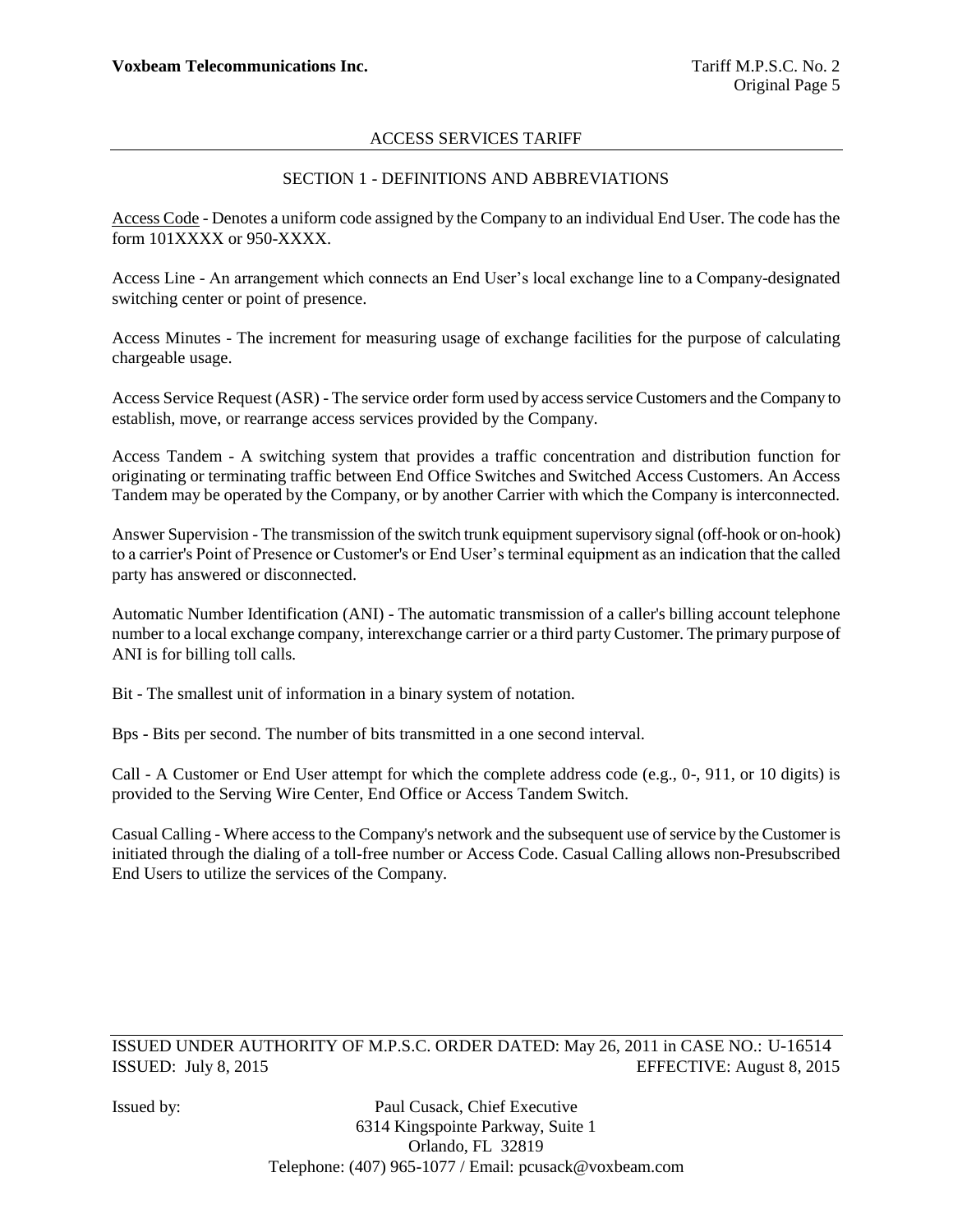# SECTION 1 - DEFINITIONS AND ABBREVIATIONS, (CONT'D)

Central Office - See End Office.

Channel - An electrical or photonic, in the case of fiber optic-based transmission systems, communications path between two or more points of termination, which may include a virtual or derived path.

CIC - An interexchange carrier identification code.

Commission - The Michigan Public Service Commission.

Company or Carrier - Used throughout this tariff to indicate Voxbeam Telecommunications Inc.

Constructive Order - Delivery of calls to or acceptance of calls from the Customer"s End Users over Companyswitched local exchange services constitutes a Constructive Order by the Customer to purchase switched access services as described herein. Similarly, the selection of the Customer by an End User as the End User's PIC constitutes a Constructive Order for switched access by the Customer.

CPE - Customer Premises Equipment. All Terminal Equipment or other communications equipment and/or systems provided by the Customer for use with the Company's facilities and services.

Customer - Any individual, partnership, association, joint-stock company, trust, corporation, or governmental entity or other entity which uses and/or subscribes to the services offered under this tariff, including End Users, Interexchange Carriers (ICs) and other telecommunications carriers and/or providers using VoIP-PSTN Traffic.

Customer Premises - The premises specified by the Customer for termination of access services. Typically an Interexchange Carrier's Point of Presence.

Dedicated Access - Where originating or terminating access between an End User and an Interexchange Carrier are provided via dedicated facilities, circuits or channels. A method of reaching the Customer's communication and switching systems whereby the End User is connected directly to the Customer's Point of Presence without utilizing the services of the local switched network.

ISSUED UNDER AUTHORITY OF M.P.S.C. ORDER DATED: May 26, 2011 in CASE NO.: U-16514 ISSUED: July 8, 2015 EFFECTIVE: August 8, 2015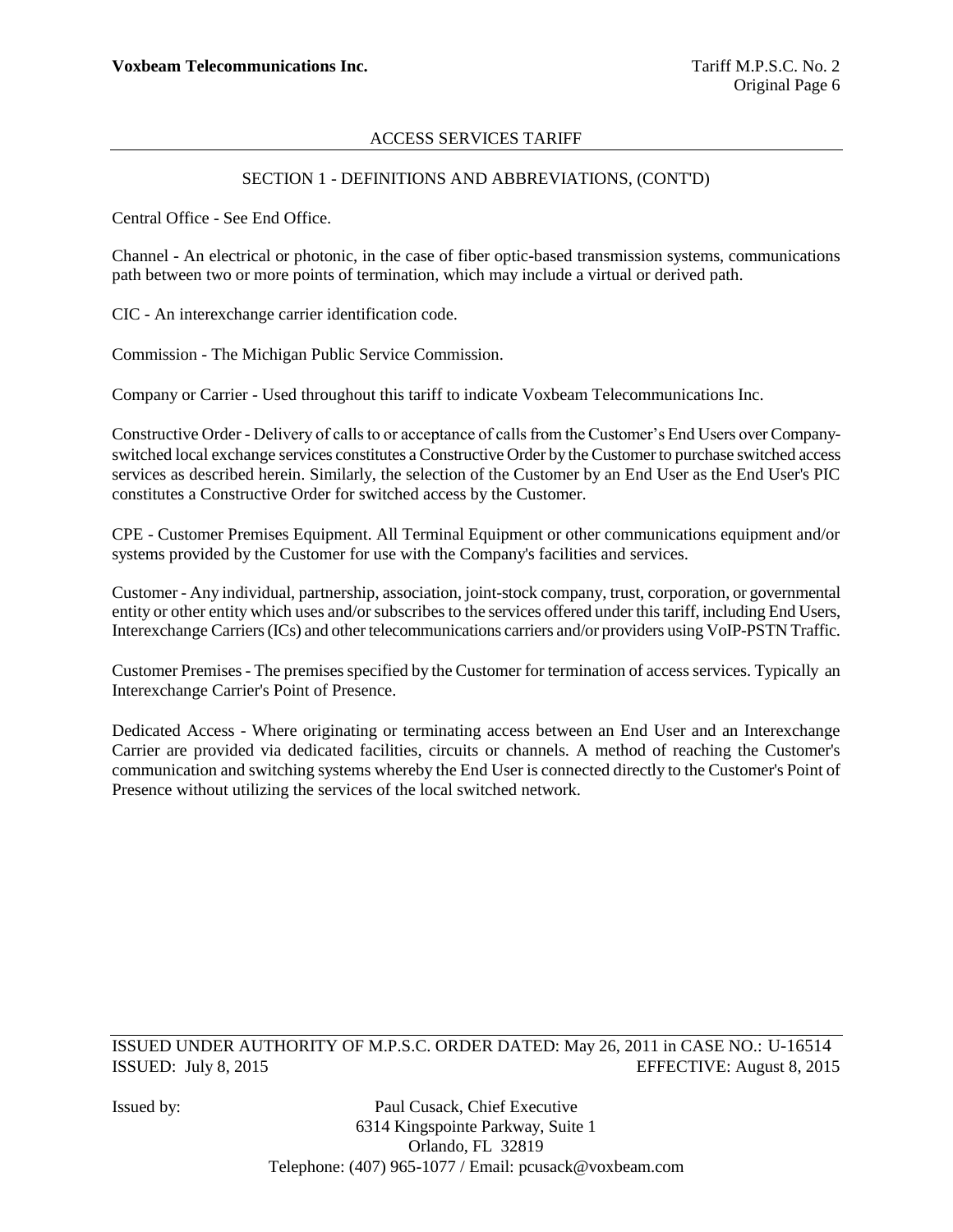# SECTION 1 - DEFINITIONS AND ABBREVIATIONS, (CONT'D)

DS0 - Digital Signal Level 0; a dedicated, full-duplex digital channel with line speeds of 2.4, 4.8, 9.6, 19.2, 56 or 64 Kbps.

DS1 -Digital Signal Level 1; a dedicated, high-capacity, full-duplex channel with a line speed of 1.544 Mbps isochronous serial data having a line signal format of either Alternate Mark Inversion (AMI) or Bipolar with 8 Zero Substitution (B8ZS) and either Superframe (D4) or Extended Superframe (ESF) formats. DS1 Service has the equivalent capacity of 24 Voice Grade or DS0 services.

DS3 - Digital Signal Level 3; a dedicated, high-capacity, full-duplex channel with a line speed of 44.736 Mbps isochronous serial data having a line code of bipolar with three zero substitution (B3ZS). Equivalent capacity of 28 DS1 services.

Dual Tone Multifrequency (DTMF) - Tone signaling, also known as touch tone signaling.

End Office - The Central Office from which the End User's Premises would normally obtain local exchange service and dial tone from the Company or another local exchange company.

End Office Switch - A Switch that provides the first point of connection between an End User and the Public Switched Telephone Network (PSTN), that sets up and takes down voice-grade communications paths between an End User and other parties on the PSTN, and that exchanges SS7-compatible signaling with other switches on the PSTN. The "first point of connection" means there is no other Switch performing these functions between it and the End User, regardless of how the End User obtains its connection to that switch.

End User **-** Any customer of an interstate or foreign telecommunications service and/or VoIP provider that is not a carrier, except that a carrier other than a telephone company shall be deemed to be an "end user" when such carrier uses a telecommunications service for administrative purposes, and a person or entity that offers telecommunications service exclusively as a reseller shall be deemed to be an "end user" if all resale transmissions offered by such reseller originate on the premises of such reseller.

End User Premises - The premises specified by the Customer or End User for termination of access services at the End User's physical location.

Equal Access - Where the local exchange company Central Office provides interconnection to Interexchange Carriers with Feature Group D circuits. In such End Offices, End Users can presubscribe their telephone line(s) to their preferred Interexchange Carrier. A form of dialed access provided by local exchange companies whereby telephone calls dialed by the End User are automatically routed to the Company"s network. End Users may also route calls to the Company"s network by dialing an access code provided by the Company.

ISSUED UNDER AUTHORITY OF M.P.S.C. ORDER DATED: May 26, 2011 in CASE NO.: U-16514 ISSUED: July 8, 2015 EFFECTIVE: August 8, 2015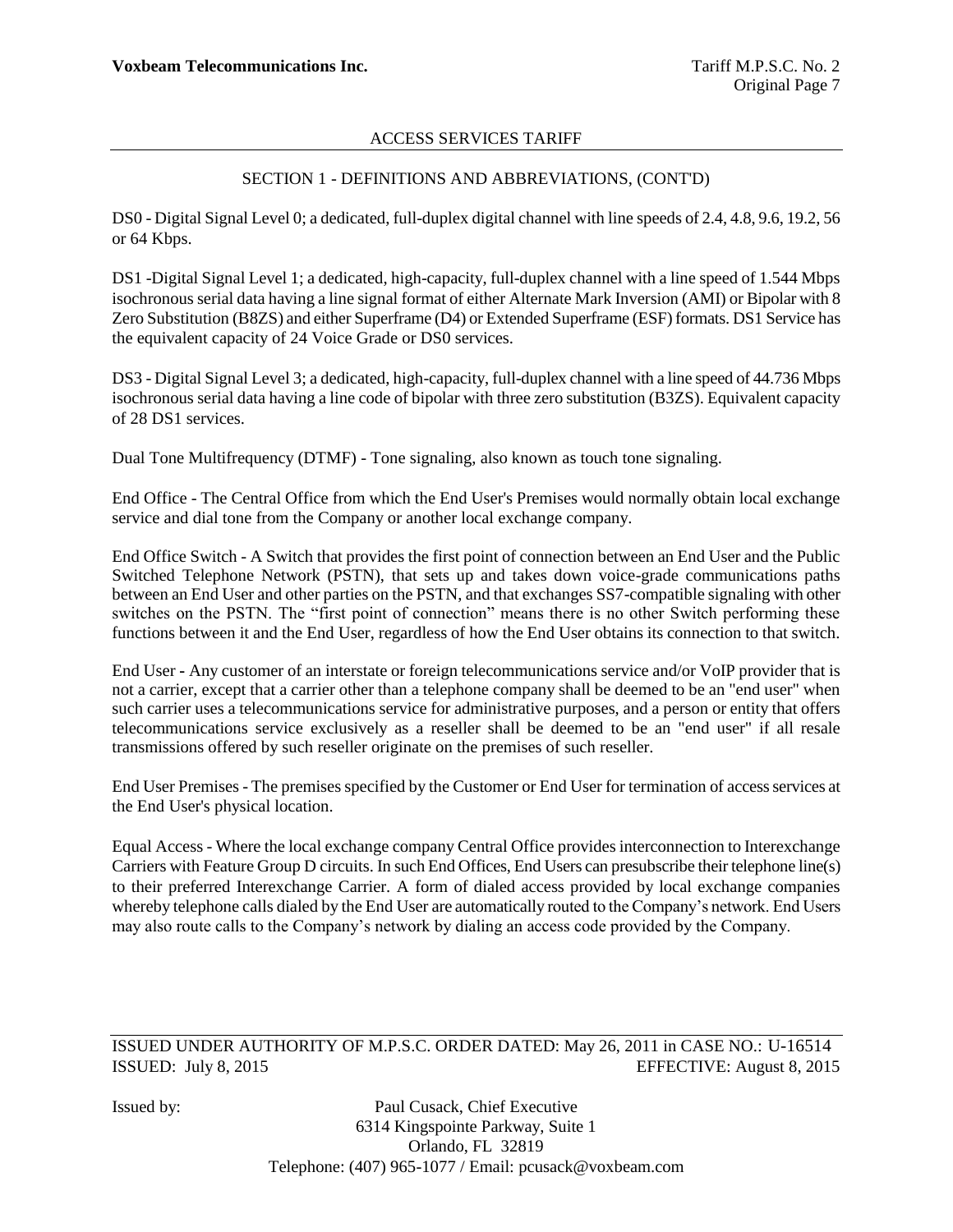# SECTION 1 - DEFINITIONS AND ABBREVIATIONS, (CONT'D)

Exchange - A group of lines in a unit generally smaller than a LATA established by the Company or other local exchange carrier for the administration of communications service in a specified area. An Exchange may consist of one or more Central Offices together with the associated facilities used in furnishing communications service within that area.

Gbps - Gigabits per second; billions of bits per second.

Host Office - An electronic switching system which provides call processing capabilities for one or more Remote Switching Modules or Remote Switching Systems.

Individual Case Basis or ICB - A process whereby the terms, conditions, rates and/or charges for a service provided under the general provisions of this tariff are developed or modified based on the unique circumstances in each case. ICB rates are determined using the rules and regulations for Special Service Arrangements as contained in Section 6 of this tariff.

Interstate -The regulatory jurisdiction of services used for communications between one or more originating and terminating points located in different states within the United States or between one or more points in the United States and at least one international location.

Intrastate - For the purpose of this tariff, the term Intrastate applies to the regulatory jurisdiction of services used for communications between one or more originating and terminating points, all located within the State of Michigan.

Interexchange Carrier (IXC or IC) - A long distance telecommunications services provider that furnishes services between exchange areas.

Kbps - Kilobits per second; 1000s of bits per second.

LATA or Local Access and Transport Area - A geographic area for the provision and administration of communications services existing on February 8, 1996, as previously established by the U.S. District Court for the District of Columbia in Civil Action No. 82-0192; or established by a Bell operating company after February 8, 1996 and approved by the FCC; or any other geographic area designated as a LATA in the National Exchange Carrier Association (NECA) Tariff F.C.C. No. 4.

LEC - Local Exchange Company.

ISSUED UNDER AUTHORITY OF M.P.S.C. ORDER DATED: May 26, 2011 in CASE NO.: U-16514 ISSUED: July 8, 2015 EFFECTIVE: August 8, 2015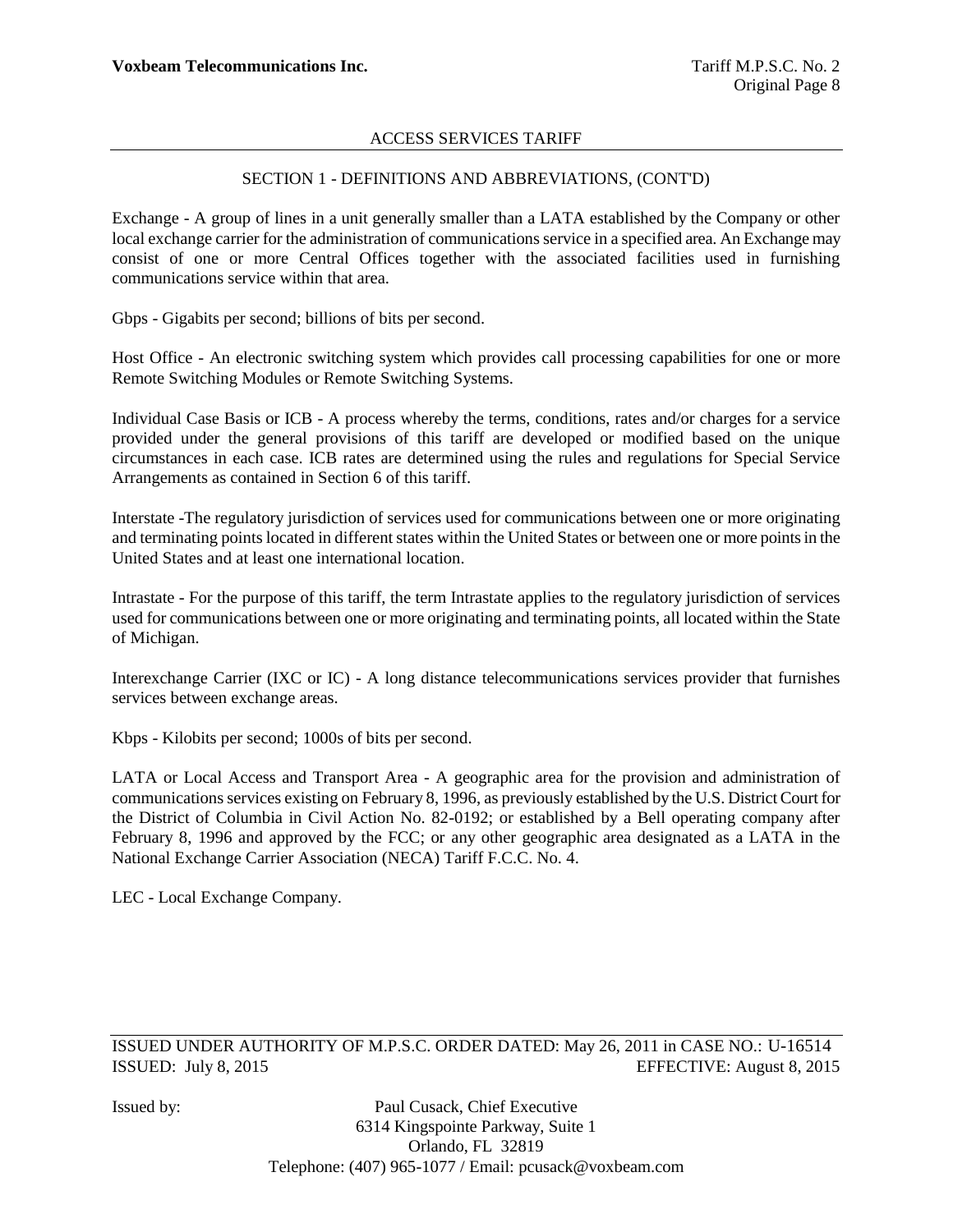## SECTION 1 - DEFINITIONS AND ABBREVIATIONS, (CONT'D)

Mbps - Megabits per second; millions of bits per second.

Message - See Call.

N/A - Not Applicable.

Non-Recurring Charge or NRC - The initial charge, usually assessed on a one-time basis, to initiate and establish a service or feature.

NPA - Numbering Plan Area or area code.

OC-12 - A high-capacity channel for full-duplex, synchronous, optic transmission of digital signals based on the SONET standard, at a rate of 622.08 Mbps.

OC-3 - A high-capacity channel for full-duplex, synchronous, optic transmission of digital signals based on the SONET standard, at a rate of 155.52 Mbps.

OC-48 - A high-capacity channel for full-duplex, synchronous, optic transmission of digital signals based on the SONET standard, at a rate of 2.4 Gbps

Off-Hook - The active condition of Switched Access service or a telephone exchange line.

On-Hook - The idle condition of Switched Access service or a telephone exchange line.

Originating Direction - The use of Switched Access Service for the origination of calls from an End User's Premises to a Customer's Point of Presence.

PIC Authorization - A Customer's or End User's selection of a PIC that meets the requirements of Federal and state law.

PIC - Primary Interexchange Carrier.

Point of Presence or POP - The physical location associated with an Interexchange Carrier's communication and switching systems.

ISSUED UNDER AUTHORITY OF M.P.S.C. ORDER DATED: May 26, 2011 in CASE NO.: U-16514 ISSUED: July 8, 2015 EFFECTIVE: August 8, 2015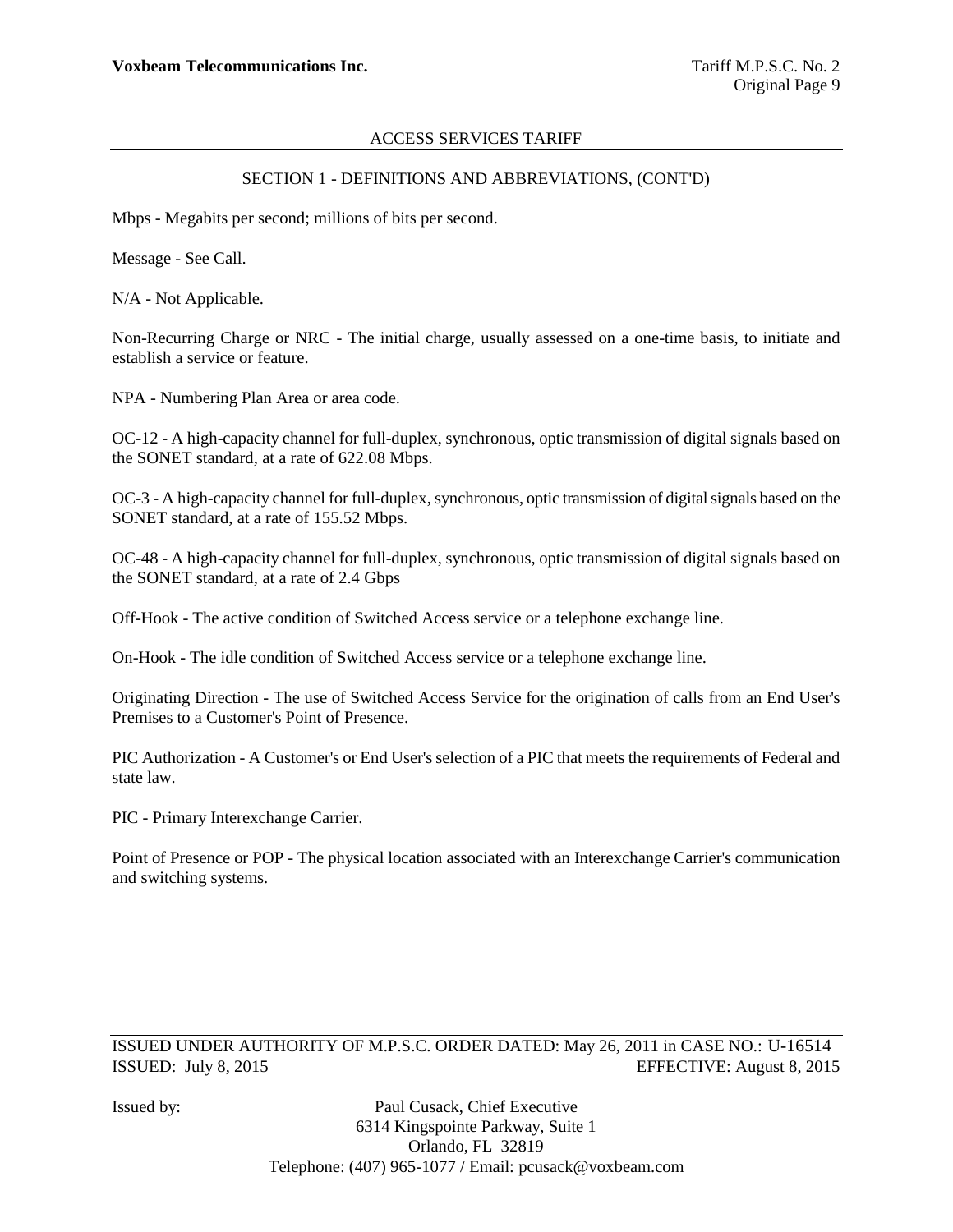# SECTION 1 - DEFINITIONS AND ABBREVIATIONS, (CONT'D)

Point of Termination - The point of demarcation within a Customer or End User Premises at which the Company's responsibility for the provision of access service ends. The point of demarcation is the point of interconnection between Company communications facilities and Customer-provided or End User-provided facilities as defined in Part 68 of the Federal Communications Commission's Rules and Regulations.

Premises - A building, portion of a building in a multi-tenant building, or buildings on continuous property not separated by a highway. May also denote a Customer-owned enclosure or utility vault located above or below ground on private property or on Customer acquired right-of-way.

Presubscription - An arrangement whereby an End User selects and designates to the Company or other LEC, a carrier the End User wishes to access, without an access code, for completing interLATA and/or intraLATA toll calls. The selected carrier is referred to as the Primary Interexchange Carrier.

Primary Interexchange Carrier - The IXC designated by an End User as its first routing choice and primary overflow carrier for routing of 1+ direct dialed and operator assisted non-local calls.

Private Line - A service which provides dedicated path between one or more End User or Customer Premises.

Public Switched Telephone Network (or PSTN) – The interconnected network of networks providing voicegrade switched communications service to end users with station addressing based upon the North American Numbering Plan, regardless of the technology or facilities used to provide this service, and regardless of the dialing plan or pattern actually used by a particular caller.

Query - The inquiry to a Company data base to obtain information, processing instructions or service data.

Recurring Charge - The charges to the Customer for services, facilities or equipment, which continue for the agreed upon duration of the service. Recurring charges do not vary based on Customer usage of the services, facilities or equipment provided.

Remote Switching Modules or Remote Switching Systems (RSM/RSS) - Small remotely controlled electronic End Office Switching equipment which obtains its call processing capability from a Host Office. An RSM/RSS cannot accommodate direct trunks to an End User or Customer.

Service Commencement Date - The first day following the date on which the Company notifies the Customer that the requested service or facility is available for use, unless extended by the Customer's refusal to accept service which does not conform to standards in the service order or this tariff, in which case the service commencement date is the date of the Customer's acceptance, such acceptance not to be reasonably withheld or denied. The Company and Customer may mutually agree on a substitute Service Commencement Date.

ISSUED UNDER AUTHORITY OF M.P.S.C. ORDER DATED: May 26, 2011 in CASE NO.: U-16514 ISSUED: July 8, 2015 EFFECTIVE: August 8, 2015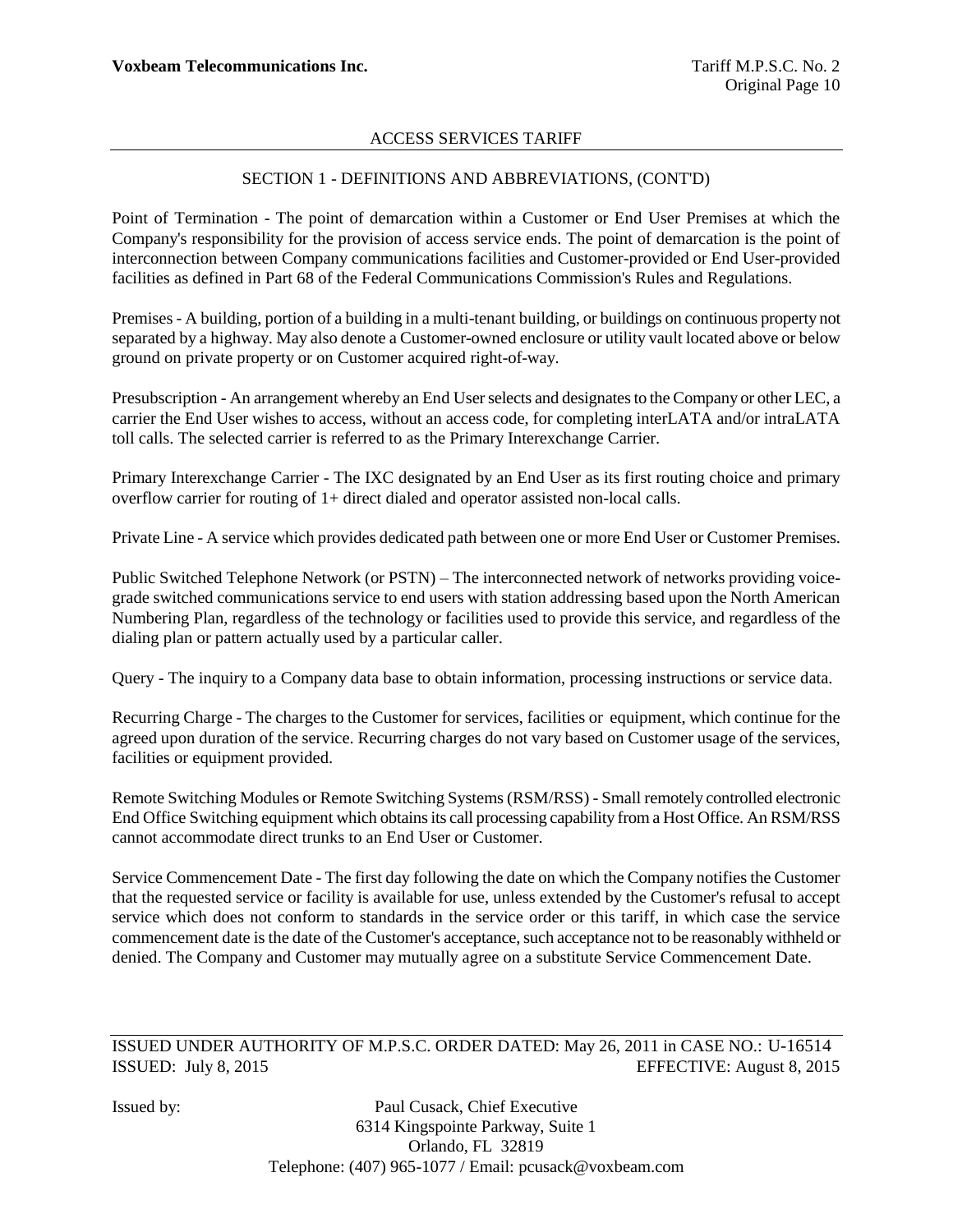## SECTION 1 - DEFINITIONS AND ABBREVIATIONS, (CONT'D)

Service Order - A written request for network services executed by the Customer and the Company.

Serving Wire Center - A geographic location designated by the Company where Switched Access trunks or other access facilities are terminated for purposes of interconnection to other elements or Switched Access Service provided by the Company.

Special Access - See Dedicated Access.

Station - Refers to telephone equipment or an exchange access line from or to which calls are placed.

Switched Access - Refers to the services described in Section 3 of this Tariff, including but not limited to Tandem Connect Access, Direct Connect Access and Tandem Switching Access

Tandem Switch - See Access Tandem.

Terminal Equipment - Telecommunications devices, apparatus and associated wiring on the Customerdesignated premises.

Terminating Direction - The use of Switched Access Service for the completion of calls from a Customer's Point of Presence to an End User Premises.

Trunk - A communications path connecting two switching systems in a network, used in the establishment of an end-to-end connection.

Trunk Group - A set of trunks which are traffic engineered as a unit for the establishment of connections between switching systems in which all of the communications paths are interchangeable.

V & H Coordinates - Geographic points which define the originating and terminating points of a call in mathematical terms so that the airline mileage of the call may be determined. Call mileage may be used for the purpose of rating calls.

VOIP-PSTN Traffic – Traffic exchanged over PSTN facilities that originates and/or terminates in IP format. See FCC 11-161, ¶ 940.

ISSUED UNDER AUTHORITY OF M.P.S.C. ORDER DATED: May 26, 2011 in CASE NO.: U-16514 ISSUED: July 8, 2015 EFFECTIVE: August 8, 2015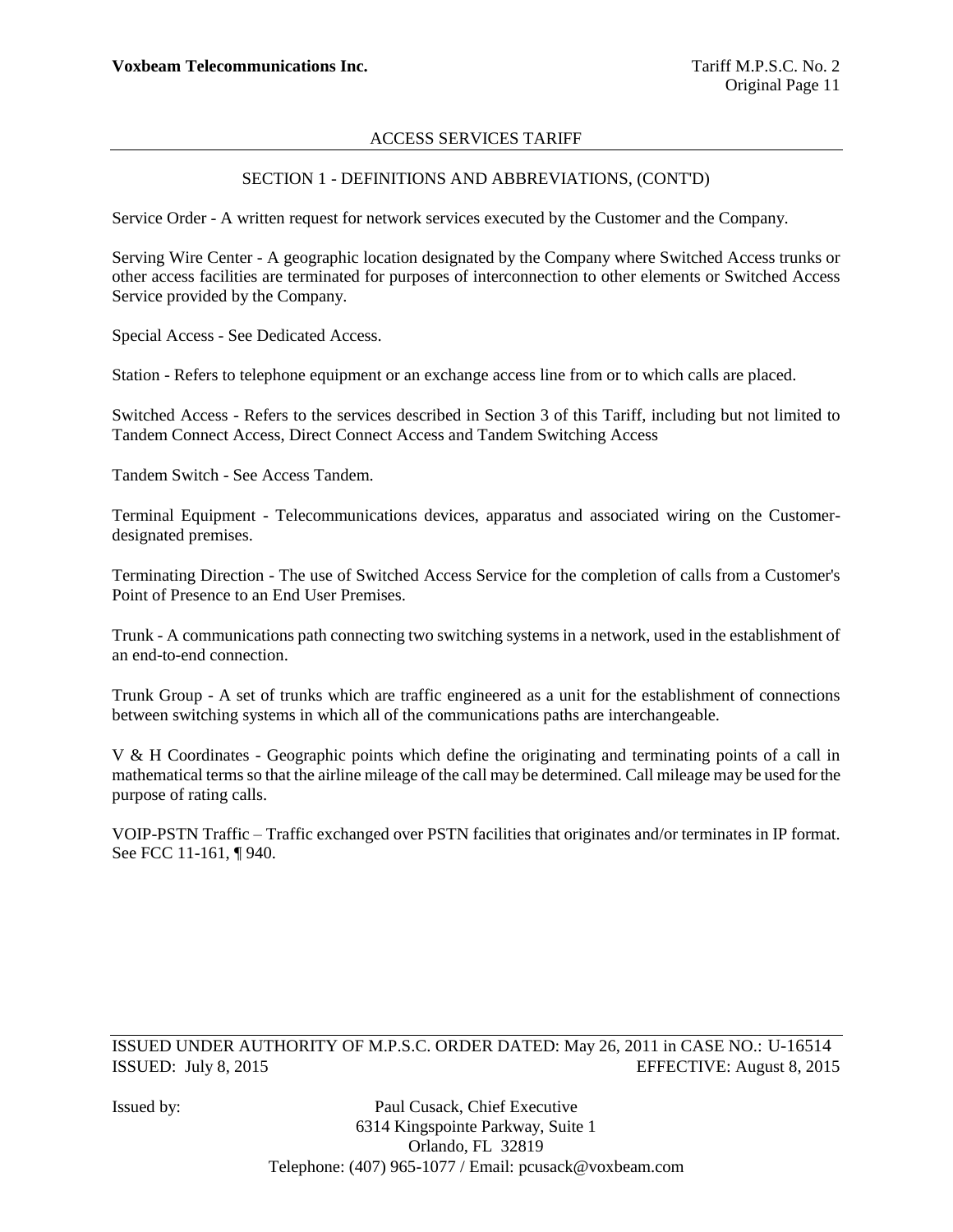# SECTION 2 - RULES AND REGULATIONS

- 2.1 Undertaking of the Company
	- 2.1.1 The Company undertakes to furnish switched or dedicated access communications service pursuant to the terms of this tariff.
	- 2.1.2 The Company's services and facilities are available twenty-four (24) hours per day, seven (7) days per week.
	- 2.1.3 The Company is responsible under this tariff only for the services and facilities provided hereunder, and it assumes no responsibility for any service provided by any other entity that purchases access to the Company network in order to originate or terminate its own services, or to communicate with its own customers.
	- 2.1.4 The Company arranges for installation, operation, and maintenance of the communications services provided in this tariff for Customers in accordance with the terms and conditions set forth under this tariff. The Customer shall be responsible for all charges due for such service arrangements.

ISSUED UNDER AUTHORITY OF M.P.S.C. ORDER DATED: May 26, 2011 in CASE NO.: U-16514 ISSUED: July 8, 2015 EFFECTIVE: August 8, 2015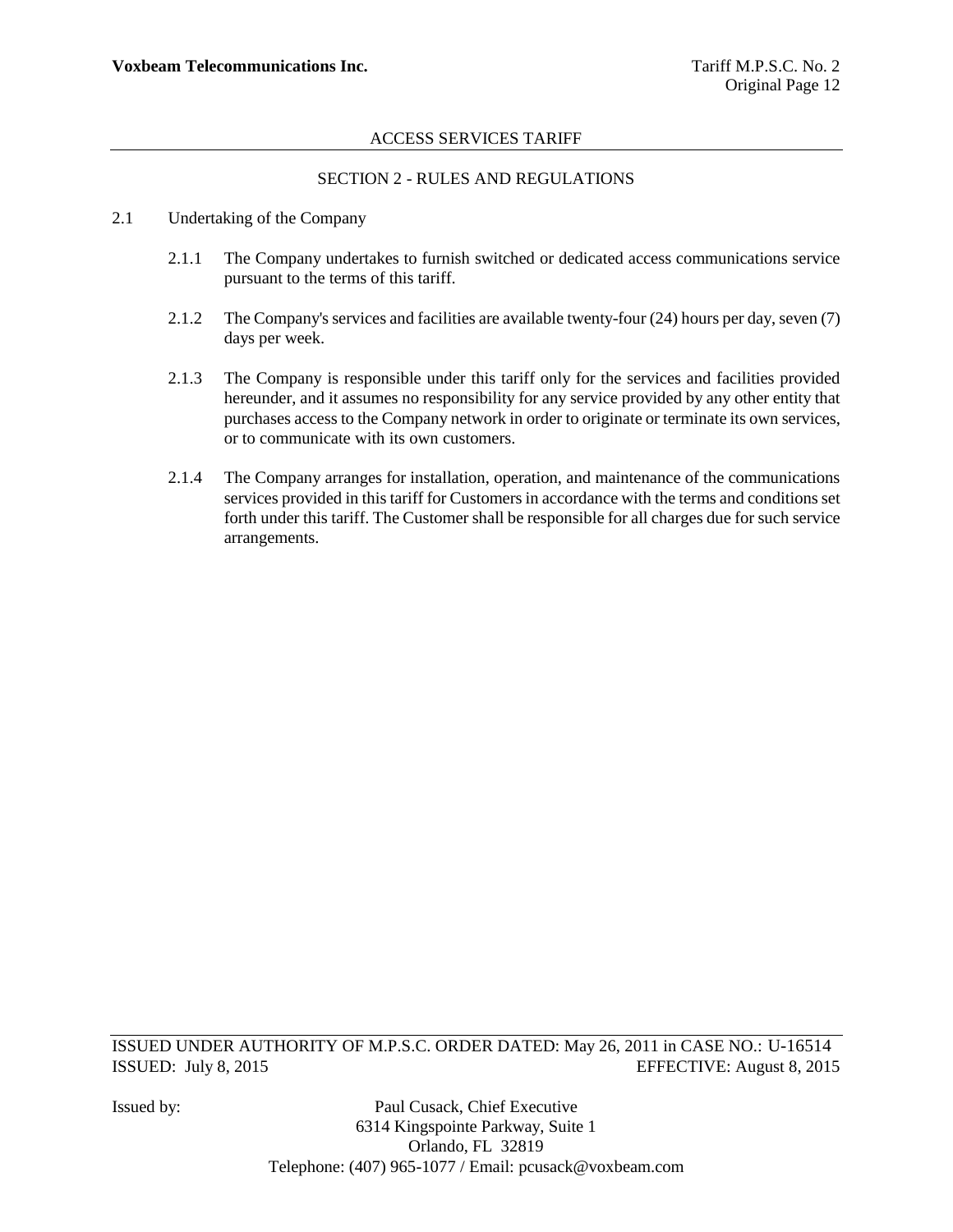# SECTION 2 - RULES AND REGULATIONS, (CONT"D.)

- 2.2 Use of the Company's Service
	- 2.2.1 Services provided under this tariff may be used by the Customer for any lawful telecommunications purpose for which the service is technically suited.
	- 2.2.2 The services the Company offers shall not be used for any unlawful purpose or for any use as to which the Customer has not obtained all required governmental approvals, authorizations, licenses, consents and permits.
	- 2.2.3 Recording of telephone conversations of service provided by the Company under this tariff is prohibited except as authorized by applicable federal, state and local laws.
	- 2.2.4 Any service provided under this tariff may be resold to or shared (jointly used) with other persons at the Customer's option. The Customer remains solely responsible for all use of service ordered by it or billed to its account(s) pursuant to this tariff, for determining who is authorized to use its service, and for promptly notifying the Company of any unauthorized use. The Customer may advise its customers that a portion of its service is provided by the Company, but the Customer shall not represent that the Company jointly participates with the Customer in the provision of the service. The Company may require applicants for service who intend to use the Company's offerings for resale, shared and/or joint use to file a letter with the Company confirming that their use of the Company's offerings complies with relevant laws and the Commission"s regulations, policies, orders, and decisions.

ISSUED UNDER AUTHORITY OF M.P.S.C. ORDER DATED: May 26, 2011 in CASE NO.: U-16514 ISSUED: July 8, 2015 EFFECTIVE: August 8, 2015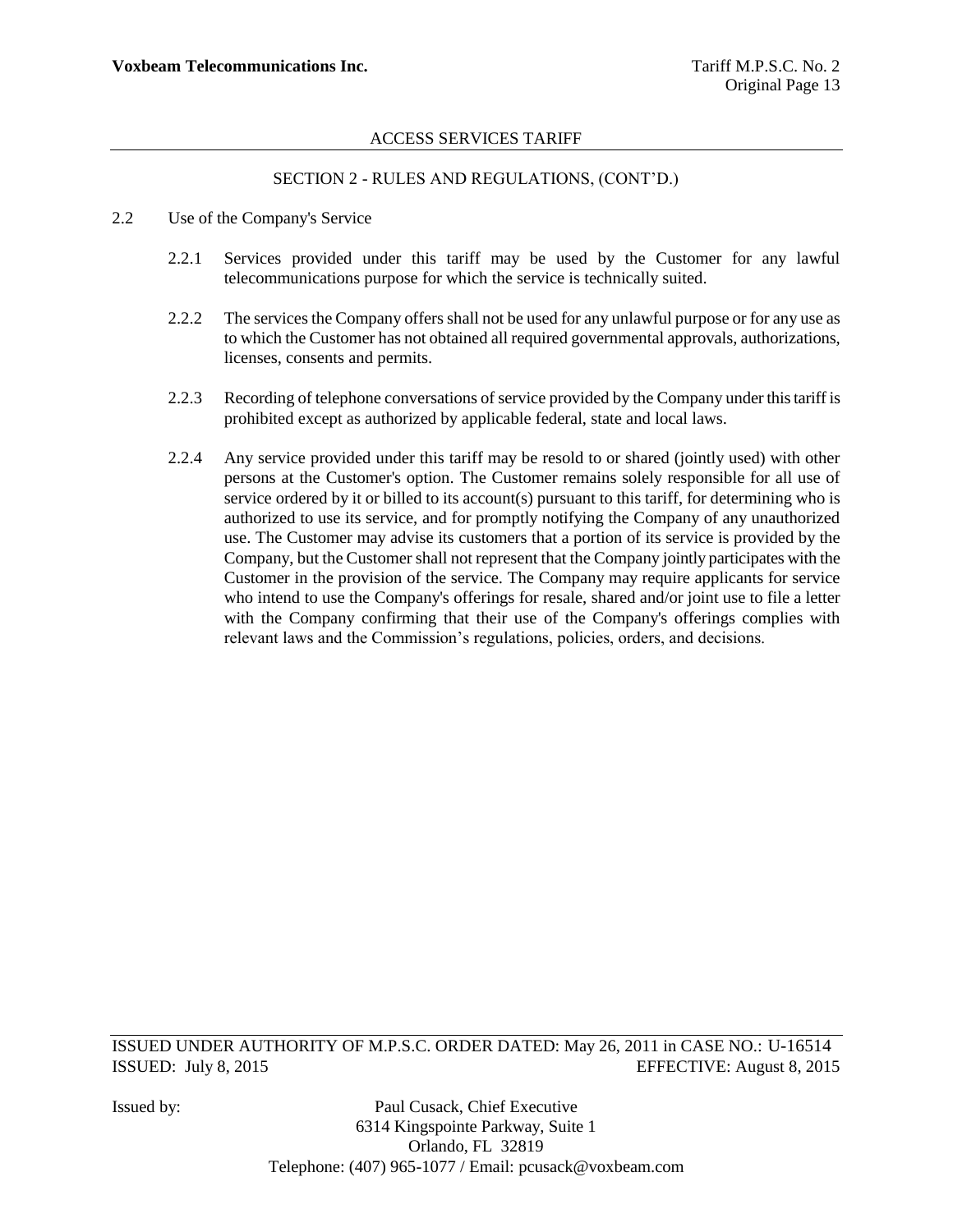# SECTION 2 - RULES AND REGULATIONS, (CONT"D.)

#### 2.3 Limitations

- 2.3.1 The Company does not undertake to transmit messages, but offers the use of its facilities when available, and will not be liable for errors in transmission or for failure to establish connections.
- 2.3.2 The furnishing of service under this tariff is subject to the availability on a continuing basis of all the necessary facilities and equipment and is limited to the capacity of the Company's facilities as well as facilities the Company may obtain from other carriers, from time to time, to furnish service as required at the sole discretion of the Company.
- 2.3.3 The Company reserves the right to limit or to allocate the use of existing facilities, or of additional facilities offered by the Company, when necessary because of lack of facilities, or due to some other cause beyond the Company's control.
- 2.3.4 The Company may block any signals being transmitted over its network by Customers which cause interference to the Company or other users. Customer shall not be relieved of any obligations to make payments for charges relating to any blocked service and shall indemnify the Company for any claim, judgment or liability resulting from such blockage.
- 2.3.5 The Company reserves the right to discontinue service when the Customer is using the service in violation of the provisions of this tariff, or in violation of the law.
- 2.3.6 The Company reserves the right to discontinue service, limit service, or to impose requirements as required to meet changing regulatory or statutory rules and standards, or when such rules and standards have an adverse material affect on the business or economic feasibility of providing service, as determined by the Company in its reasonable judgment.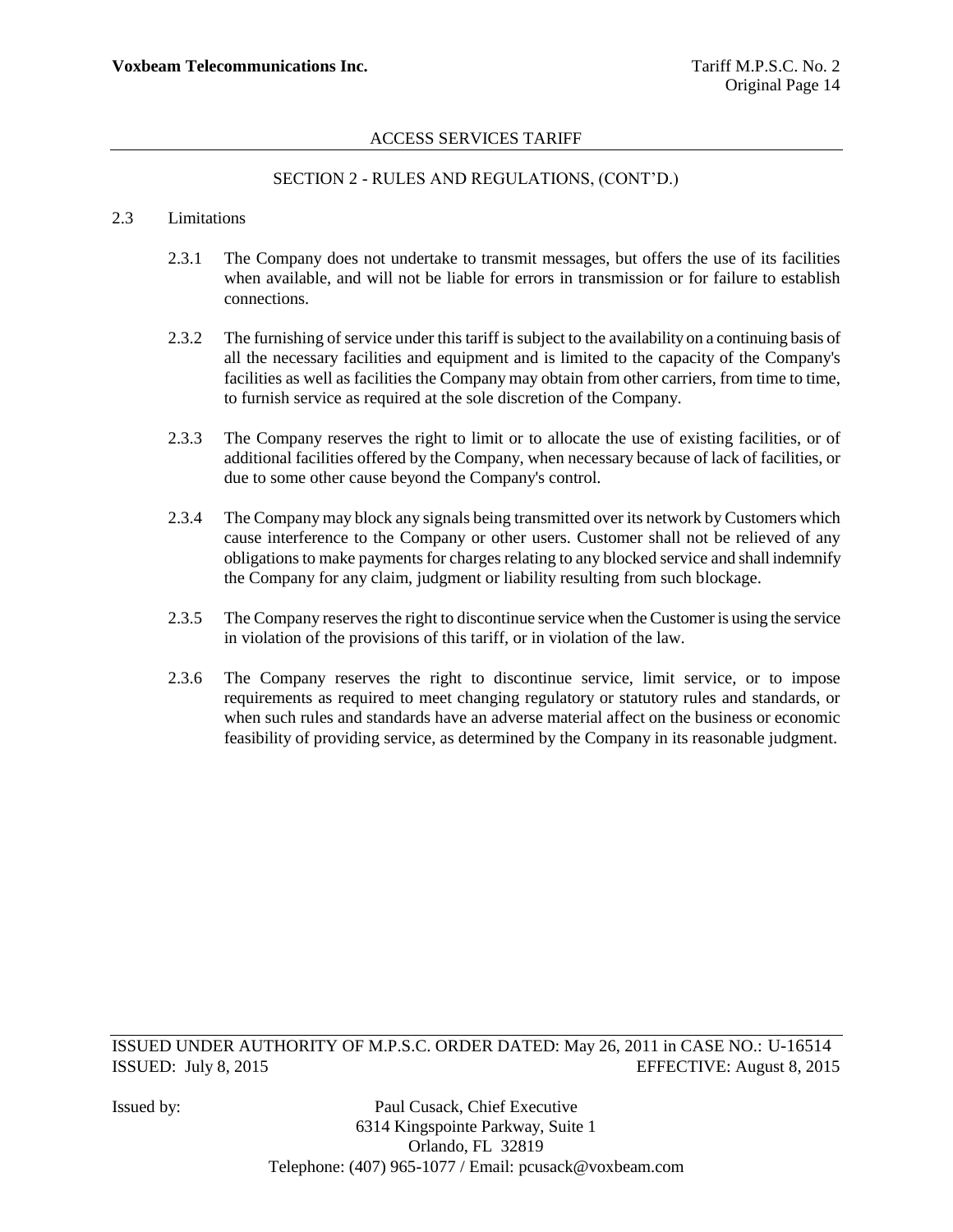# SECTION 2 - RULES AND REGULATIONS, (CONT"D.)

#### 2.4 Assignment and Transfer

Neither the Company nor the Customer may assign or transfer its rights or duties in connection with the services and facilities provided by the Company without the written consent of the other party, except that the Company may assign its rights and duties to a) any entity directly or indirectly controlling, controlled by or under common control with the Company, whether direct or indirect; b) under any sale or transfer of all or substantially all the assets of the Company within the state; or c) under any financing, merger or reorganization of the Company.

#### 2.5 Application or Service

Customers may be required to enter into written or oral service orders which shall contain or reference a specific description of the service ordered, the rates to be charged, the duration of the services, and the terms and conditions in this tariff. Customers will also be required to execute any other documents as may be reasonably requested by the Company.

- 2.6 Ownership of Facilities
	- 2.6.1 The Customer obtains no property right or interest in the use of any specific type of facility, service, equipment, number, process, or code.
	- 2.6.2 Title to all facilities utilized by the Company to provide service under the provisions of this tariff shall remain with the Company, its partners, agents, contractors or suppliers. Such facilities shall be returned to the Company, its partners, agents, contractors or suppliers by the Customer, whenever requested, within a reasonable period following the request in original condition, reasonable wear and tear excepted.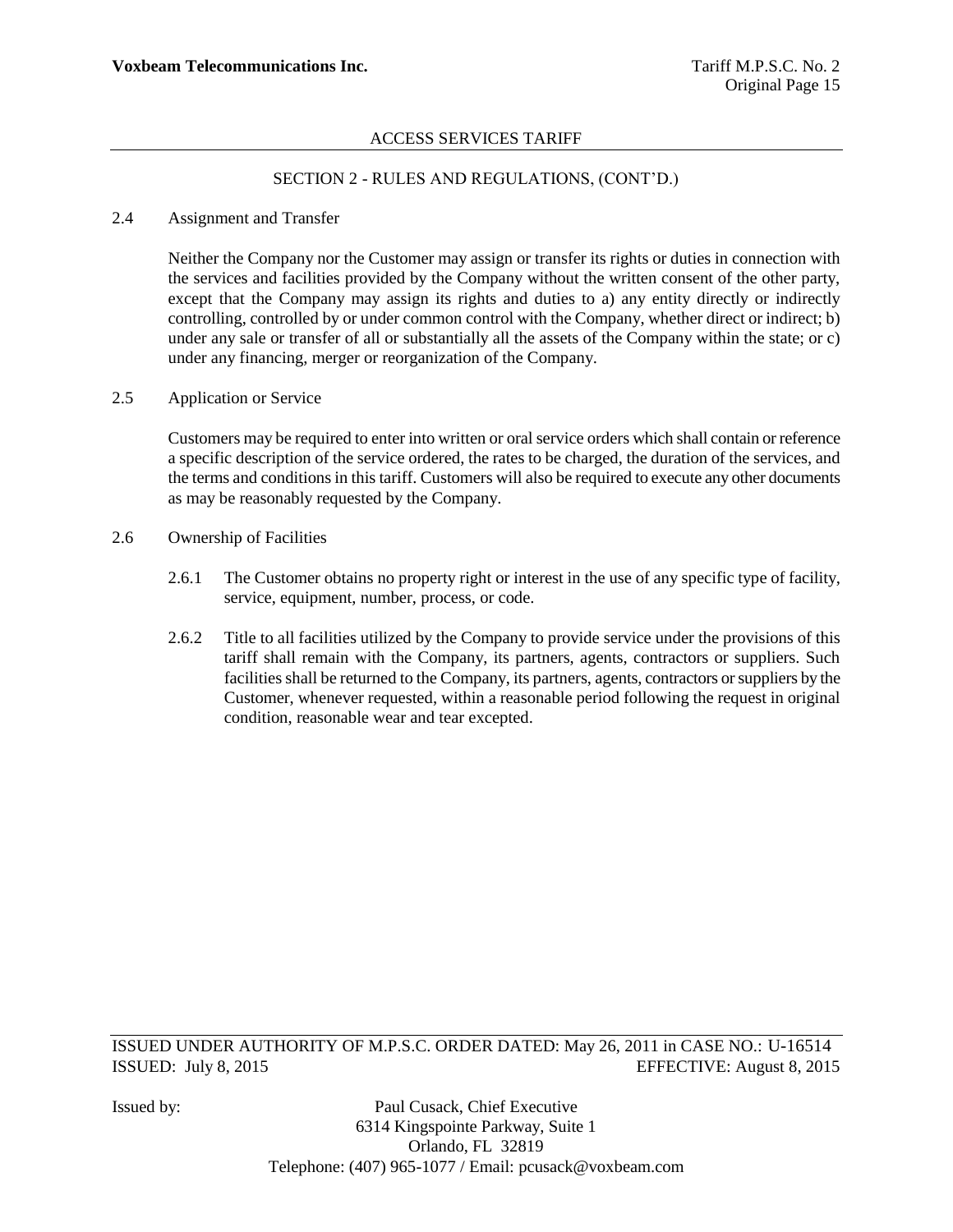# SECTION 2 - RULES AND REGULATIONS, (CONT"D.)

### 2.7 Liability of the Company

Nothing in this tariff shall be deemed to eliminate liability for gross negligence or willful misconduct.

- 2.7.1 The liability of the Company for damages of any nature arising from errors, mistakes, omissions, interruptions, or delays of the Company, its agents, servants, or employees, in the course of establishing, furnishing, rearranging, moving, terminating, changing or removing the service or facilities or equipment shall not exceed an amount equal to the charges applicable under this tariff (calculated on a proportionate basis where appropriate, at the sole discretion of the Company) to the period during which such error, mistake, omission, interruption or delay occurs.
- 2.7.2 In no event shall the Company be liable for any incidental, indirect, special, or consequential damages (including, without limitation, lost revenue or profits) of any kind whatsoever regardless of the cause or foreseeability thereof.
- 2.7.3 When the services or facilities of other common carriers are used separately or in conjunction with the Company's facilities or equipment in establishing connection to points not reached by the Company's facilities or equipment, the Company shall not be liable for any act or omission of such other common carriers or their agents, servants or employees.
- 2.7.4 The Company shall not be liable for any failure of performance hereunder if such failure is due to any cause or causes beyond the reasonable control of the Company. Such causes shall include, without limitation, acts of God, fire, explosion, vandalism, cable cut, storm or other similar occurrence, any law, order, regulation, direction, action or request of the United States government or of any other government or of any civil or military authority, national emergencies, insurrections, riots, wars, strikes, lockouts or work stoppages or other labor difficulties, supplier failures, shortages, breaches or delays, or preemption of existing service to restore service in compliance with FCC, or other relevant Commission, rules and regulations.
- 2.7.5 The Company shall not be liable for interruptions, delays, errors, or defects in transmission, or for any injury whatsoever, caused by the Customer, or the Customer's agents, End Users, or by facilities or equipment provided by the Customer.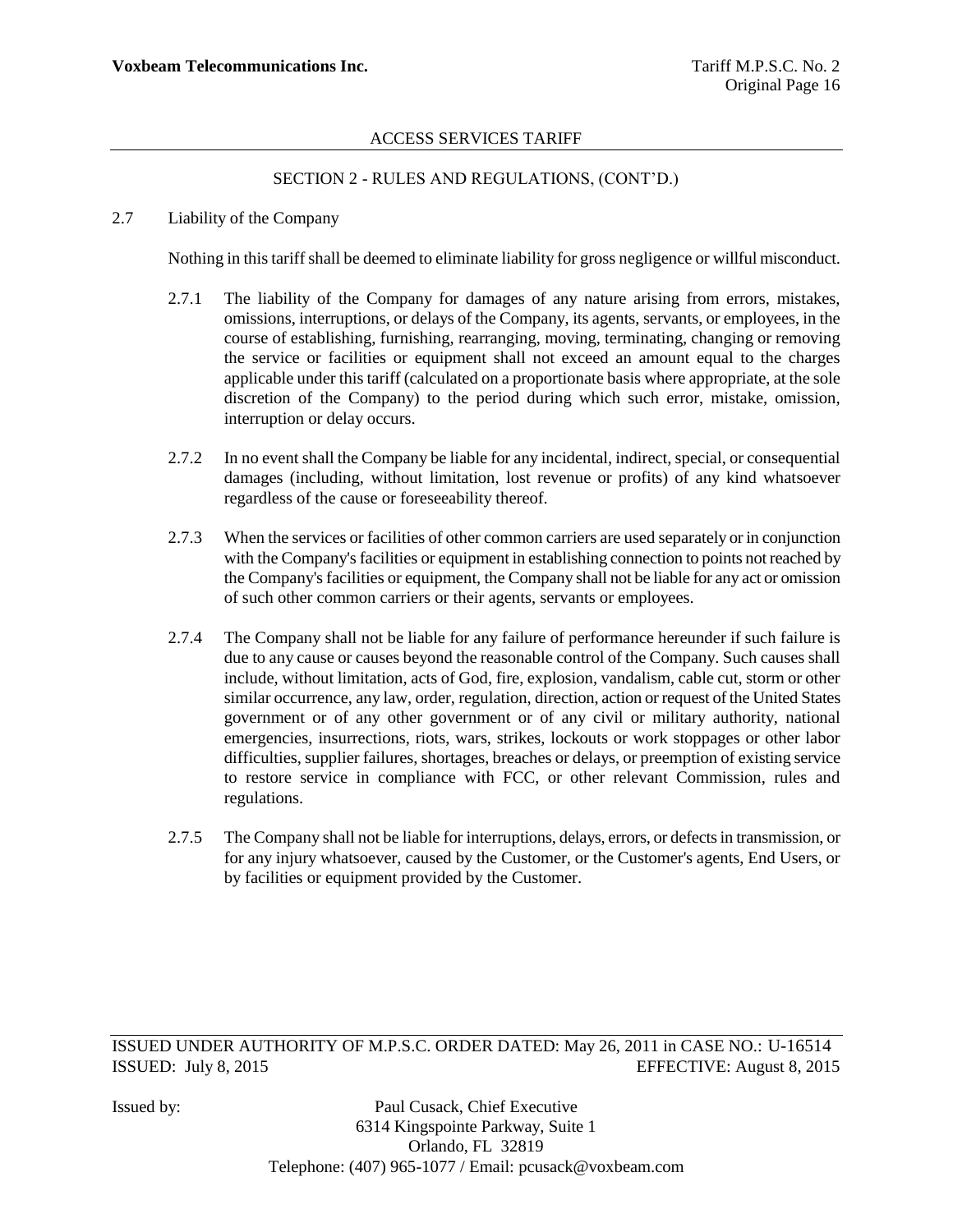# SECTION 2 - RULES AND REGULATIONS, (CONT"D.)

- 2.7 Liability of the Company, (Cont'd.)
	- 2.7.6 No liability shall attach to the Company by reason of any defacement or damage to the Customer"s premise resulting from the existence of the Company"s equipment or facilities on such premise, or by the installation or removal thereof, when such defacement or damage is not the result of the gross negligence or intentional misconduct of the Company or its employees.
	- 2.7.7 The Company does not guarantee nor make any warranty with respect to installations provided by it for use in an explosive atmosphere.
	- 2.7.8 The Company makes no warranties or representations, express or implied, either in fact or by operation of law, statutory or otherwise, including warranties of merchantability or fitness for a particular use, except those warranties and representations expressly set forth herein.
	- 2.7.9 Failure by the Company to assert its rights under a provision of this tariff does not preclude the Company from asserting its rights in the future with respect to that provision or from asserting its rights under other provisions.

ISSUED UNDER AUTHORITY OF M.P.S.C. ORDER DATED: May 26, 2011 in CASE NO.: U-16514 ISSUED: July 8, 2015 EFFECTIVE: August 8, 2015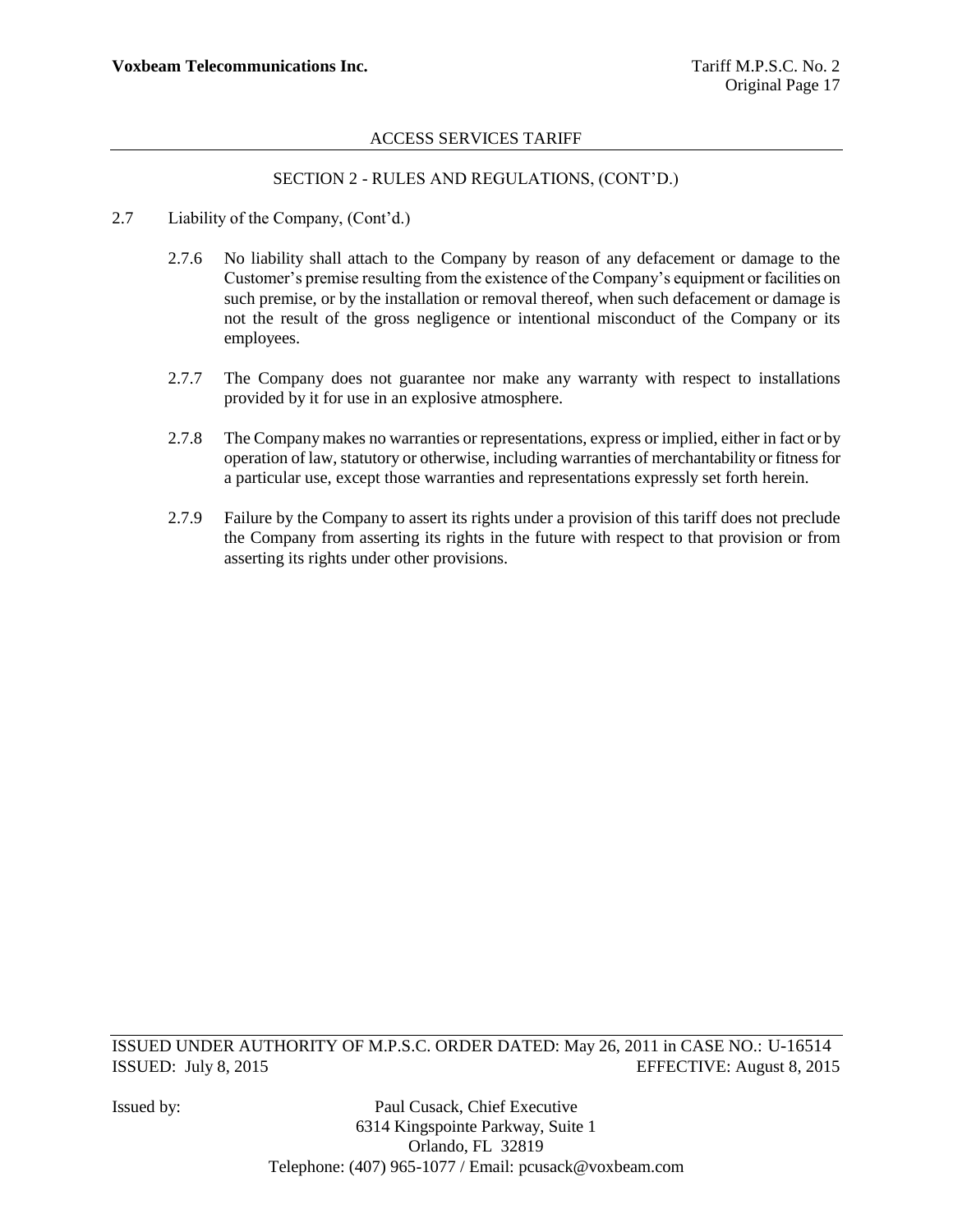# SECTION 2 - RULES AND REGULATIONS, (CONT"D.)

#### 2.8 Liability of the Customer

- 2.8.1 The Customer will be liable for damages to the facilities of the Company and for all direct, indirect, incidental and consequential damages caused by the acts or omissions of the Customer, its officers, employees, agents, invites, or contractors where such acts or omissions are not the direct result of the Company's negligence or intentional misconduct.
- 2.8.2 To the extent caused by the acts or omissions of the Customer as described in Section 2.8.1, the Customer shall indemnify, defend and hold harmless the Company from and against all claims, actions, damages, liabilities, costs and expenses, including reasonable attorneys' fees, for (1) any loss, destruction or damage to property of any third party, and (2) any liability incurred to any third party pursuant to this or any other tariff of the Company, or otherwise, for any interruption of, interference to, or other defect in any service provided to such third party.
- 2.8.3 A Customer shall not assert any claim against any other Customer or user of the Company's services for damages resulting in whole or in part from or arising in connection with the furnishing of service under this tariff including but not limited to mistakes, omissions, interruptions, delays, errors or other defects or misrepresentations, whether or not such other Customer or user contributed in any way to the occurrence of the damages, unless such damages were caused solely by the negligent or intentional act or omission of the other Customer or user and not by any act or omission of the Company. Nothing in this tariff is intended either to limit or to expand Customer's right to assert any claims against third parties for damages of any nature other than those described in the preceding sentence.
- 2.8.4 The Customer shall be fully liable for any damages, including, without limitation, usage charges, that the Customer may incur as a result of the unauthorized use of services provided to the Customer. Unauthorized use occurs when a person or entity that does not have actual, apparent, or implied authority to use the network, obtains the Company's services provided under this tariff. The unauthorized use of the Company's services includes, but is not limited to, the placement of calls from the Customer's premise, and the placement of calls through equipment controlled and/or provided by the Customer, that are transmitted over the Company's network without the authorization of the Customer. The Customer shall be fully liable for all such charges.

ISSUED UNDER AUTHORITY OF M.P.S.C. ORDER DATED: May 26, 2011 in CASE NO.: U-16514 ISSUED: July 8, 2015 EFFECTIVE: August 8, 2015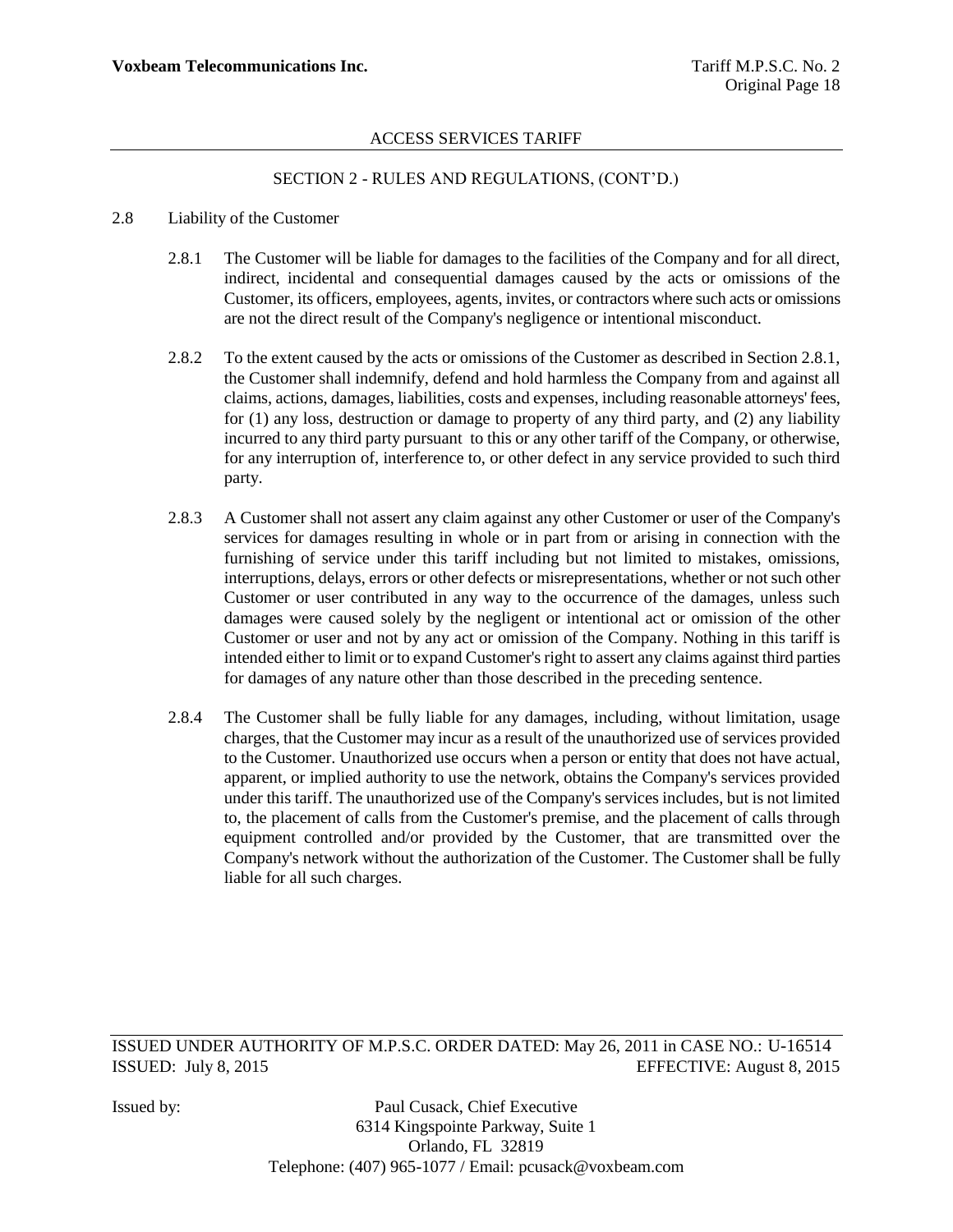# SECTION 2 - RULES AND REGULATIONS, (CONT"D.)

#### 2.9 Obligations of the Customer

- 2.9.1 The Customer is responsible for making proper application for service; placing any necessary orders; for complying with tariff regulations; and payment of charges for services provided. Specific Customer responsibilities include, but are not limited to, the following:
	- A. reimbursing the Company for damage to or loss of the Company's facilities or equipment caused by the acts or omissions of the Customer; or the non-compliance by the Customer, with these regulations; or by fire or theft or other casualty on the Customer premise, unless caused by the gross negligence or intentional misconduct of the employees or agents of the Company;
	- B. providing at no charge, as specified from time to time by the Company, any needed equipment, secured space, power, supporting structures, and conduit to operate Company facilities and equipment installed on the Premises of the Customer, and the level of heating and air conditioning necessary to maintain the proper operating environment on such Premises;
	- C. obtaining, maintaining and otherwise having full responsibility for all rights-of-way and conduit necessary for installation of fiber optic cable and associated equipment used to provide communications services to the Customer from the cable building entrance or property line to the location of the equipment space described in Section 2.9.1.B. Any and all costs associated with obtaining and maintaining the rights-ofway described herein, including the costs of altering the structure to permit installation of the Company-provided facilities, shall be borne entirely by, or may be charged by the Company to the Customer; the Company may require the Customer to demonstrate its compliance with this section prior to accepting an order for service;
	- D. providing a safe place to work and complying with all laws and regulations regarding the working conditions on the Premises at which Company employees and agents shall be installing or maintaining the Company's facilities and equipment; the Customer may be required to install and maintain Company facilities and equipment within a hazardous area if, in the Company's opinion, injury or damage to the Company employees or property might result from installation or maintenance by the Company; the Customer shall be responsible for identifying, monitoring, removing and disposing of any hazardous material (e.g., friable asbestos) prior to any construction or installation work;

ISSUED UNDER AUTHORITY OF M.P.S.C. ORDER DATED: May 26, 2011 in CASE NO.: U-16514 ISSUED: July 8, 2015 EFFECTIVE: August 8, 2015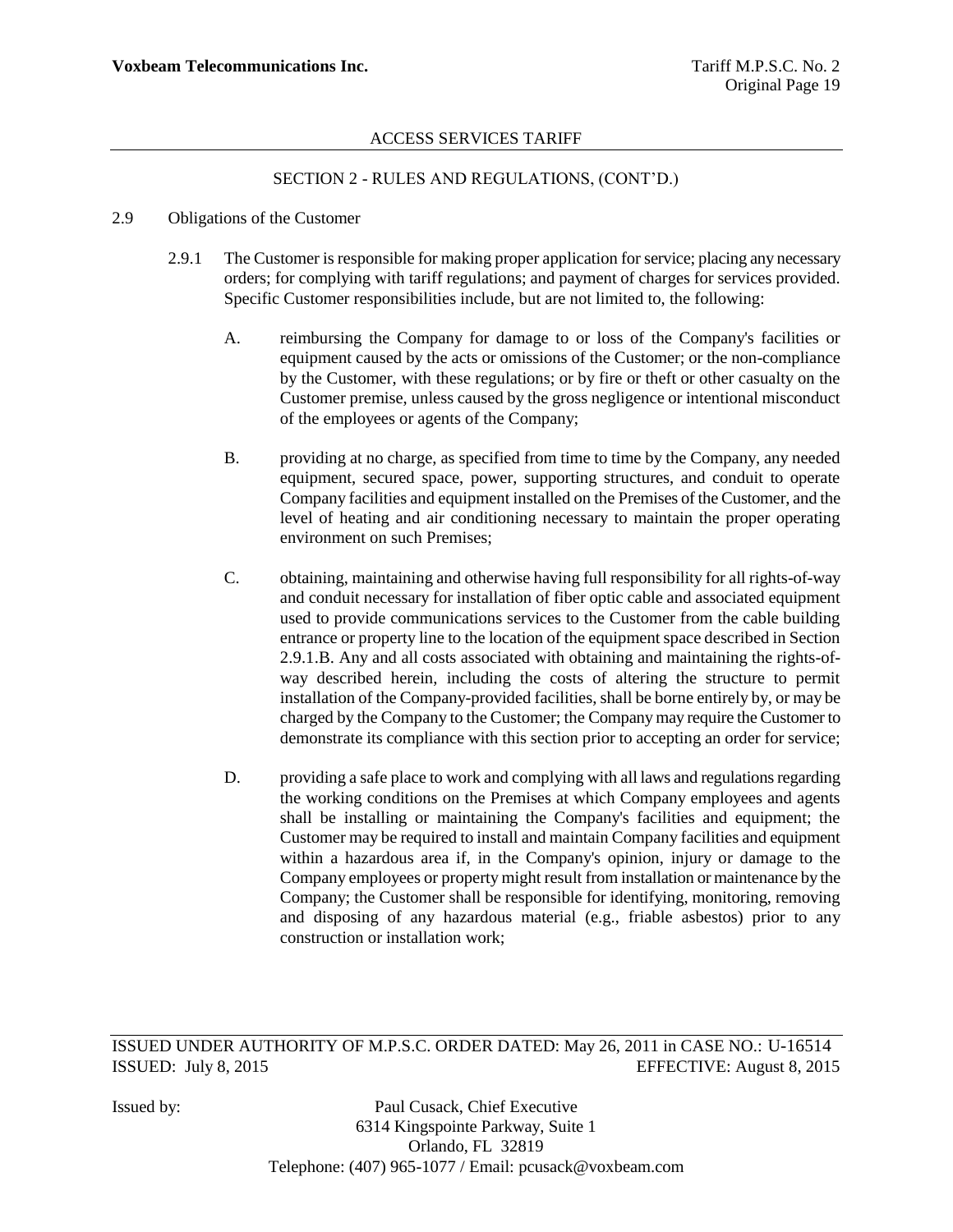# SECTION 2 - RULES AND REGULATIONS, (CONT"D.)

- 2.9 Obligations of the Customer, (Cont'd.)
	- 2.9.1 (Cont"d.)
		- E. complying with all laws and regulations applicable to, and obtaining all consents, approvals, licenses and permits as may be required with respect to, the location of Company facilities and equipment in any Customer Premises or the rights-of-way for which Customer is responsible under Section 2.9.1.C.; and granting or obtaining permission for Company agents or employees to enter the Premises of the Customer at any time for the purpose of installing, inspecting, maintaining, repairing, or upon termination of service as stated herein, removing the facilities or equipment of the Company;
		- F. not creating or allowing to be placed any liens or other encumbrances on the Company's equipment or facilities;
		- G. making Company facilities and equipment available periodically for maintenance purposes at a time agreeable to both the Company and the Customer, such agreement not to be reasonably withheld or denied. No allowance will be made for the period during which service is interrupted for such purposes;
		- H. taking all steps necessary to cancel or otherwise discontinue any service(s) to be replaced by any of the Company"s service(s) as described herein; and
		- I. ensuring that any Customer-provided equipment and/or systems are properly interfaced with Company facilities or services, that the signals emitted into Company's network are of the proper mode, bandwidth, power, and signal level for the intended use of the Customer and in compliance with the criteria set forth in this tariff, and that the signals do not damage equipment, injure personnel, or degrade service to other Customers.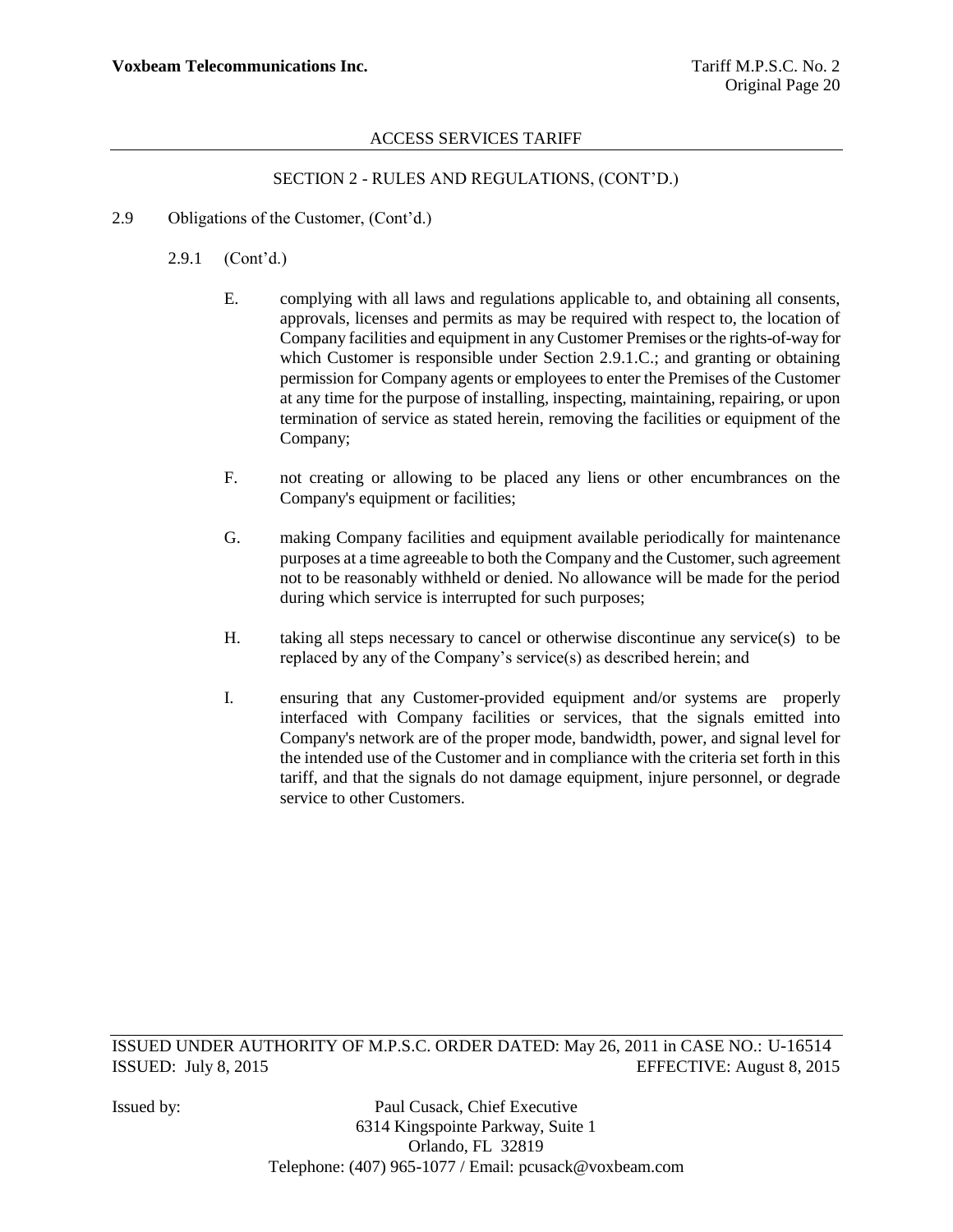# SECTION 2 - RULES AND REGULATIONS, (CONT"D.)

- 2.9 Obligations of the Customer, (Cont'd.)
	- 2.9.2 With regard to access services provided by the Company, specific Customer responsibilities include, but are not limited to, the following:
		- A. Design of Customer Services

The Customer shall be responsible for its own expense for the overall design of its services and for any redesigning or rearrangements of its services which may be required because of changes in facilities, operations or procedures of the Company, minimum protection criteria, or operating or maintenance characteristics of the facilities.

B. Network Contingency Coordination

The Customer shall, in cooperation with the Company, coordinate the planning of actions to be taken to maintain maximum network capability following natural or man-made disasters which affect telecommunications service.

ISSUED UNDER AUTHORITY OF M.P.S.C. ORDER DATED: May 26, 2011 in CASE NO.: U-16514 ISSUED: July 8, 2015 EFFECTIVE: August 8, 2015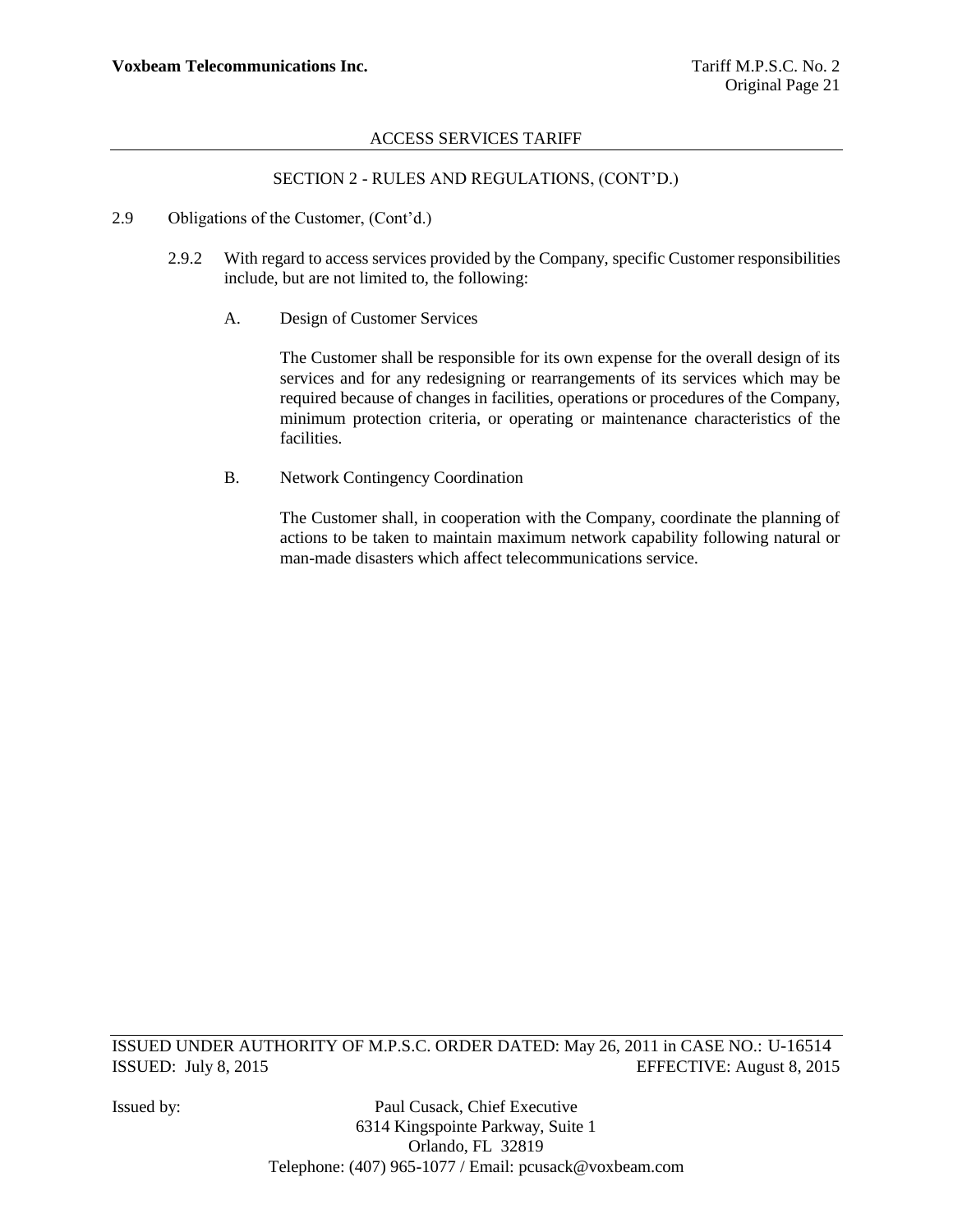# SECTION 2 - RULES AND REGULATIONS, (CONT"D.)

2.9 Obligations of the Customer, (Cont'd.)

2.9.2 (Cont"d.)

C. Jurisdictional Reports:

Jurisdictional reporting requirements will be as specified below. When a Customer orders access service, its projected Percent Interstate Usage (PIU) must be provided in whole numbers to the Company. The Percent State Usage (PSU) is 1-PIU. These whole number percentages will be used by the Company to apportion the use and/or charges between interstate and intrastate until a revised report is received as set forth herein. Reported or default PIU factors are used only where the call detail is insufficient to determine the appropriate jurisdiction of the traffic.

1. Originating Access- Originating access minutes consist of traffic originating from the Company local switching center(s). The Customer must provide the Company with a projected PIU factor on an annual basis.

If no PIU for originating minutes is submitted as specified herein, a default PIU of 50% will be applied by the Company.

2. Terminating Access - Terminating access minutes consist of traffic terminating to the Company local switching center(s). The Customer must provide the Company with a projected PIU factor on an annual basis.

If no PIU for terminating minutes is submitted as specified herein, a default PIU of 50% will be applied by the Company.

3. Except where access minutes are measured by Company call detail, the Customer reported Projected PIU factor as set forth above will be used until the Customer reports a different projected PIU factor, as set forth below.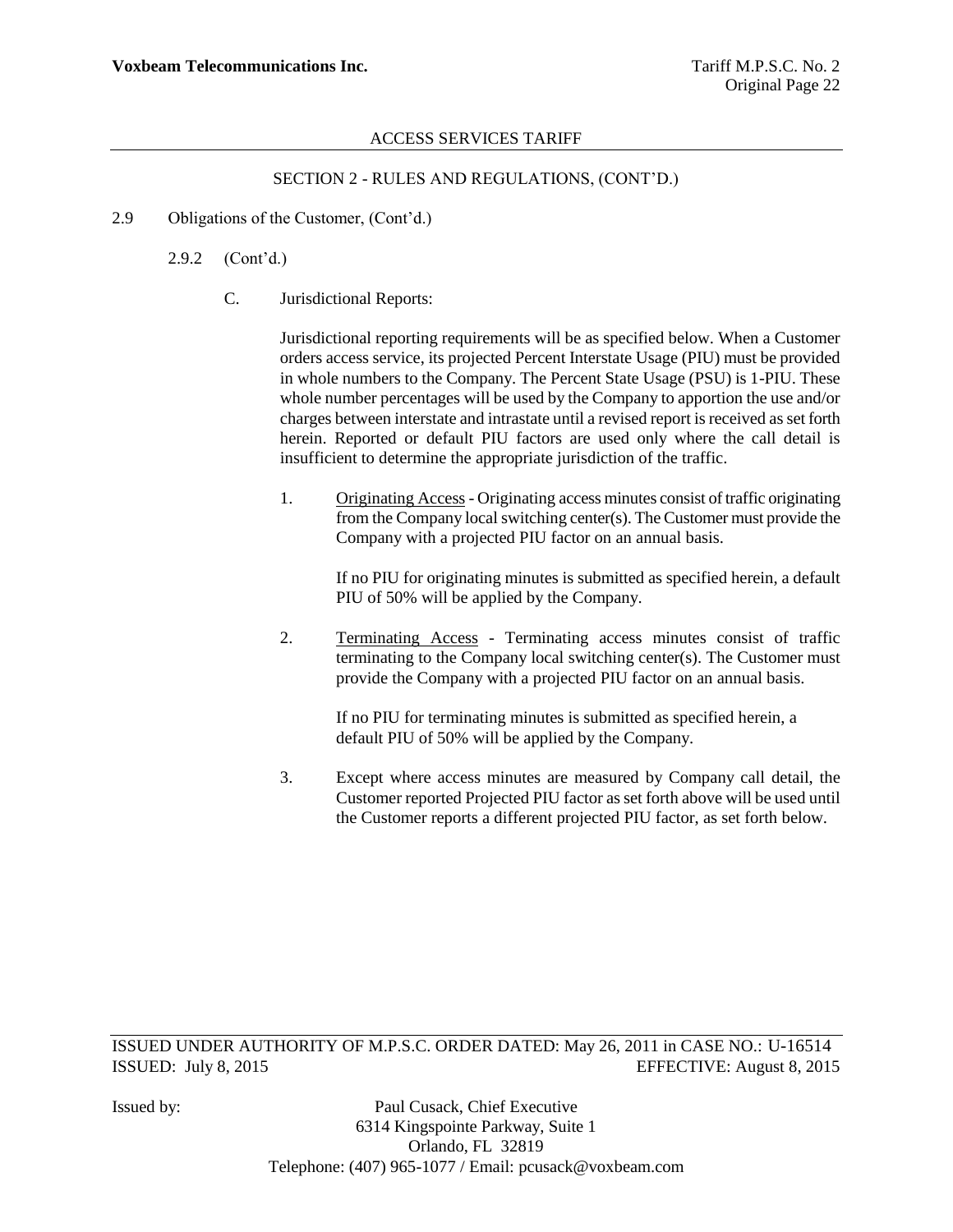# SECTION 2 - RULES AND REGULATIONS, (CONT"D.)

2.9 Obligations of the Customer, (Cont'd.)

2.9.2 (Cont"d.)

- D. Jurisdictional Audits:
	- 1. The Customer shall keep sufficient detail from which the percentages of interstate and intrastate use reported to the Company can be verified, and upon request of the Company, shall make such records available for inspection and audit. The Customer must maintain these records for 24 months from the date the report became effective for billing purposes.
	- 2. Initiation of an audit will be at the sole discretion of the Company. The audit shall be performed by an independent party selected by the Company. An audit may be initiated by the Company for a single Customer no more than once per year. The Customer shall supply the required data within 30 calendar days of the Company request.
	- 3. In the event that an audit reveals that any customer reported PIU was incorrect, the Company shall apply the audit result to all usage affected by the audit. The customer shall be backbilled or credited, for a period retroactive to the date that the incorrect percentage was reported, but not to exceed 24 months. Backbilled amounts are subject to a late payment penalty and payment shall be made in immediately available funds, within 31 days from receipt of bill or by the following bill date, whichever is a shorter period.
	- 4. Should an audit reveal that the misreported percentage(s) of use resulted in an underpayment of access charges to the Company of five percent or more of the total Switched Access Services bill, the Customer shall reimburse the Company for the cost of the audit. Proof of cost shall be the bills, in reasonable detail submitted to the Company by the auditor.
	- 5. Within 15 days of completion of the auditor's report, the Company will furnish a copy of the audit results to the person designated by the Customer to receive such results.

ISSUED UNDER AUTHORITY OF M.P.S.C. ORDER DATED: May 26, 2011 in CASE NO.: U-16514 ISSUED: July 8, 2015 EFFECTIVE: August 8, 2015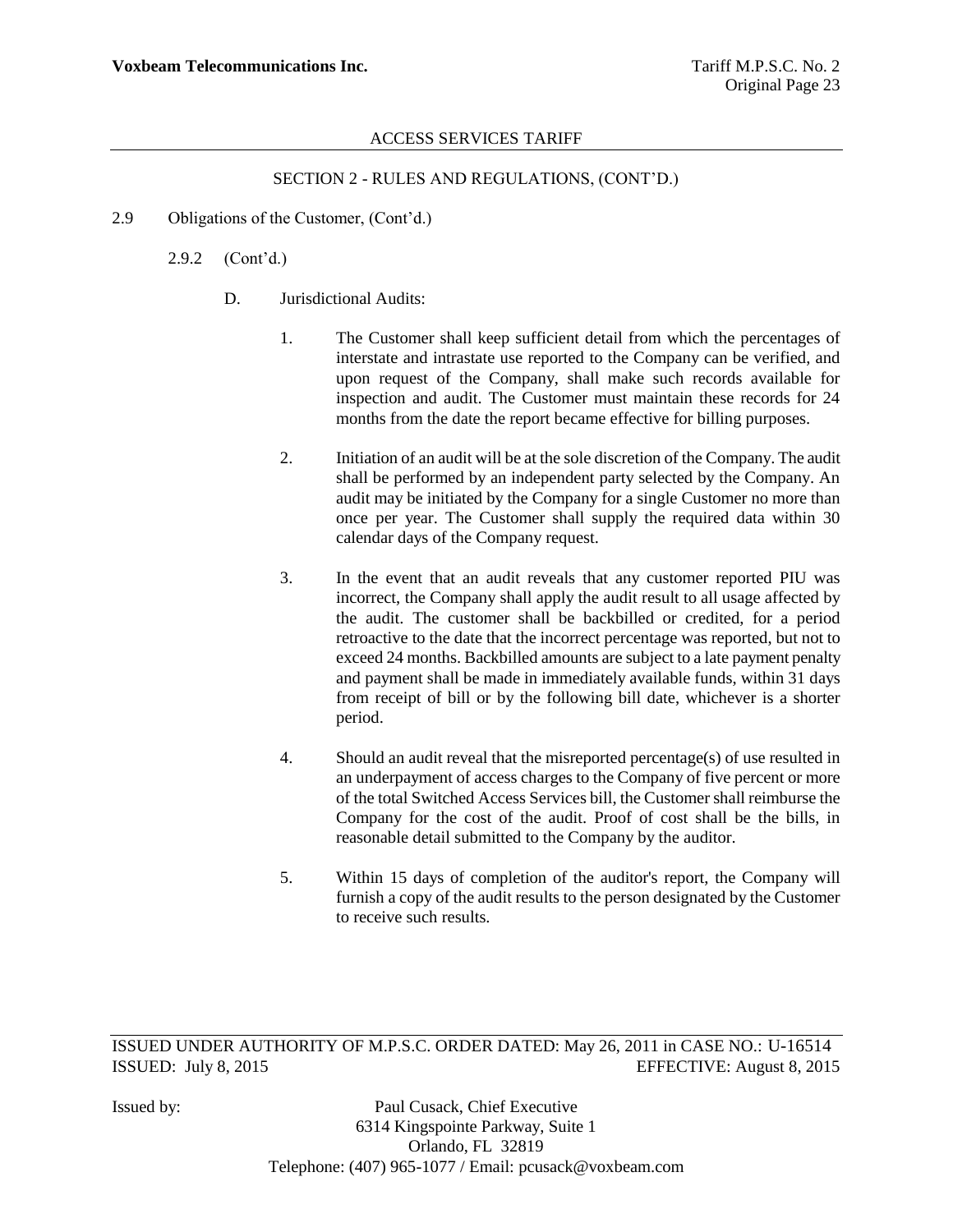### SECTION 2 - RULES AND REGULATIONS, (CONT"D.)

- 2.9 Obligations of the Customer, (Cont'd.)
	- 2.9.3 Application to VoIP-PSTN Traffic
		- A. VoIP-PSTN Traffic is defined as traffic exchanged between the Company and the Customer in time division multiplexing ("TDM") format that originates and/or terminates in Internet protocol ("IP") format. VoIP-PSTN Traffic is required to be compensated at interstate access rates (unless the parties have agreed otherwise) by the Federal Communications Commission in its Report and Order in WC Docket Nos. 10-90 etc., FCC Release No. 11-161 (November 18, 2011) ("FCC Order").
		- B. Switched access charges under this tariff apply to VoIP-PSTN Access Traffic whether the connection to the called or calling party's premises is provided by the Company directly or in conjunction with a provider of VoIP Service that does not itself seek to collect switched access charges for the same traffic. The Company will not charge for functions not performed by the Company or its affiliated or unaffiliated provider of VoIP service. For purposes of this provision, functions provided by the Company as part of transmitting telecommunications between designated points using, in whole or in part, technology other than TDM transmission in a manner that is comparable to a service offered by a local exchange carrier constitutes the functional equivalent of carrier access service.

ISSUED UNDER AUTHORITY OF M.P.S.C. ORDER DATED: May 26, 2011 in CASE NO.: U-16514 ISSUED: July 8, 2015 EFFECTIVE: August 8, 2015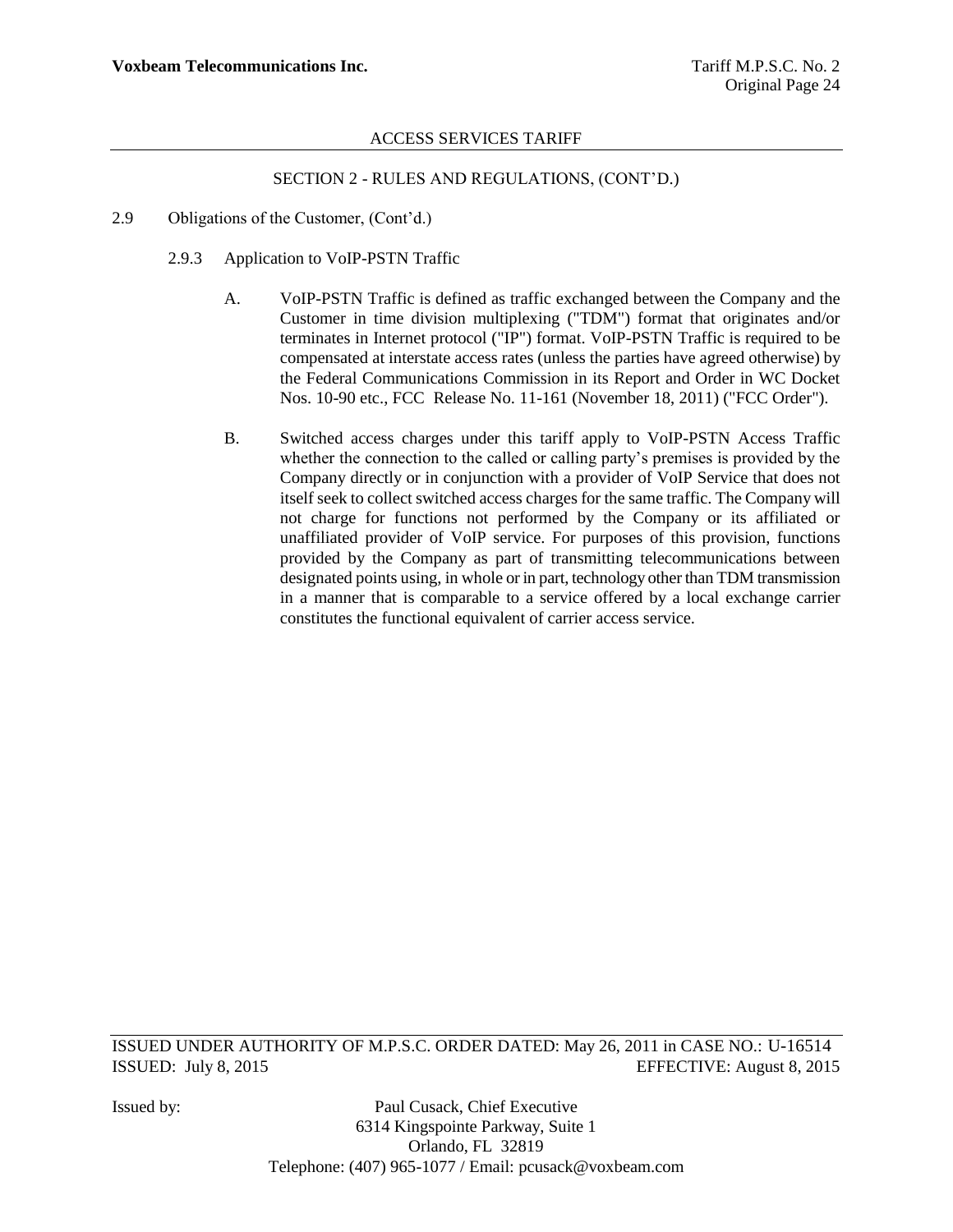# SECTION 2 - RULES AND REGULATIONS, (CONT"D.)

- 2.10 Billing and Payment For Service
	- 2.10.1 Responsibility for Charges

The Customer is responsible for payment of all charges for services and equipment furnished to the Customer for transmission of calls via the Company. In particular and without limitation, the Customer is responsible for any and all cost(s) incurred as the result of:

- (a) any delegation of authority resulting in the use of Customer's communications equipment and/or network services which result in the placement of calls via the Company;
- (b) any and all use of the service arrangement provided by the Company, including calls which the Customer did not individually authorize; and
- (c) any calls placed by or through the Customer's equipment via any remote access feature(s).
- 2.10.2 Minimum Period

The minimum period for which services are provided and for which rates and charges are applicable is one (1) month unless otherwise specified in this tariff or by mutually agreed upon contract. When a service is discontinued prior to the expiration of the minimum period, charges are applicable, whether the service will be used or not.

ISSUED UNDER AUTHORITY OF M.P.S.C. ORDER DATED: May 26, 2011 in CASE NO.: U-16514 ISSUED: July 8, 2015 EFFECTIVE: August 8, 2015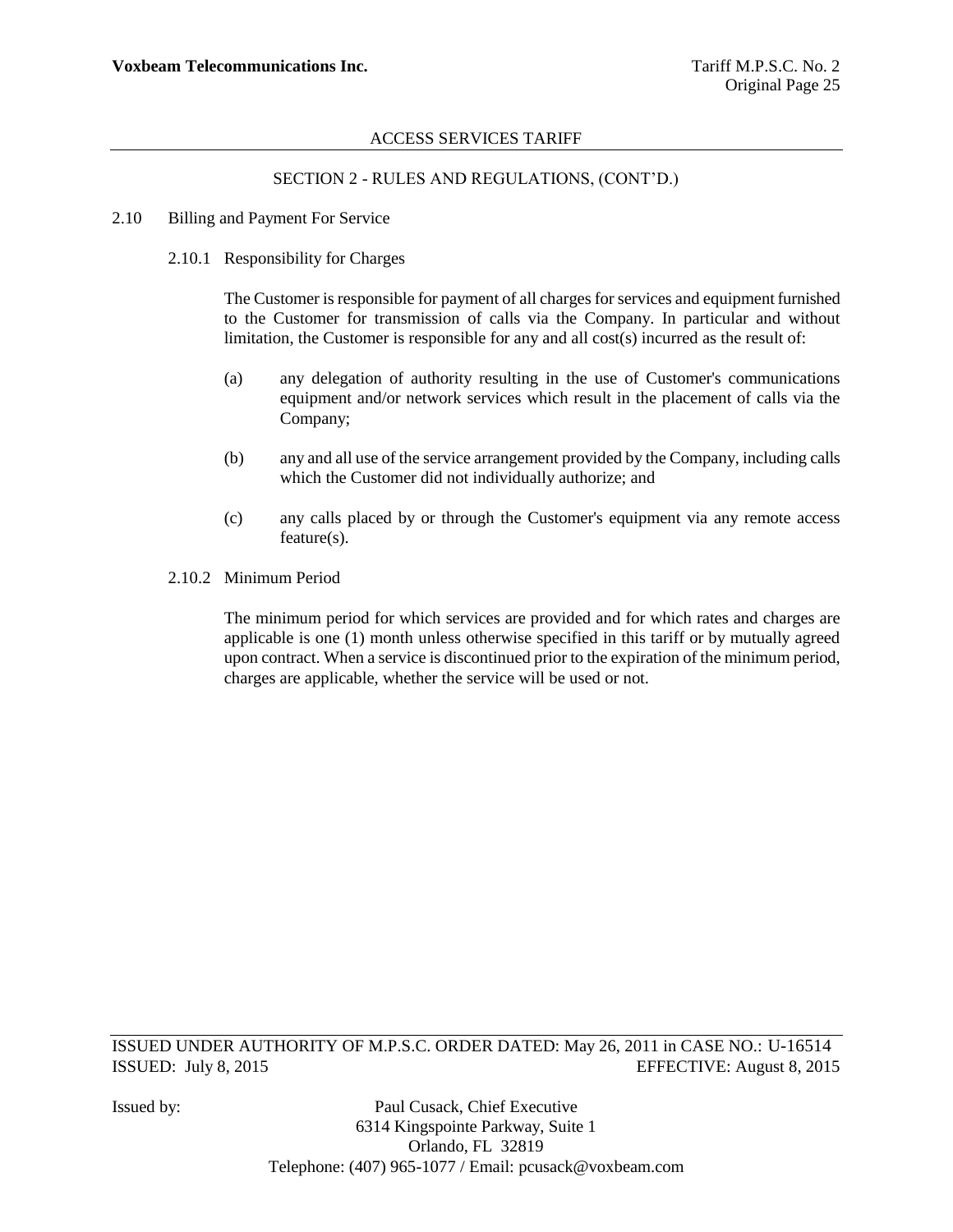# SECTION 2 - RULES AND REGULATIONS, (CONT"D.)

- 2.10 Billing and Payment For Service, (Cont"d.)
	- 2.10.3 Payment for Service
		- A. All charges due by the Customer are payable to the Company or any agent duly authorized to receive such payments. Terms of payment shall be according to the rules and regulations of the agent and subject to the rules of regulatory bodies having jurisdiction.
		- B. Non-recurring charges for installations, service connections, moves or rearrangements are due and payable upon receipt of the Company"s invoice by the Customer. At the Company's discretion, payment of all or a portion of any nonrecurring charges may be required prior to commencement of facility or equipment installation or construction required to provide the services requested by the Customer.
		- C. The Company shall present invoices for recurring charges monthly to the Customer, in advance of the month in which service is provided, and recurring charges shall be due and payable as specified on the bill. The Company reserves the right to utilize as its sole and exclusive billing method electronic invoices that are accessible by the Customer via a secure web interface.
		- D. When billing is based upon Customer usage, usage charges will be billed monthly in arrears for service provided in the preceding billing period. Charges shall be due and payable as specified on the bill. Any requests by the Customer for call detail records supporting billed usage charges must be submitted to the Company in writing or via electronic mail that is acknowledged as received by the Company, within sixty (60) days of the date of the invoice on which the usage was billed. Any such call detail records will be provided in a format to be mutually agreed between the Company and the Customer.
		- E. Customer billing will begin on the Service Commencement Date. Billing accrues through and includes the day that the service, circuit, arrangement or component is discontinued.
		- F. When service does not begin on the first day of the month, or end on the last day of the month, the charge for the fraction of the month in which service was furnished will be calculated on a pro-rata basis. For this purpose, every month is considered to have 30 days.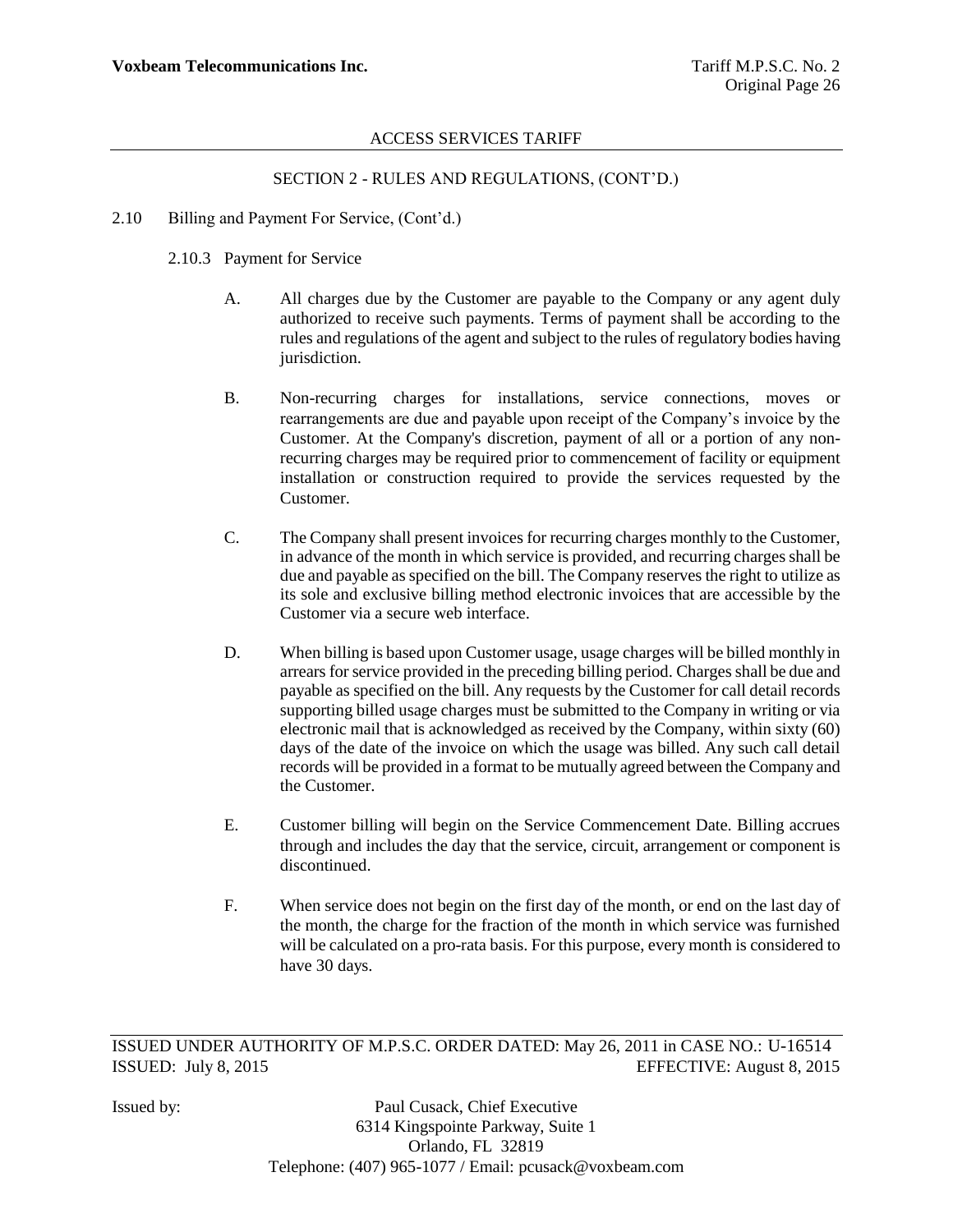# SECTION 2 - RULES AND REGULATIONS, (CONT"D.)

- 2.10 Billing and Payment For Service, (Cont'd.)
	- 2.10.3 Payment for Service, (Cont"d.)
		- G. Amounts not paid within 30 days after the mailing date of invoice will be considered past due.
		- H. In the event Company, in its sole discretion, chooses to forego billing the Customer for access services in any particular month(s), Company reserves the right to back bill Customer for any unbilled recurring or nonrecurring charges for a period of twentyfour (24) months.

#### 2.10.4 Disputed Charges

- A. Any objections to billed charges must be reported to the Company or its billing agent in writing or via electronic mail that is acknowledged by the Company within ninety (90) days of the invoice date of the bill issued to the Customer. Adjustments to Customers' bills shall be made to the extent that circumstances exist which reasonably indicate that such changes are appropriate.
- B. In the event that a billing dispute occurs concerning any charges billed to the Customer by the Company, the Customer must submit a documented claim for the disputed amount. The Customer will submit all documentation as may reasonably be required to support the claim. All claims must be submitted to the Company within ninety (90) days of the invoice date of the bill for the disputed services. If the Customer does not submit a claim as stated above, the Customer waives all rights to filing a claim thereafter.
- C. If the dispute is resolved in favor of the Customer, and the Customer has withheld the disputed amount, no interest credits or penalties will apply.
- D. If the dispute is resolved in favor of the Company and the Customer has withheld the disputed amount, any payments withheld pending settlement of the disputed amount shall be subject to the late payment penalty as set forth in 2.10.5.
- E. If the dispute is resolved in favor of the Customer and the Customer has paid the disputed amount, the Customer will receive an interest credit from the Company for the disputed amount times a late factor as set forth in 2.10.5.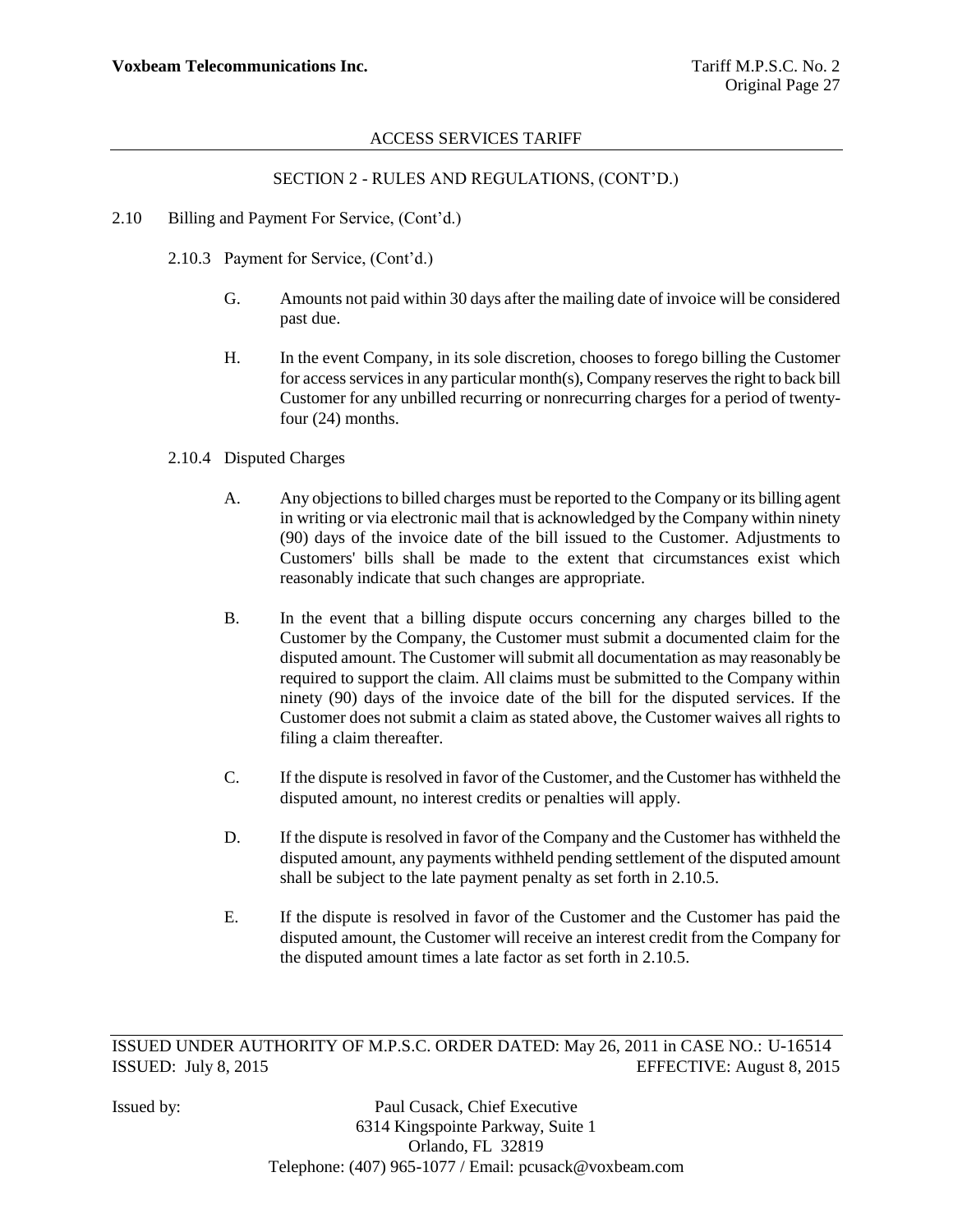# SECTION 2 - RULES AND REGULATIONS, (CONT"D.)

2.10 Billing and Payment For Service, (Cont"d.)

2.10.4 Disputed Charges, (Cont"d.)

- F. If the dispute is resolved in favor of the Company and the Customer has paid the disputed amount on or before the payment due date, no interest credit or penalties will apply.
- G. Customer inquiries or complaints regarding service or accounting may be made in writing or by telephone to the Company at:

Voxbeam Telecommunications Inc. 6314 Kingspointe Parkway, Suite 1 Orlando, FL 32819 Toll Free: 866-384-1860

2.10.5 Late Payment Fees

A late payment charge of 1.5% per month, or the highest rate permitted by applicable law, whichever is less, shall be due to the Company for any billed amount for which payment has not been received by the Company within thirty (30) days of the invoice date of the Company's invoice for service, or if any portion of the payment is received by the Company in funds which are not immediately available upon presentment. If the last calendar day for remittance falls on a Sunday, legal holiday or other day when the offices of the Company are closed, the date for acceptance of payments prior to assessment of any late payment fees shall be extended through to the next business day.

2.10.6 Returned Check Charge

A service charge equal to \$25.00, or the actual fee incurred by Company from a bank or financial institution, whichever is greater, will be assessed for all checks returned by a bank or other financial institution for: insufficient or uncollected funds, closed account, apparent tampering, missing signature or endorsement, or any other insufficiency or discrepancy necessitating return of the instrument at the discretion of the drawee bank or other financial institution.

ISSUED UNDER AUTHORITY OF M.P.S.C. ORDER DATED: May 26, 2011 in CASE NO.: U-16514 ISSUED: July 8, 2015 EFFECTIVE: August 8, 2015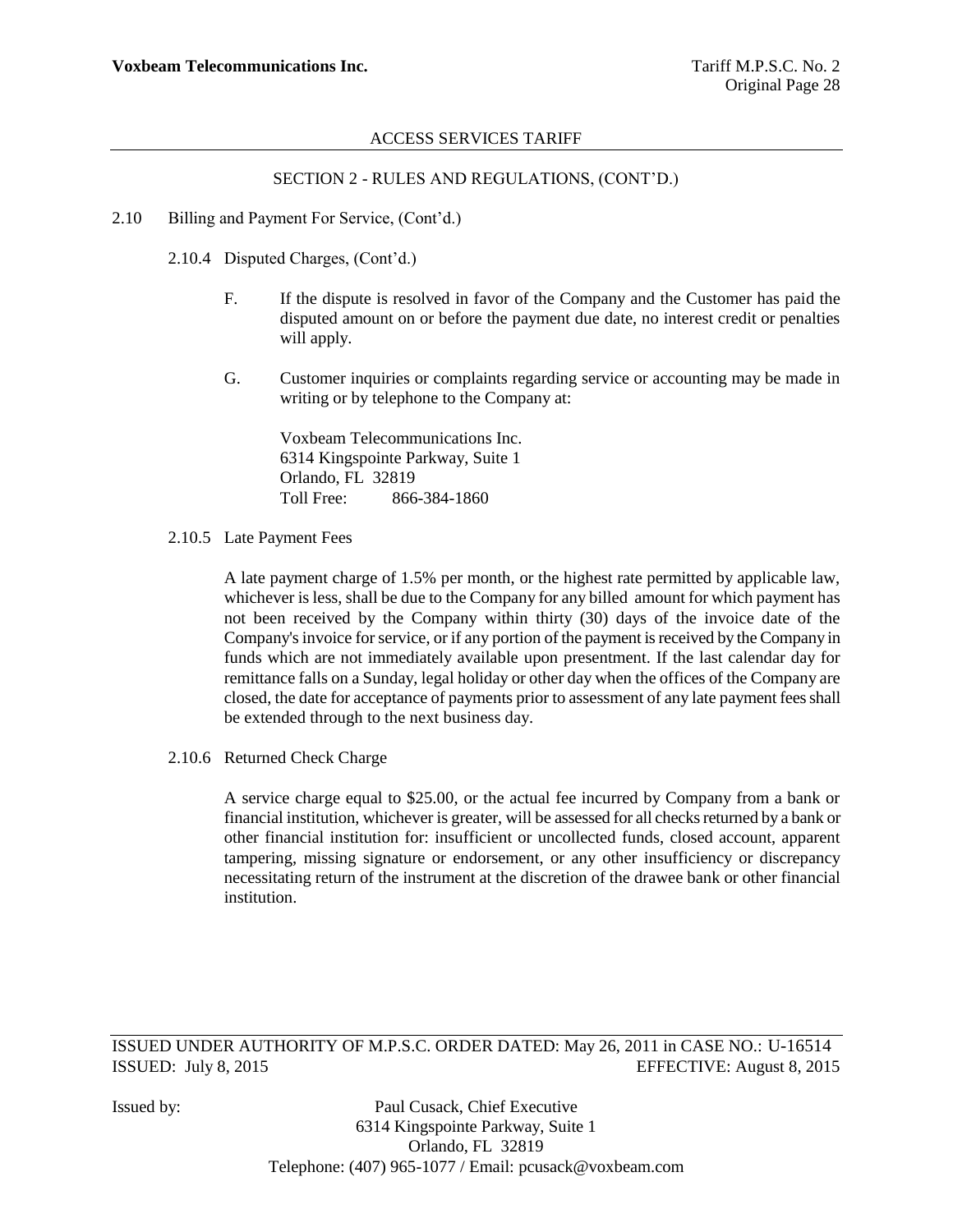# SECTION 2 - RULES AND REGULATIONS, (CONT"D.)

#### 2.11 Taxes, Surcharges and Fees

- 2.11.1 All state and local taxes (i.e., gross receipts tax, sales tax, municipal utilities tax) are listed as separate line items on the Customer's bill and are not included in the quoted rates and charges set forth in this tariff. To the extent that a municipality, other political subdivision or local agency of government, or Commission imposes upon and collects from the Company a gross receipts tax, sales tax, occupation tax, license tax, permit fee, rights-of-way fee, franchise fee, or other regulatory fee or tax, such fees and taxes shall, insofar as practicable and allowed by law, be billed pro-rata to Customers receiving service from the Company within the territorial limits of such municipality, other political subdivision or local agency of government. It shall be the responsibility of the Customer to pay any such taxes and fees that subsequently become applicable retroactively.
- 2.11.2 The Company may adjust its rates and charges or impose additional rates and charges on its Customers in order to recover amounts it is required by governmental or quasi-governmental authorities to collect from or pay to others in support of statutory or regulatory programs.

ISSUED UNDER AUTHORITY OF M.P.S.C. ORDER DATED: May 26, 2011 in CASE NO.: U-16514 ISSUED: July 8, 2015 EFFECTIVE: August 8, 2015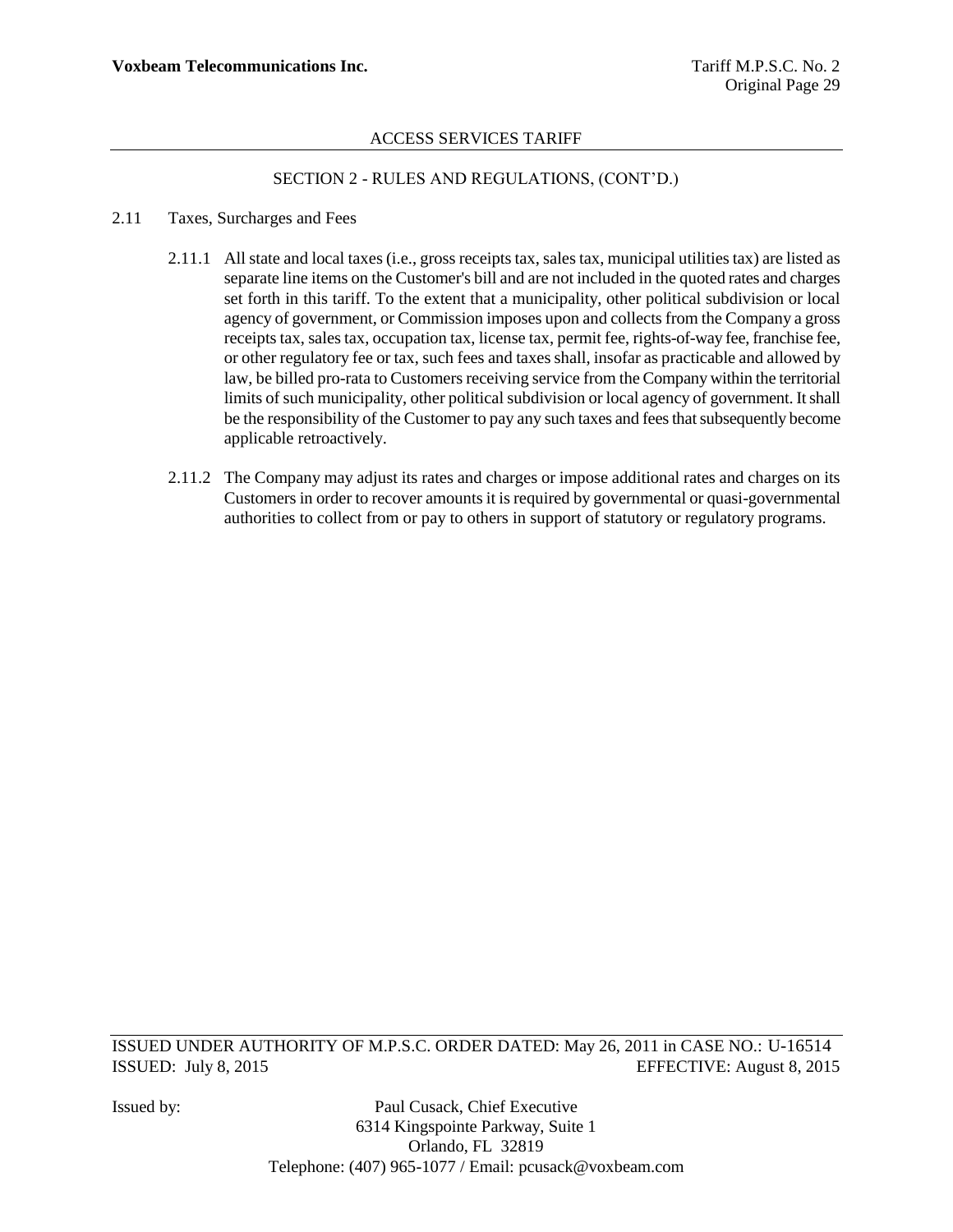# SECTION 2 - RULES AND REGULATIONS, (CONT"D.)

- 2.12 Deposits and Advanced Payments
	- 2.12.1 General

The Company reserves the right to validate the creditworthiness of Customers and billed parties through available verification procedures. If a Customer"s creditworthiness is unacceptable to the Company, Company may refuse to provide service, require a deposit or advance payment, or otherwise restrict or interrupt service to a Customer.

#### 2.12.2 Deposits

- A. To safeguard its interests, the Company may require the Customer to make a deposit to be held as a guarantee for the payment of charges under Commission rules. A deposit may be required if the Customer"s financial condition is not acceptable to the Company or is not a matter of general knowledge. A deposit does not relieve the Customer of the responsibility for the prompt payment of bills on presentation. A deposit may be required in addition to an advance payment.
- B. The maximum amount of any deposit shall not exceed the equivalent of the customers estimated liability for two months service.
- C. The Company will pay interest on deposits, to accrue from the date the deposit is made until it has been refunded, or until a reasonable effort has been made to effect refund. The Company will pay interest at the rate prescribed by the Commission or as otherwise permitted by applicable law.
- D. If the amount of a deposit is proven to be less than required to meet the requirements specified above, the Customer shall be required to pay an additional deposit upon request.
- E. Upon discontinuance of service, the Company shall promptly and automatically refund the Customer's deposit plus accrued interest, or the balance, if any, in excess of the unpaid bills including any penalties assessed for service furnished by the Company.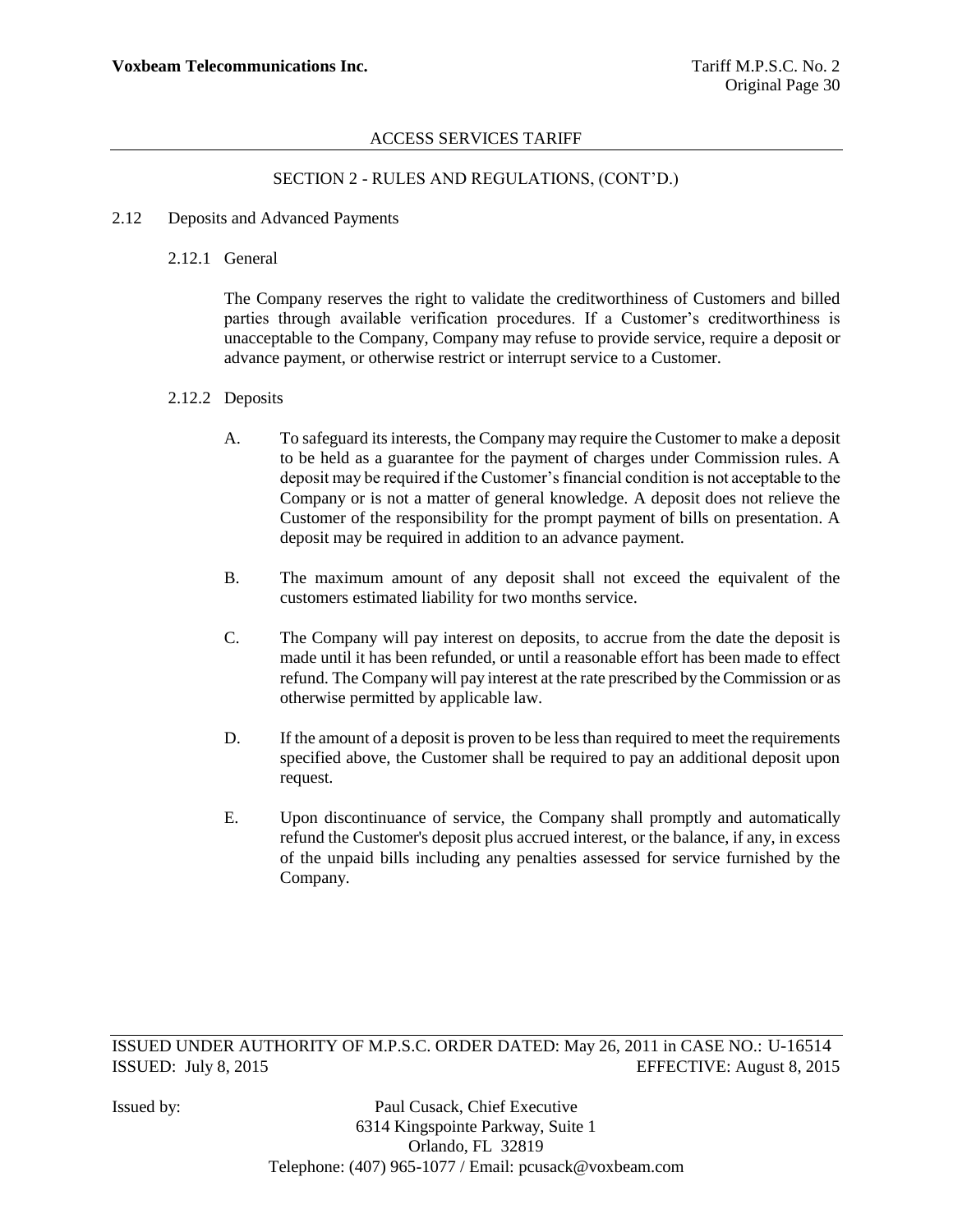# SECTION 2 - RULES AND REGULATIONS, (CONT"D.)

- 2.12 Deposits and Advanced Payments, (Cont"d.)
	- 2.12.3 Advance Payments

To safeguard its interests, the Company may require a Customer to make an advance payment before services and facilities are furnished. The advance payment will not exceed an amount equal to one (1) month"s estimated billing. This will be applied against the next month's charges and a new advance payment may be collected for the next month, if necessary. Advance payments do not accrue interest. An advance payment may be required in addition to a deposit.

ISSUED UNDER AUTHORITY OF M.P.S.C. ORDER DATED: May 26, 2011 in CASE NO.: U-16514 ISSUED: July 8, 2015 EFFECTIVE: August 8, 2015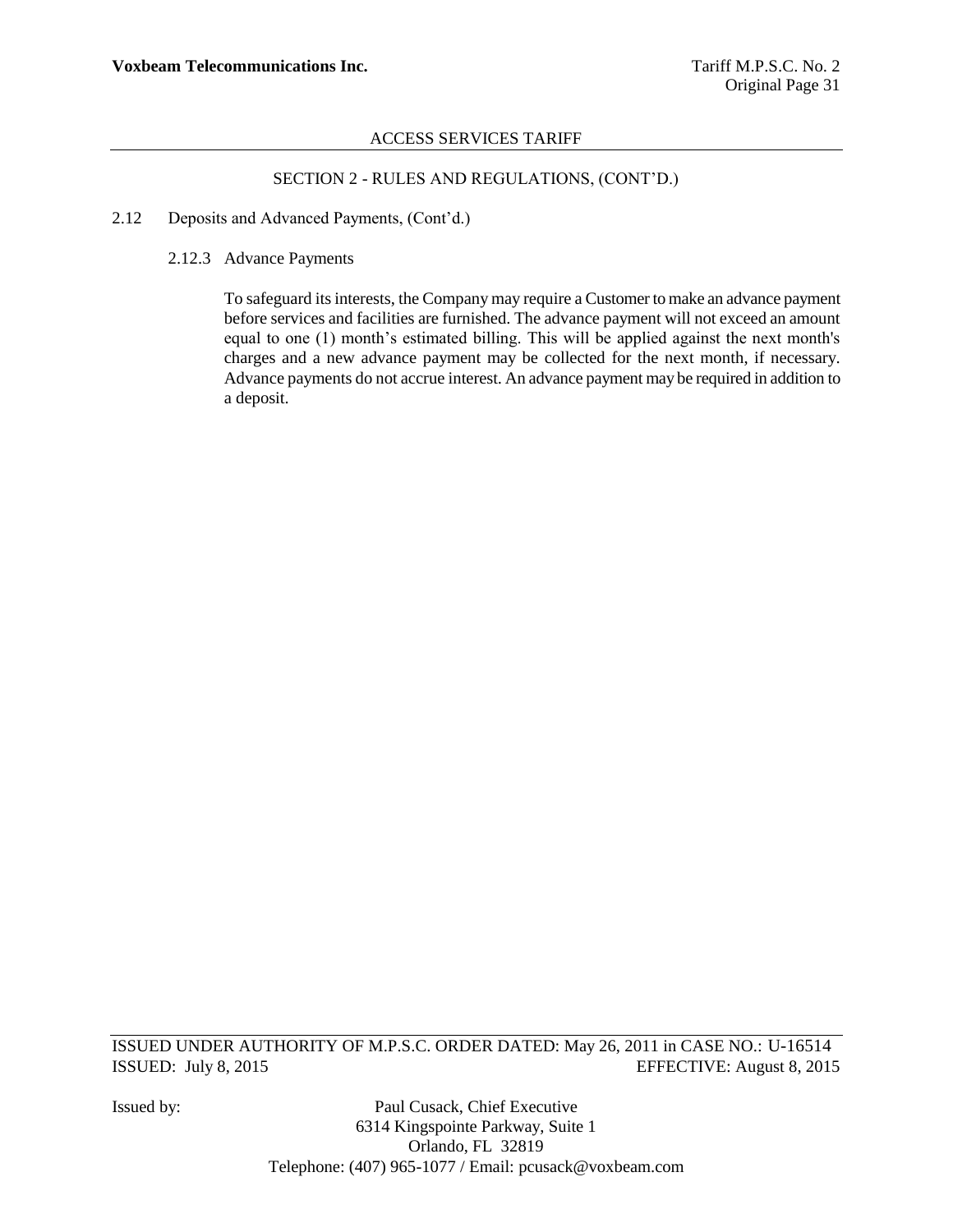# SECTION 2 - RULES AND REGULATIONS, (CONT"D.)

## 2.13 Cancellation by Customer

# 2.13.1 General

- A. Customers of the Company's service may cancel service by providing the Company with written notification thirty (30) days prior to the requested cancellation date. The Company shall hold the Customer responsible for payment of all bills for service furnished until the cancellation date specified by the Customer or until thirty (30) days after the date that the cancellation notice is received, whichever is later.
- B. Customers seeking to cancel service have an affirmative obligation to block traffic originating from or terminating to the Company"s network. By originating traffic from or terminating traffic to the Company"s network, the Customer will have constructively ordered the Company"s switched access service.
- 2.13.2 Cancellation of Contract Services
	- A. If a Customer cancels a service order or terminates services before the completion of the term or where the Customer breaches the terms in the service contract, the Customer may be requested by the Company to pay to Company termination liability charges. These charges shall become due and owing as of the effective date of the cancellation or termination. Unless otherwise specified in this tariff, the termination liability shall be equal to:
		- 1. all unpaid nonrecurring charges reasonably expended by the Company to establish service to Customer; plus
		- 2. any disconnection, early cancellation or termination charges reasonably incurred and paid to third parties by the Company on behalf of Customer; plus
		- 3. all recurring charges specified in the applicable service order for the balance of the then current term.

ISSUED UNDER AUTHORITY OF M.P.S.C. ORDER DATED: May 26, 2011 in CASE NO.: U-16514 ISSUED: July 8, 2015 EFFECTIVE: August 8, 2015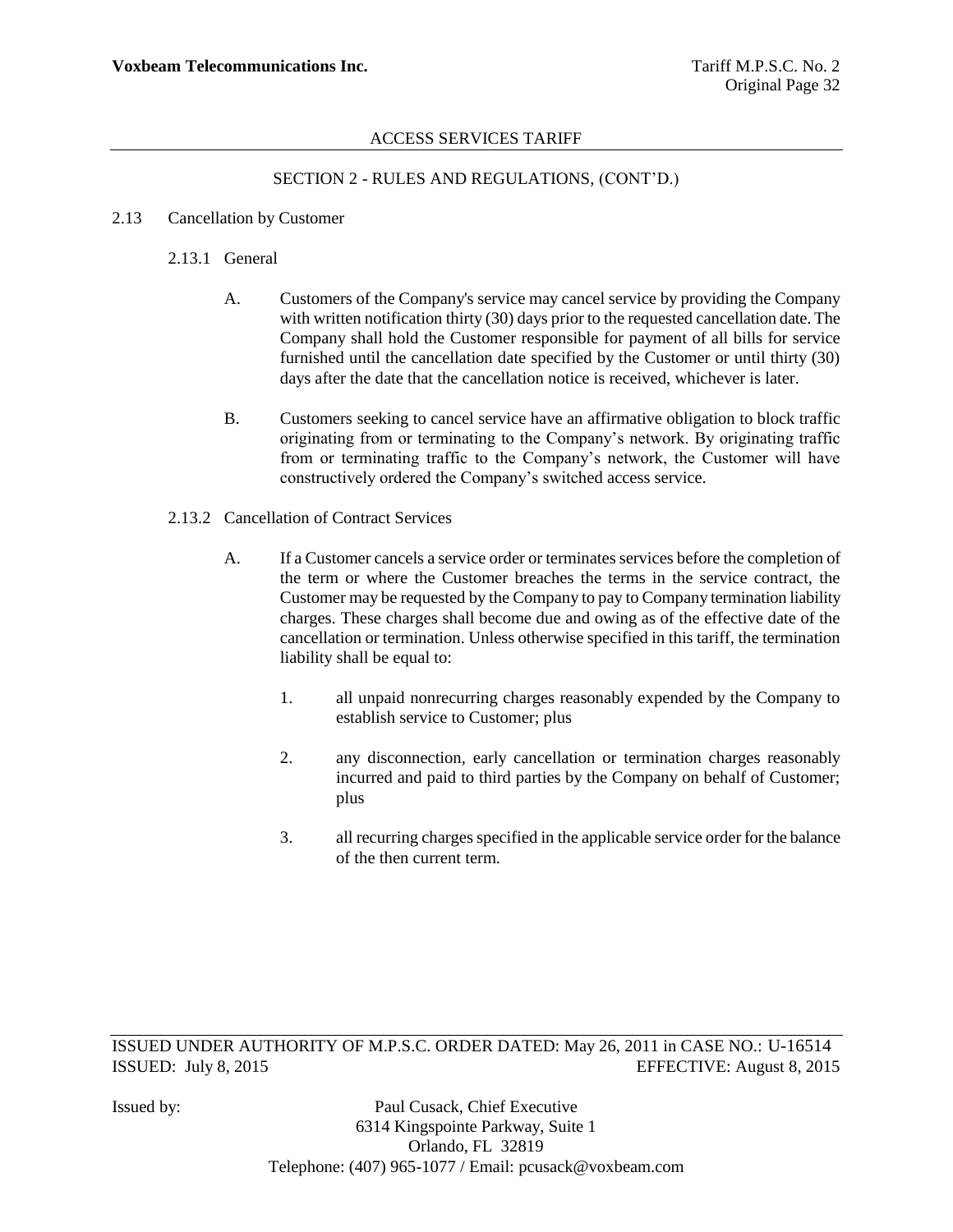# SECTION 2 - RULES AND REGULATIONS, (CONT"D.)

- 2.13 Cancellation by Customer, (Cont'd.)
	- 2.13.3 Cancellation of Application for Service
		- A. Where the Company permits the Customer to cancel an application for service prior to the start of service or prior to any special construction, no charges will be imposed except for those specified below.
		- B. Where, prior to cancellation by the Customer, the Company incurs any expenses in installing the service or in preparing to install the service that it otherwise would not have incurred, a charge equal to the costs the Company incurred, less net salvage, shall apply, but in no case shall this charge exceed the sum of the charge for the minimum period of services ordered, including installation charges, and all charges others levy against the Company that would have been chargeable to the Customer had service begun.
		- C. Where the Company incurs any expense in connection with special construction, or where special arrangements of facilities or equipment have begun, before the Company receives a cancellation notice, a charge equal to the costs incurred, less net salvage, may apply. In such cases, the charge will be based on such elements as the cost of the equipment, facilities, and material, the cost of installation, engineering, labor, and supervision, general and administrative expense, other disbursements, depreciation, maintenance, taxes, provision for return on investment, and any other costs associated with the special construction or arrangements.
		- D. The charges described above will be calculated and applied on a case-by-case basis.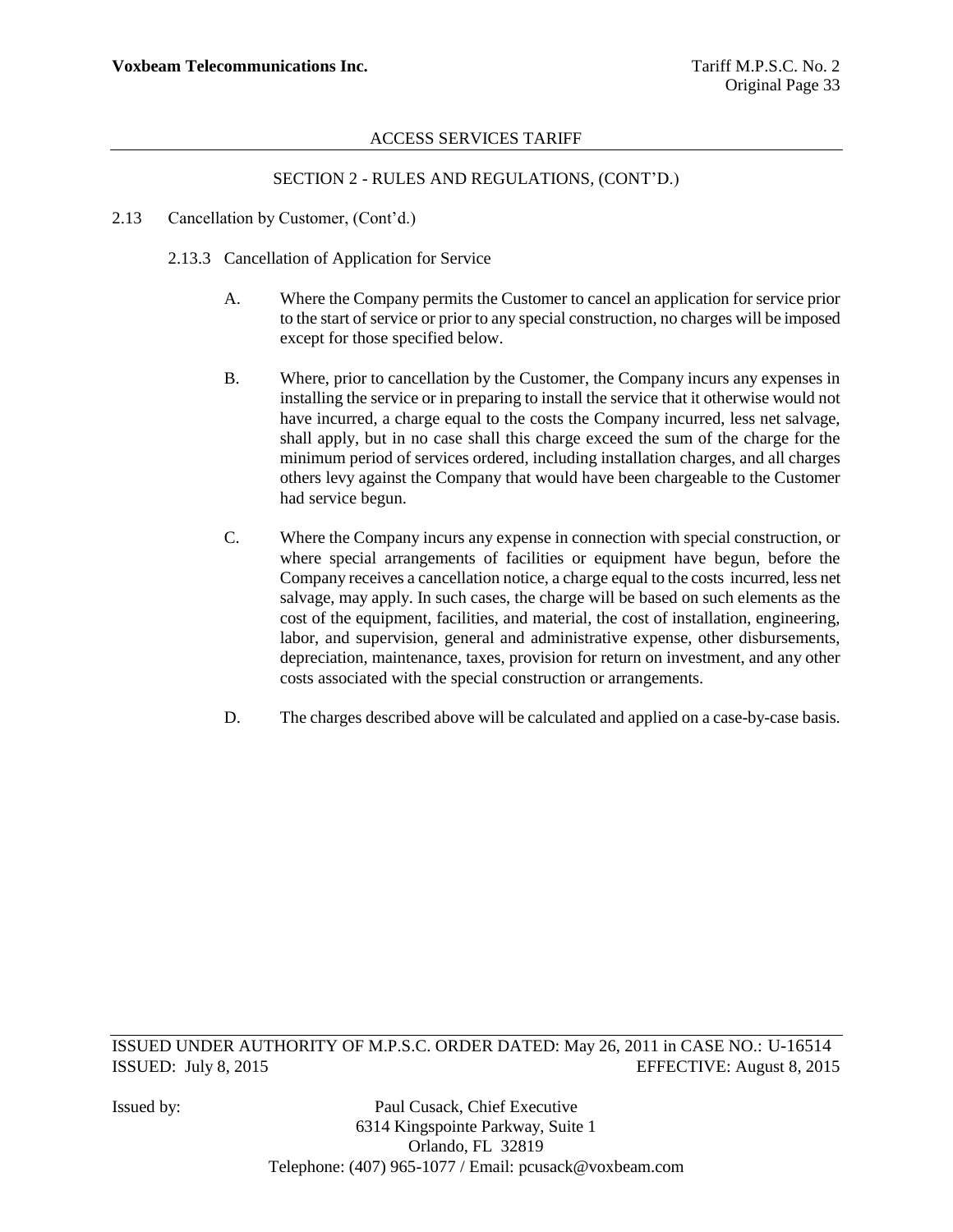# SECTION 2 - RULES AND REGULATIONS, (CONT"D.)

#### 2.14 Cancellation by Company

- 2.14.1 Service continues to be provided until canceled by the Customer pursuant to Section 2.13 or until discontinued by the Company. The Company may render bills subsequent to the termination of service for charges incurred before termination. The Customer shall pay such bills in full in accordance with the payment terms of this tariff.
- 2.14.2 The Company may refuse or discontinue service to a Customer without notice under the following conditions:
	- (a) Except as provided elsewhere in this tariff, the Company may refuse, suspend or cancel service, without notice, for any violation of terms of this tariff, for any violation of any law, rule, regulation, order, decree or policy of any government authority of competent jurisdiction, or by reason of any order or decision of a court or other government authority having jurisdiction which prohibits the Company from furnishing such service or prohibits Customer from subscribing to, using, or paying for such service.
	- (b) The Company may refuse, suspend or cancel service, without notice, in order to permit the Company to comply with any order or request of any governmental authority having jurisdiction.
	- (c) In the event of Customer or End User use of equipment in such a manner as to adversely affect the Company's equipment or service to others.
	- (d) In the event of tampering with the equipment or services of the Company or its agents.
	- (e) In the event of unauthorized or fraudulent use of service. Whenever service is discontinued for fraudulent use of service, the Company may, to the extent that Company opts to restore such service, require the Customer to make, at Customer"s own expense, all changes in facilities or equipment necessary to eliminate illegal use and to pay an amount reasonably estimated as the loss in revenues resulting from such fraudulent use.
	- (f) If any of the facilities, appliances, or apparatus on Customer's premise are found to be unsafe or causing harm to the Company's facilities. Company may in the alternative refuse to furnish service until the applicant or Customer shall have remedied the condition.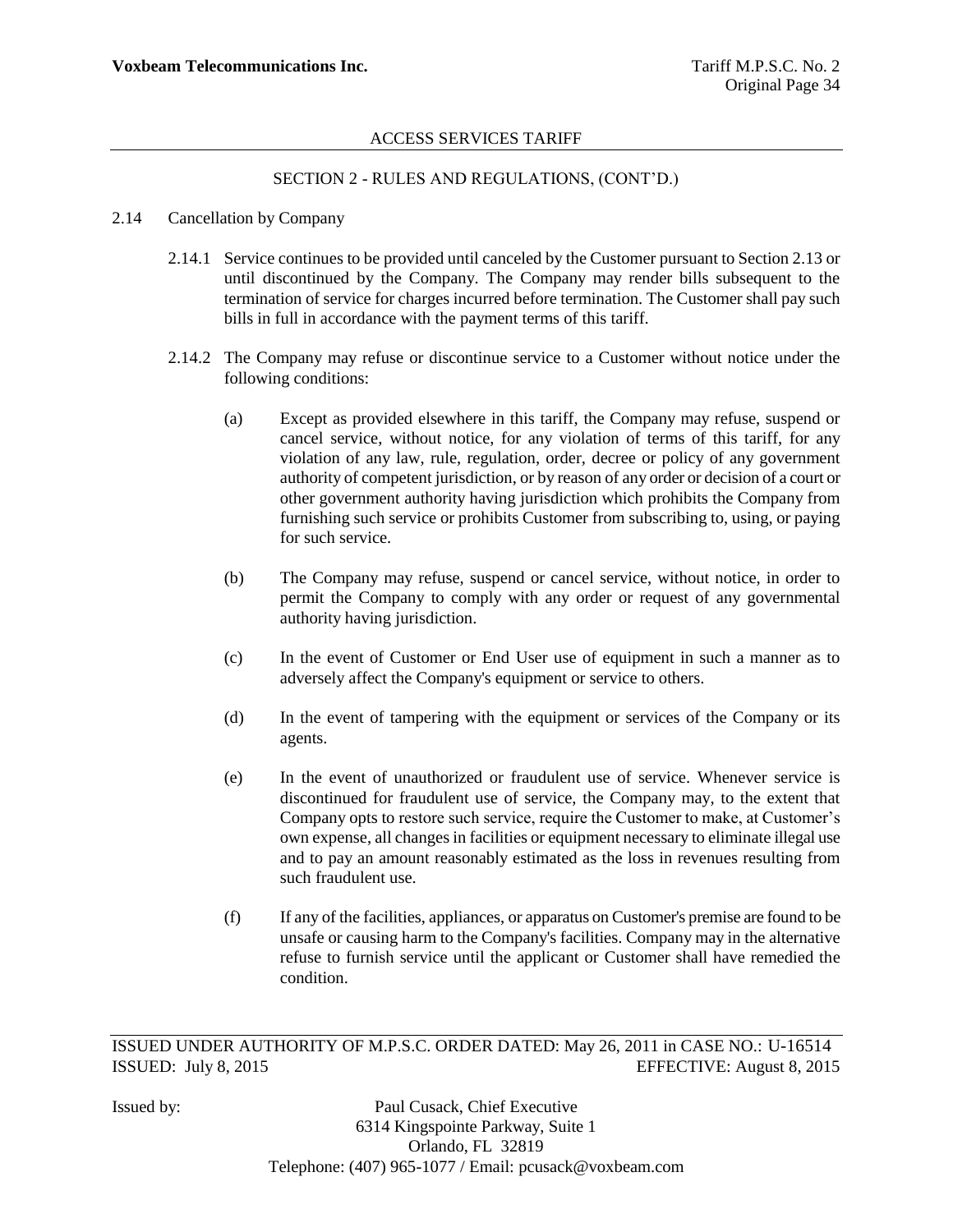# SECTION 2 - RULES AND REGULATIONS, (CONT"D.)

- 2.14 Cancellation by Company, (Cont'd.)
	- 2.14.3 Company may refuse or discontinue service provided that, unless otherwise stated, the Customer shall be given five (5) days written notice to comply with any rule or remedy any deficiency:
		- (a) The Company, by written notice to the Customer and in accordance with applicable law, may refuse, suspend or cancel service without incurring any liability when there is an unpaid balance for service that is past due.
		- (b) A Customer whose check or draft is returned unpaid for any reason, after two attempts at collection, may, at the Company"s discretion, be subject to refusal, suspension or cancellation of service in the same manner as provided for nonpayment of overdue charges.
		- (c) For neglect or refusal to provide reasonable access to the Company or its agents for the purpose of inspection and maintenance of equipment owned by the Company or its agents.
		- (d) For Customer use or Customer's permitting use of obscene, profane or grossly abusive language over the Company's facilities, to the extent that Customer, after five (5) days notice, fails, neglects or refuses to cease and refrain from such practice or to prevent the same.
		- (e) For use of telephone service for any property or purpose other than that described in the application.
		- (f) For Customer's breach of any contract for service between the Company and the Customer.
		- (g) For periods of inactivity in excess of sixty (60) days.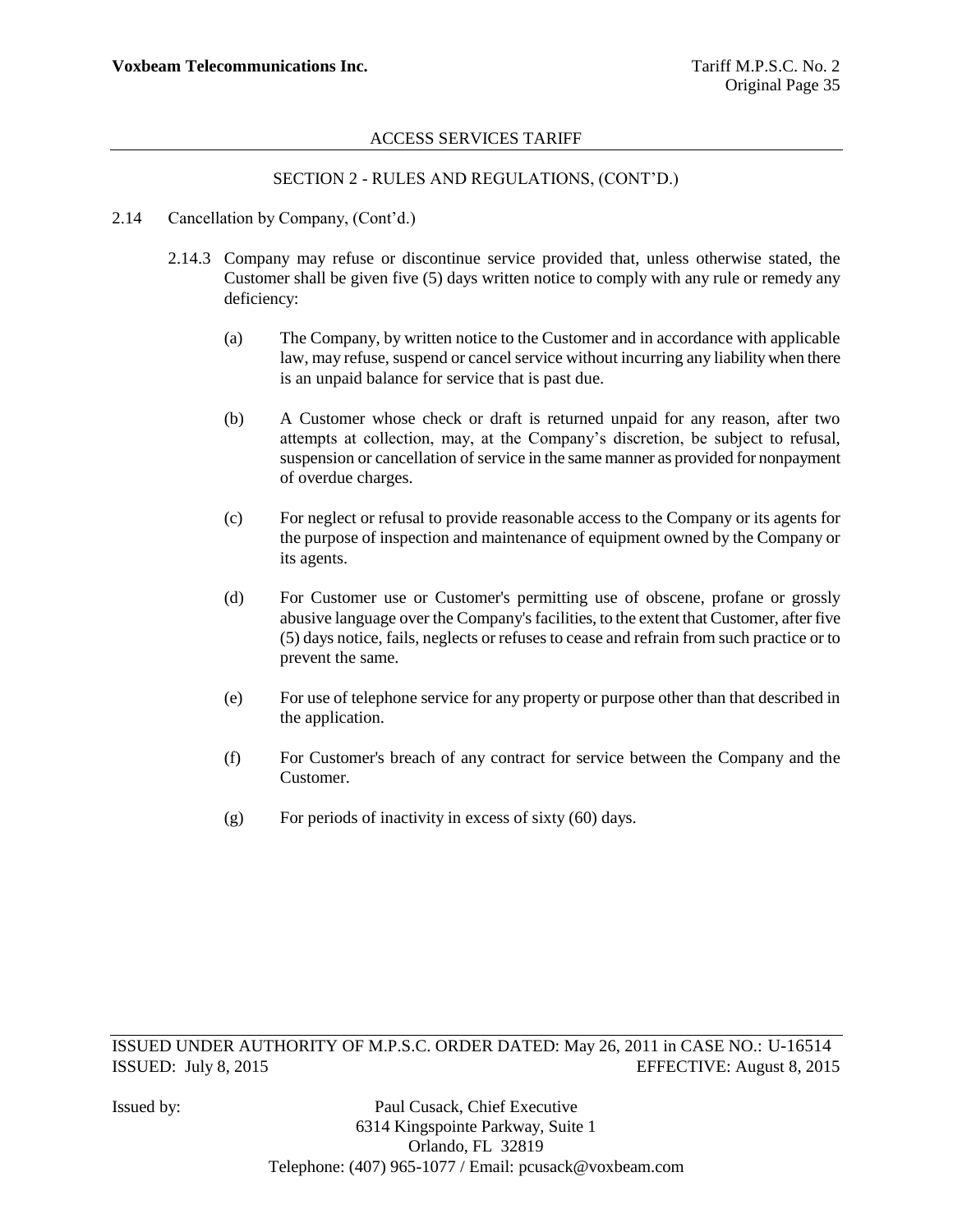# SECTION 2 - RULES AND REGULATIONS, (CONT"D.)

#### 2.15 Restoration of Service

- 2.15.1 If service has been discontinued for nonpayment or as otherwise provided herein and the Customer wishes service continued, service may be restored at the Company's sole discretion, when all past due amounts are paid or the event giving rise to the discontinuance (if other than nonpayment) is corrected. Customers whose service was disconnected for non-payment may be required to pay a deposit and/or advance payment prior to service restoration.
- 2.15.2 A restoration fee of \$25.00, or the actual costs incurred by the Company plus an administrative charge, whichever is greater, applies to Customers whose service is restored following disconnection by the Company.
- 2.15.3 Restoration of disrupted services shall be in accordance with applicable Commission and/or Federal Communications Commission Rules and Regulations specified in Part 64, Subpart D, which specify the priority system for such activities.

ISSUED UNDER AUTHORITY OF M.P.S.C. ORDER DATED: May 26, 2011 in CASE NO.: U-16514 ISSUED: July 8, 2015 EFFECTIVE: August 8, 2015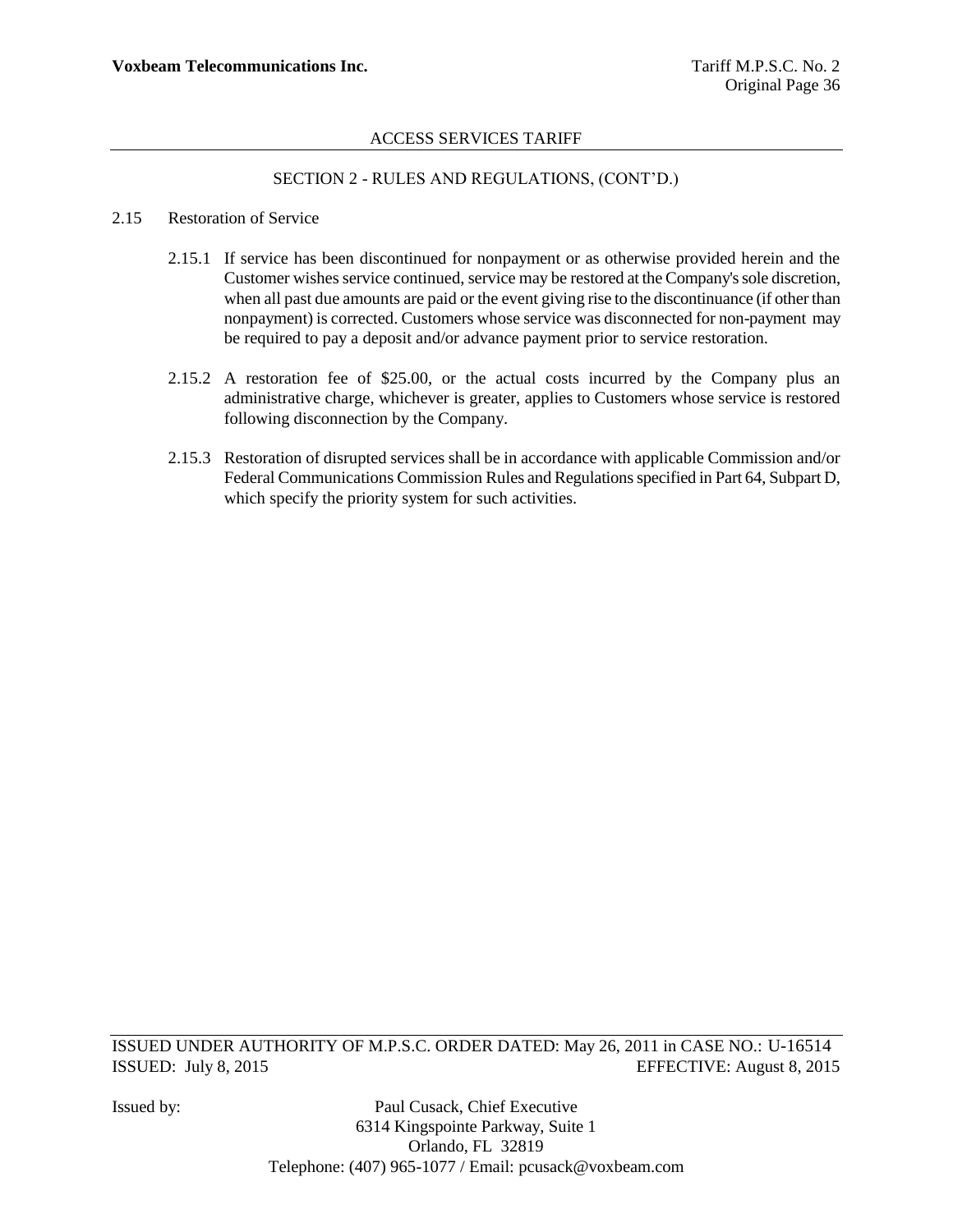# SECTION 2 - RULES AND REGULATIONS, (CONT"D.)

- 2.16 Provision of Company Equipment and Facilities
	- 2.16.1 The Company shall use reasonable efforts to maintain only the facilities and equipment that it furnishes to the Customer. The Customer may not nor may the Customer permit others to rearrange, disconnect, remove, attempt to repair, or otherwise interfere with any of the facilities or equipment installed by the Company, except upon the written consent of the Company.
	- 2.16.2 The Company may substitute, change or rearrange any equipment or facility at any time and from time to time, but shall not thereby alter the technical parameters of the service provided to the Customer.
	- 2.16.3 Equipment that the Company provides or installs at the Customer premise shall not be used for any purpose other than that for which the equipment is provided.
	- 2.16.4 The Company shall not be responsible for the installation, operation, or maintenance of any Customer-provided equipment. If such equipment is connected to the facilities furnished under this tariff, the responsibility of the Company shall be limited to the furnishing of facilities offered by Company under this tariff and to the maintenance and operation of such facilities. Subject to this responsibility, the Company shall not be responsible for:
		- (a) the transmission of signals by Customer-provided equipment or for the quality of, or defects in, such transmission; or
		- (b) the reception of signals by Customer-provided equipment; or
		- (c) network control signaling where such signaling is performed by Customer-provided network control signaling equipment.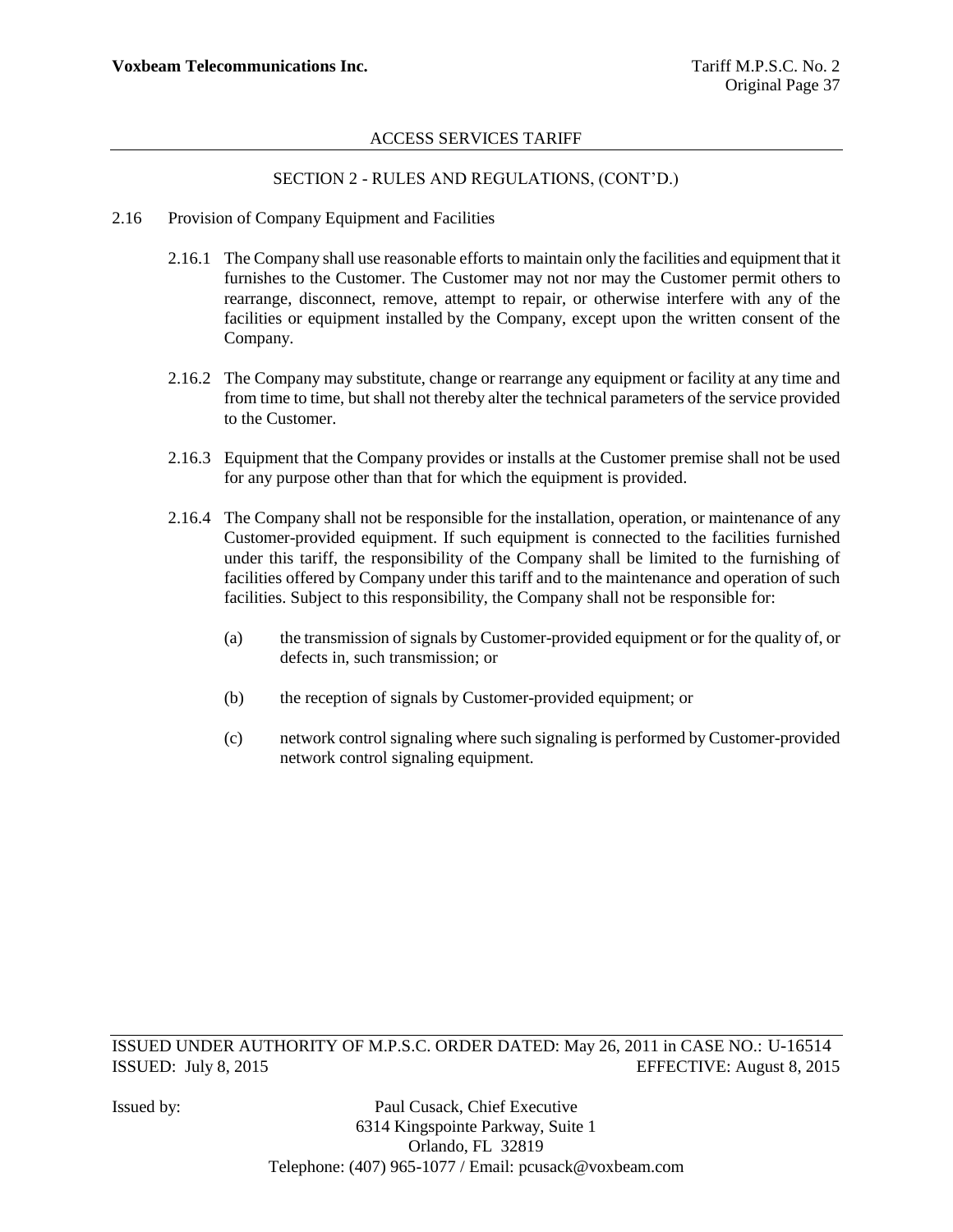# SECTION 2 - RULES AND REGULATIONS, (CONT"D.)

#### 2.17 Interconnection

- 2.17.1 Service furnished by the Company may be interconnected with services or facilities of other authorized communications common carriers and with private systems, subject to technical limitations established by the Company. Service furnished by the Company is not part of a joint undertaking with such other common carriers or systems. Any special interface equipment or facilities necessary to achieve compatibility between the facilities of Company and other participating carriers shall be provided at the Customer's expense.
- 2.17.2 Connection with the facilities or services of other carriers shall be under the applicable terms and conditions of the other carriers' tariffs. The Customer is responsible for taking all necessary legal steps for interconnecting Customer-provided terminal equipment or systems with Company's facilities. Customer shall secure all licenses, permits, rights-of-way, and other arrangements necessary for such interconnection.
- 2.17.3 The Customer shall ensure that the facilities or equipment provided by another carrier are properly interconnected with the facilities or equipment of the Company. If the Customer maintains or operates the interconnected facilities or equipment in a manner which results or may result in harm to the Company's facilities, equipment, personnel, or the quality of service, the Company may, upon five (5) days written notice, require the use of protective equipment at the Customer's expense. If this written notice fails to eliminate the actual or potential harm, the Company may, upon additional five (5) days written notice, terminate the existing service of the Customer.
- 2.17.4 If harm to the Company"s network, personnel or services is imminent due to interconnection with another carrier's services, the Company reserves the right to shut down Customer's service immediately, with no prior notice required.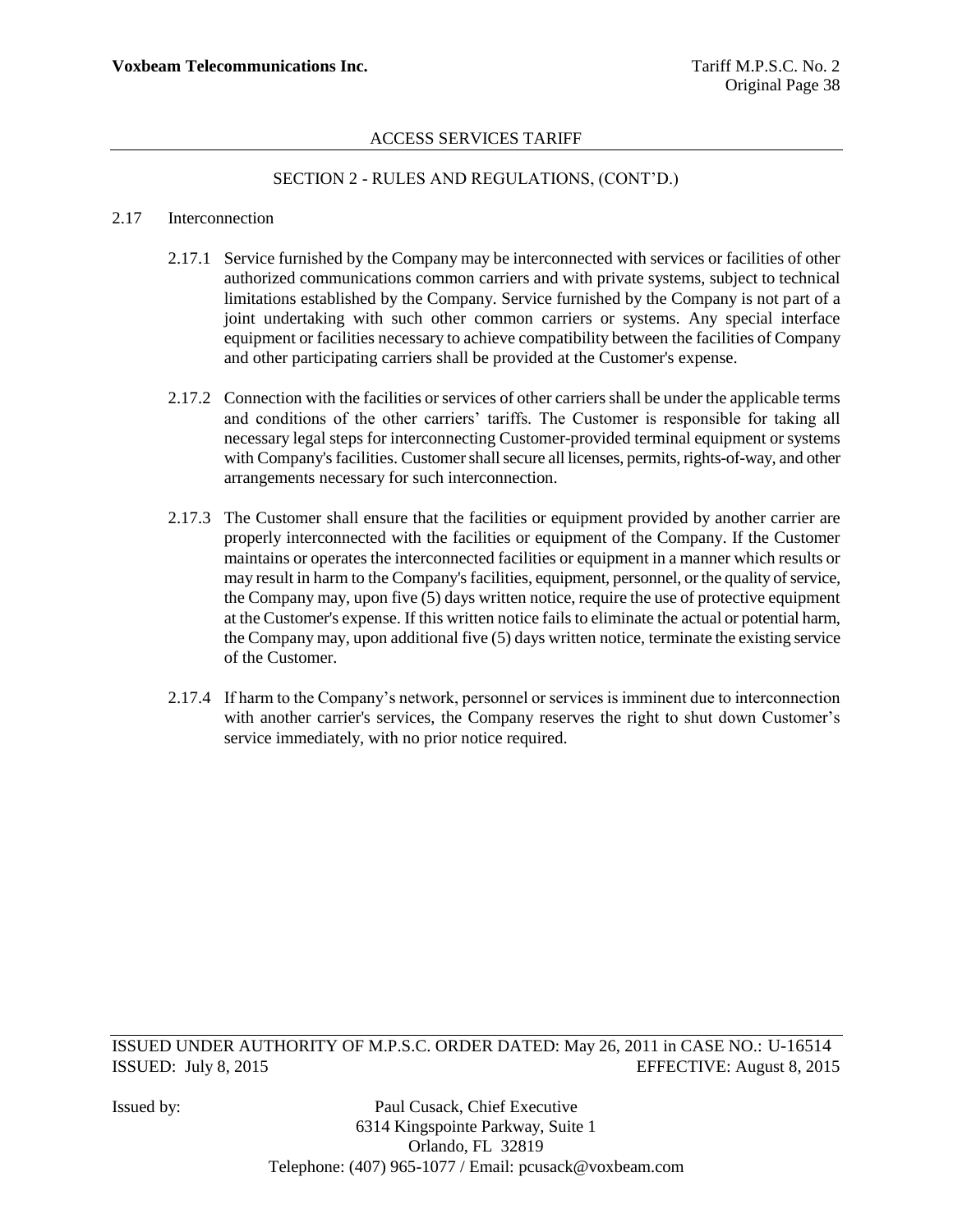# SECTION 2 - RULES AND REGULATIONS, (CONT"D.)

#### 2.18 Customer-Provided Equipment

- 2.18.1 The Company's services are designed primarily for the transmission of voice-grade telephonic signals, except as otherwise stated in this tariff. The Customer may transmit any form of signal that is compatible with the Company's equipment, but the Company does not represent that its services will be suitable for purposes other than voice-grade telephonic communication except as specifically stated in this tariff.
- 2.18.2 Terminal equipment on the Customer's Premises and the electric power consumed by such equipment shall be provided by and maintained at the expense of the Customer. The Customer is responsible for the provision of wiring or cable to connect its terminal equipment to the Company"s network.
- 2.18.3 The Customer is responsible for ensuring that Customer-provided equipment connected to Company equipment and facilities is compatible with such equipment and facilities. The magnitude and character of the voltages and currents impressed on Company-provided equipment and wiring by the connection, operation, or maintenance of such equipment and wiring shall be such as not to cause damage to the Company-provided equipment and wiring or injury to the Company's employees or to other persons. Any additional protective equipment required to prevent such damage or injury shall be provided by the Company at the Customer's expense, subject to prior Customer approval of the equipment expense.
- 2.18.4 Upon suitable notification to the Customer, and at a reasonable time, the Company may make such tests and inspections as may be necessary to determine that the Customer is complying with the requirements under this Section 2.18 for the installation, operation, and maintenance of Customer-provided facilities, equipment, and wiring in the connection of Customerprovided facilities and equipment to Company-owned facilities and equipment.
- 2.18.5 If the protective requirements for Customer-provided equipment are not being complied with, the Company may take such action as it deems necessary to protect its facilities, equipment, and personnel. The Company may, upon five (5) days written notice, require the use of additional protective equipment at the Customer's expense. If this written notice fails to remedy any protective deficiencies or potential harm, the Company may, upon additional five (5) days written notice, terminate the existing service of the Customer.
- 2.18.6 If harm to the Company"s network, personnel or services is imminent, the Company reserves the right to shut down Customer's service immediately, with no prior notice required.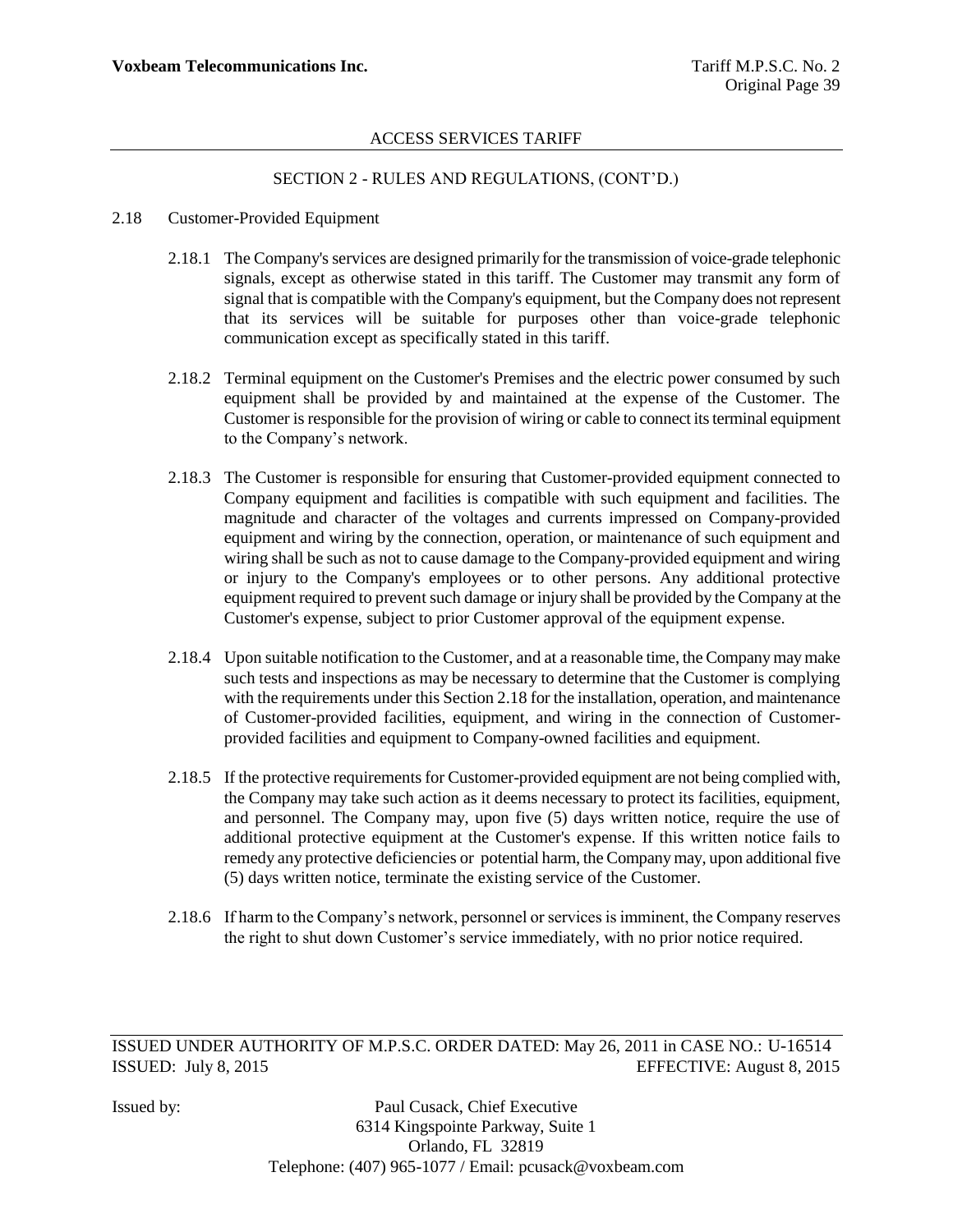# SECTION 2 - RULES AND REGULATIONS, (CONT"D.)

- 2.19 Inspection, Testing and Adjustments
	- 2.19.1 The Company may, upon reasonable notice, make such tests and inspections as may be necessary to determine whether the terms and conditions of this tariff are being complied with in the installation, operation or maintenance of the Customer's or the Company's facilities or equipment. The Company may interrupt service at any time, without penalty or liability, due to the departure from or reasonable suspicion of the departure from any of these terms and conditions.
	- 2.19.2 Upon reasonable notice, the facilities or equipment provided by the Company shall be made available to the Company for such tests and adjustments as may be necessary for their maintenance in a condition satisfactory to the Company. No interruption allowance shall be granted for the time during which such tests and adjustments are made, unless such interruption exceeds twenty-four hours and is requested by the Customer.
	- 2.19.3 The Company will use commercially reasonable efforts to provide the Customer reasonable notification of service-affecting activities that may occur in normal operation of its business. Such activities may include, but are not limited to, equipment or facilities additions, removals or rearrangements and routine preventative maintenance. Generally, such activities are not specific to an individual Customer but affect many Customers' services. No specific advance notification period applies to all service activities. The Company will work cooperatively with the Customer to determine the reasonable notification requirements. With some emergency or unplanned service-affecting conditions, such as an outage resulting from cable damage, notification to the Customer may not be possible.

ISSUED UNDER AUTHORITY OF M.P.S.C. ORDER DATED: May 26, 2011 in CASE NO.: U-16514 ISSUED: July 8, 2015 EFFECTIVE: August 8, 2015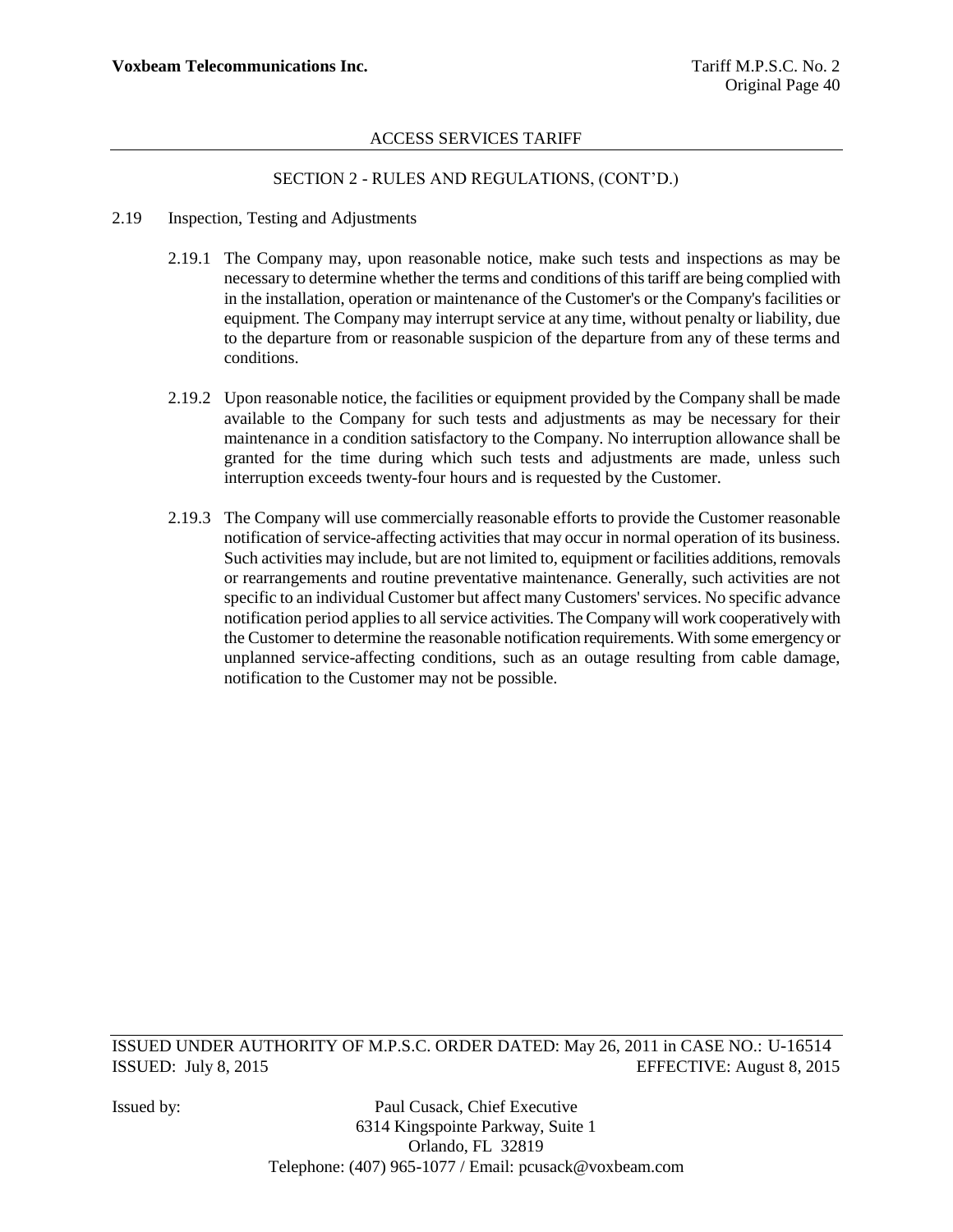# SECTION 2 - RULES AND REGULATIONS, (CONT"D.)

2.20 Allowances for Interruptions in Service

### 2.20.1 General

- A. The provision of this Section 2.20 apply generally to the Company"s Dedicated Access services only, and specifically, to any Recurring Charges applicable to Dedicated Access services.
- B. Upon the written request of the Customer, delivered to the Company no later than thirty (30) days following the date of service interruption, a credit allowance will be given when service is interrupted, except as specified in Section 2.20.2. A service is interrupted when it becomes inoperative to the Customer, e.g., the Customer is unable to transmit or receive, because of a failure of a component furnished by the Company under this tariff.
- C. An interruption period begins when the Customer reports to the Company a service, facility or circuit is inoperative and, if necessary, releases it for testing and repair by the Company, as determined in Company"s sole reasonable discretion. An interruption period ends when the service, facility or circuit is operative.
- D. If the Customer reports a service, facility or circuit to be interrupted but declines to release it for testing and repair, refuses access to the Customer Premises for test and repair by the Company, or continues to make voluntary use of the service, then the service, facility or circuit is considered to be impaired but not interrupted. No credit allowances will be made for a service, facility or circuit considered by the Company to be impaired but not interrupted.
- E. The Customer shall be responsible for the payment of service charges for visits by the Company's agents or employees to the Customer Premises when the service difficulty or trouble report results from the use of equipment or facilities provided by any party other than the Company, including but not limited to, the Customer.

ISSUED UNDER AUTHORITY OF M.P.S.C. ORDER DATED: May 26, 2011 in CASE NO.: U-16514 ISSUED: July 8, 2015 EFFECTIVE: August 8, 2015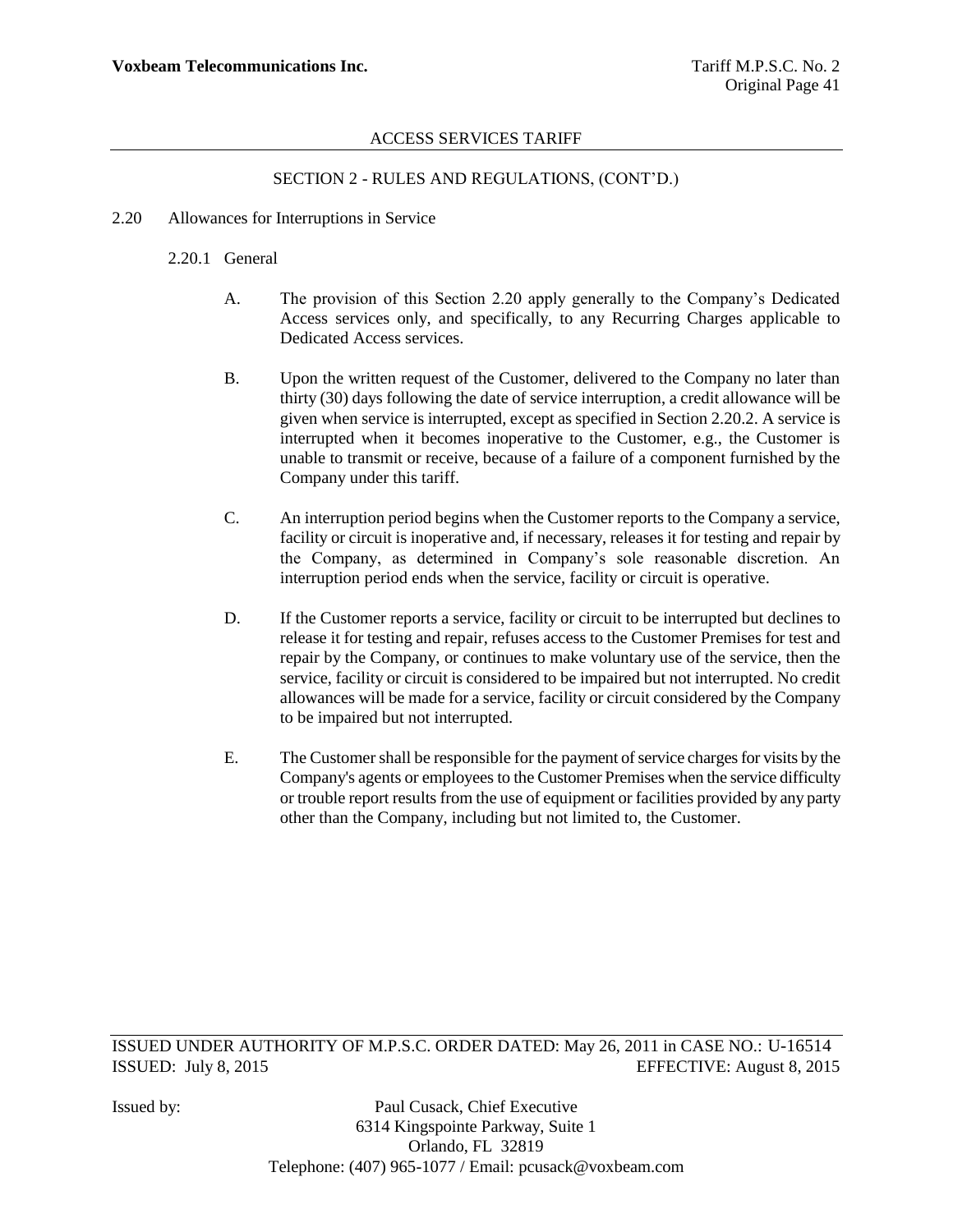# SECTION 2 - RULES AND REGULATIONS, (CONT"D.)

- 2.20 Allowances for Interruptions in Service, (Cont"d.)
	- 2.20.2 Limitations of Allowances

No credit allowance will be made for any interruption in service:

- (a) due to the negligence of or noncompliance with the provisions of this tariff by any person or entity other than the Company, including but not limited to the Customer;
- (b) due to the failure of power, equipment, systems, connections or services not provided by the Company;
- (c) due to circumstances or causes beyond the reasonable control of the Company;
- (d) during any period in which the Company is not given full and free access to its facilities and equipment for the purposes of investigating and correcting interruptions;
- (e) during any period when the Customer has released service to the Company for maintenance purposes or for implementation of a Customer order for a change in service arrangements;
- (f) that occurs or continues due to the Customer's failure to authorize replacement of any element of special construction; or
- (g) that was not reported to the Company within thirty (30) days of the date that service was affected.
- (h) Cellular and other wireless transmission is subject to interruptions including but not limited to, dropped calls, interrupted calls, unintelligible calls, one-way audio and other problems created by factors beyond Company"s control. Under no circumstances will Company provide credit or payment of any kind for calls which experience problems related to cellular (wireless) transmissions.
- 2.20.3 Use of Another Means of Communications

If the Customer elects to use another means of communications during the period of interruption, the Customer must pay the charges for the alternative service used.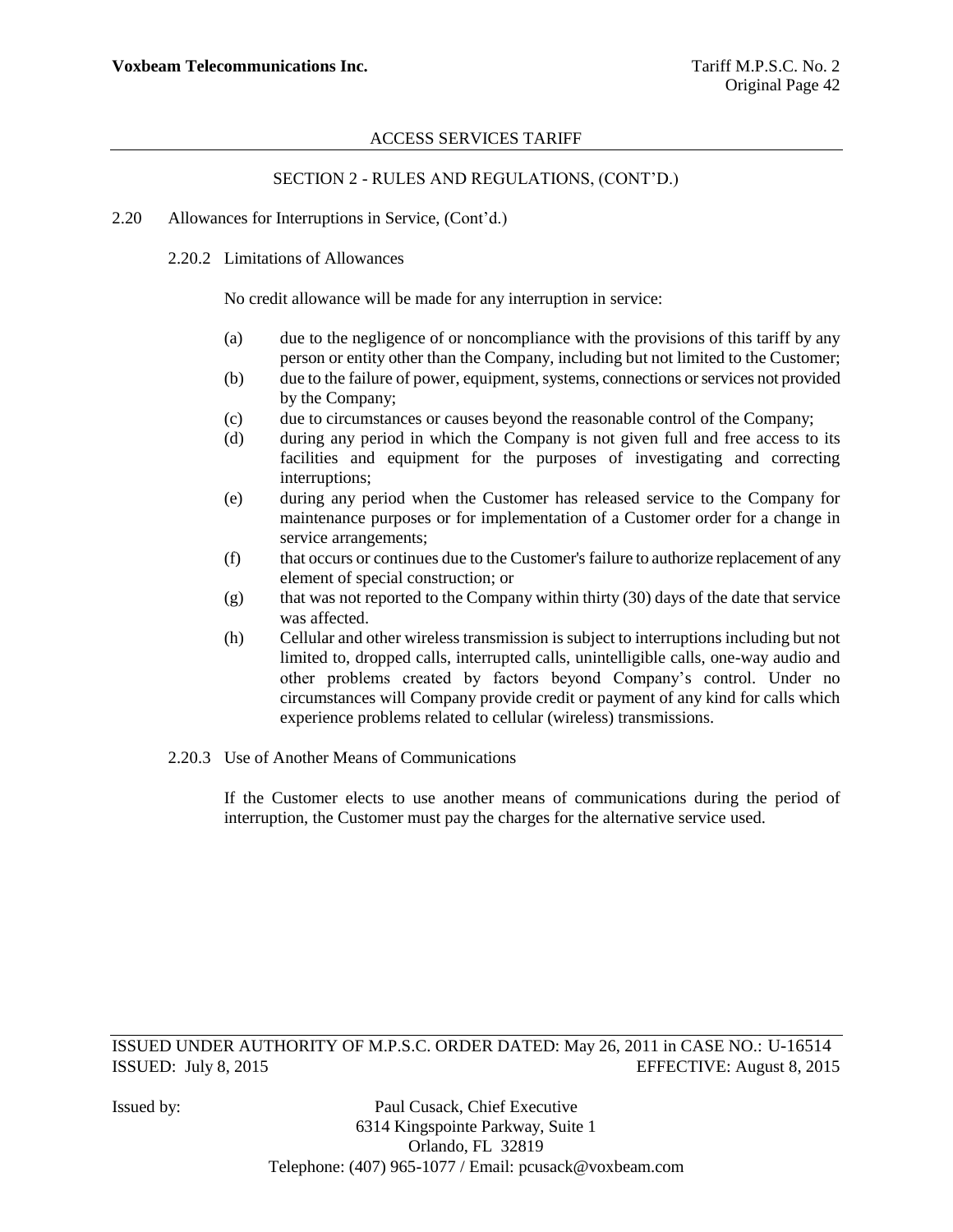# SECTION 2 - RULES AND REGULATIONS, (CONT"D.)

- 2.20 Allowances for Interruptions in Service, (Cont"d.)
	- 2.20.4 Application of Credits for Interruptions in Service
		- A. Except as provided in Section 2.20.2 A., if a Customer"s service is interrupted, and it remains interrupted for eight normal working hours or longer after access to the Customer Premises is made available and after being reported to be out of order, appropriate adjustments or refunds shall be made to the Customer, when such adjustment exceeds \$1.00.
		- B. The amount of adjustment or refund shall be determined on the basis of the known period of interruption, generally beginning from the time the service interruption is first reported. The refund to the Customer shall be a pro-rata part of the month's flat rate charges (if any) for the period of days and that portion of the service facilities rendered useless or inoperative. The refund may be accomplished by a credit on a subsequent bill for the service.
		- C. For purposes of credit computation every month shall be considered to have seven hundred and twenty (720) hours. For services with a monthly recurring charge, no credit shall be allowed for an interruption of continuous duration of less than eight (8) hours. The Customer shall be credited for an interruption of eight (8) or more hours at the rate of 1/720th of the monthly charge for the services affected for each day that the interruption continues. The formula used for computation of credits is as follows:

Credit ' A/720 x B

- A " outage time in hours (must be 8 or more)
- B ' total monthly Recurring Charge for affected service.
- D. No credits will be provided for usage-sensitive services.

ISSUED UNDER AUTHORITY OF M.P.S.C. ORDER DATED: May 26, 2011 in CASE NO.: U-16514 ISSUED: July 8, 2015 EFFECTIVE: August 8, 2015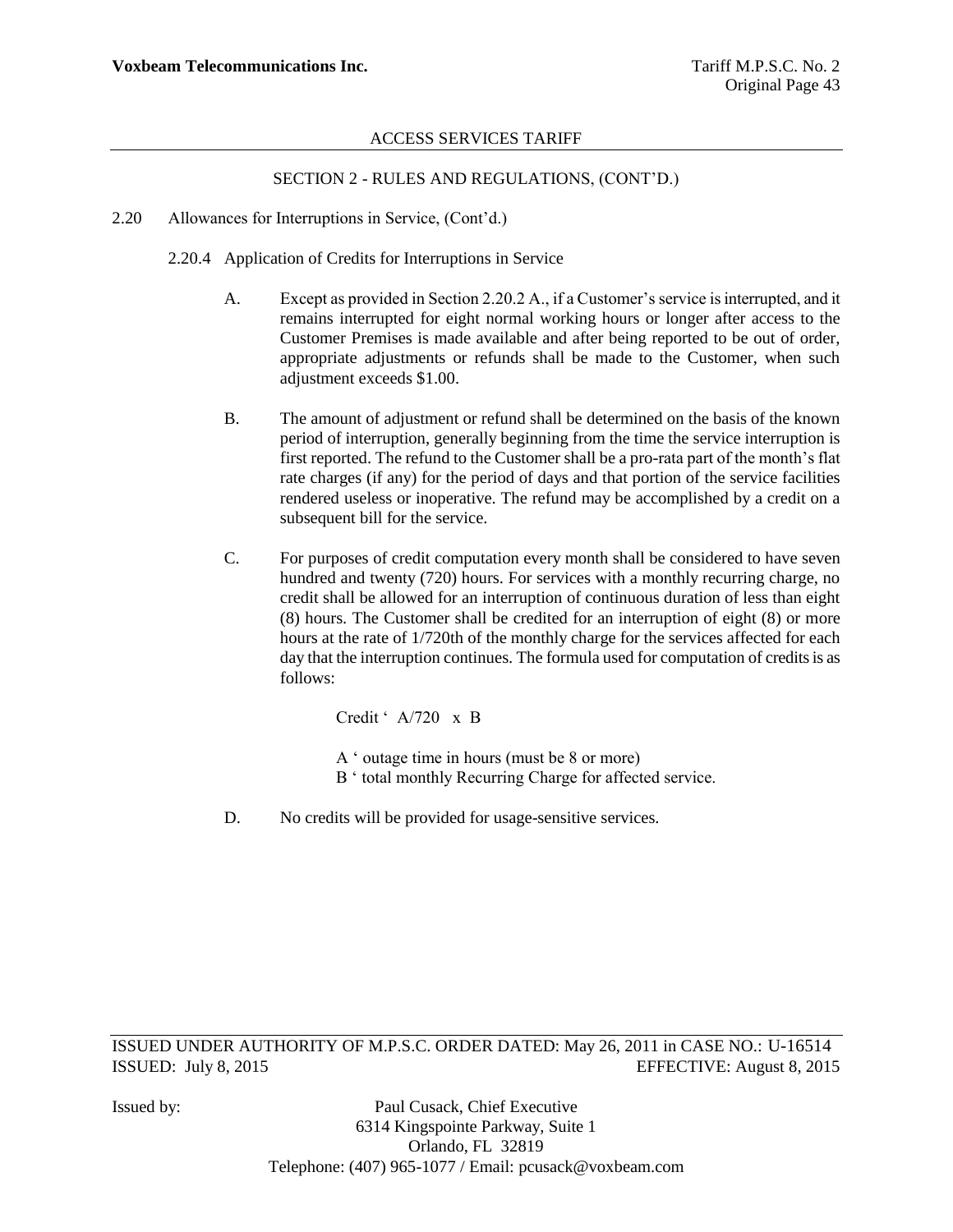# SECTION 2 - RULES AND REGULATIONS, (CONT"D.)

#### 2.21 Notices and Communications

- 2.21.1 The Customer shall designate on the service order an address to which the Company shall mail or deliver all notices and other communications, except that Customer may also designate a separate address to which the Company's bills for service shall be mailed.
- 2.21.2 The Company shall designate on the service order or contract an address to which the Customer shall mail or deliver all notices and other communications, except that Company may designate a separate address on bills for service to which the Customer shall mail payment on that bill.
- 2.21.3 Notice of a pending disconnection of a Customer's service may contain the reason for the notice, the date of the notice, a description of any remedies the Customer may make, the time allotted for the Customer to make remedies (if any), and a toll free customer service number the Customer may call to obtain additional information.
- 2.21.4 Except as otherwise stated in this tariff, all other notices or communications required to be given under this tariff will be in writing.
- 2.21.5 Notices and other communications of either party, and all bills mailed by the Company, shall be presumed to have been delivered to the other party on the second business day following placement of the notice, communication or bill with the U.S. mail or a private delivery service, prepaid and properly addressed, or when actually received or refused by the addressee, whichever occurs first.
- 2.21.5 The Company or the Customer shall advise the other party of any changes to the addresses designated for notices, other communications or billing, by following the procedures for giving notice set forth herein.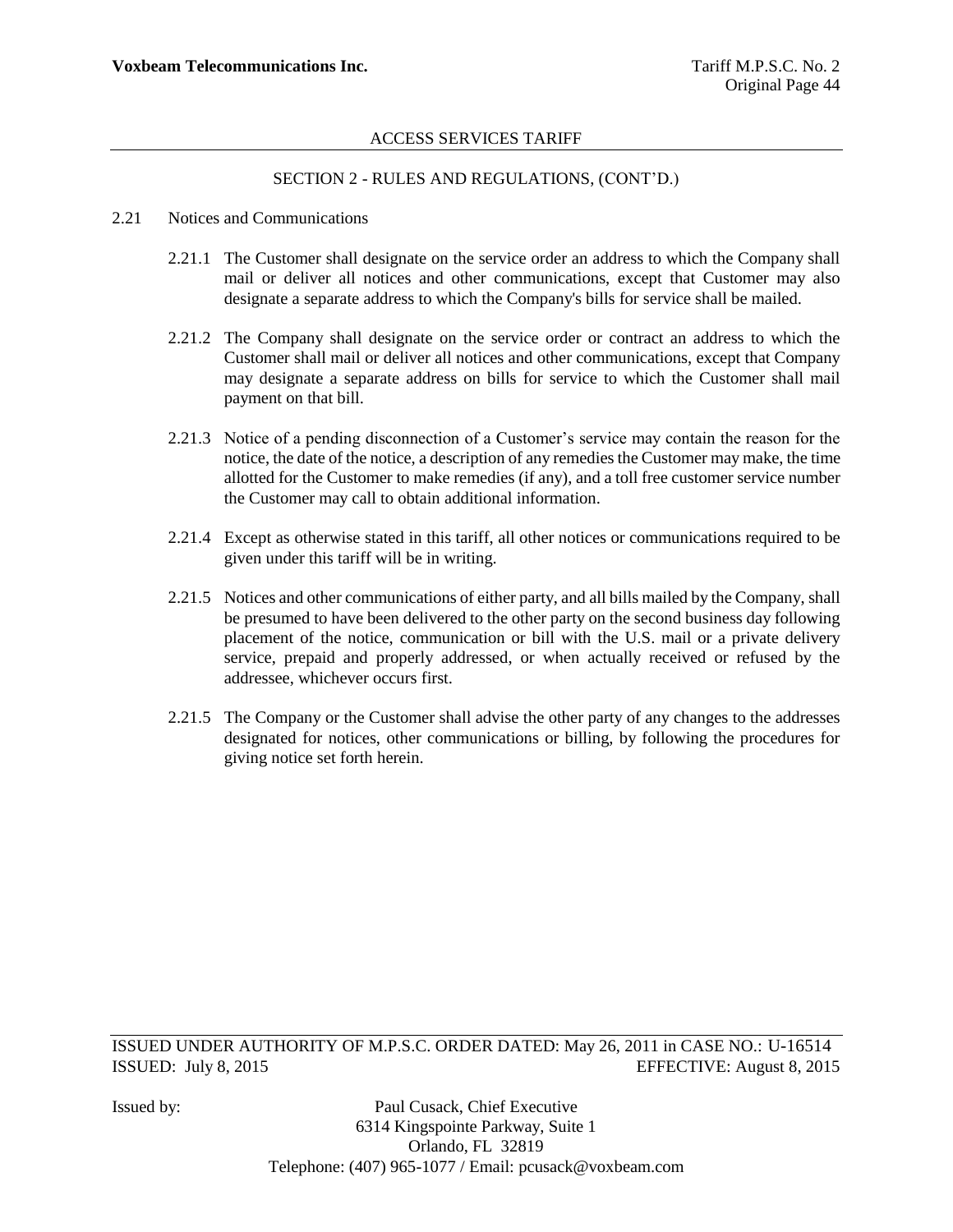# SECTION 2 - RULES AND REGULATIONS, (CONT"D.)

- 2.22 Mixed Interstate and Intrastate Switched Access Services
	- 2.22.1 When mixed interstate and intrastate switched access service is provided, all charges, including nonrecurring charges, usage charges, and optional features, will be prorated between interstate and intrastate. The percentage provided in the reports as set forth in Section 2.9.2 will serve as the basis for prorating the charges. The percentage of an access service to be charged as intrastate is applied in the following manner:
		- (a) For nonrecurring chargeable rate elements, multiply PSU times the quantity of chargeable elements times the intrastate tariff rate per element.
		- (b) For usage sensitive chargeable rate elements, multiply the PSU times actual use (measured or Company assumed average use) times the intrastate rate.
	- 2.22.2 A similar calculation is then performed to determine the interstate portion of the bill.

ISSUED UNDER AUTHORITY OF M.P.S.C. ORDER DATED: May 26, 2011 in CASE NO.: U-16514 ISSUED: July 8, 2015 EFFECTIVE: August 8, 2015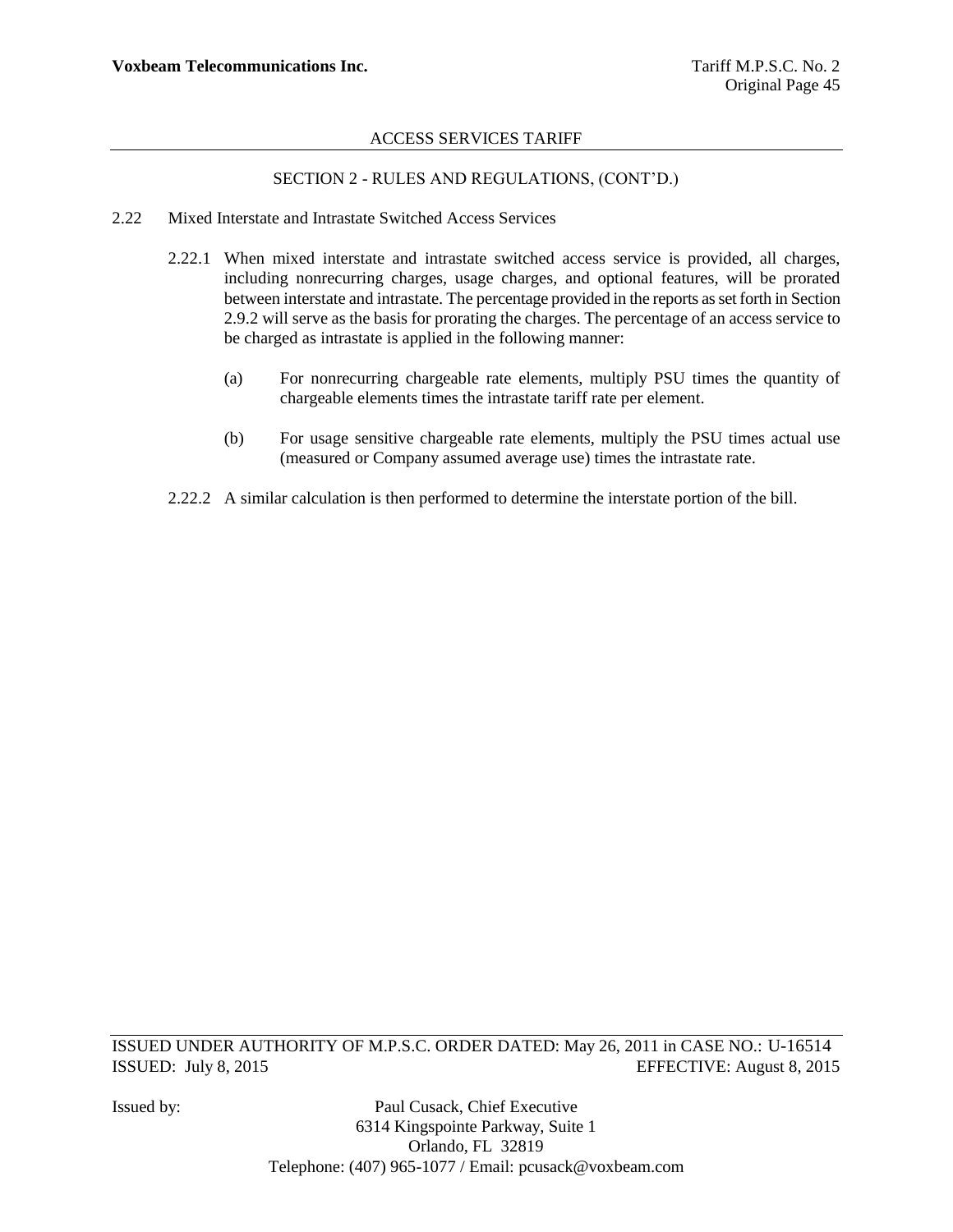# SECTION 2 - RULES AND REGULATIONS, (CONT"D.)

- 2.23 Determination of Jurisdiction of Mixed Interstate and Intrastate Dedicated Access Facilities
	- 2.23.1 When mixed interstate and intrastate service is provided over a Dedicated Access facility, the jurisdiction will be determined as follows.
		- (a) If the Customer's estimate of the interstate traffic on the service equals 10% or more of the total traffic on that service, the service will be provided according to the applicable rules and regulations of the appropriate interstate tariff.
		- (b) If the Customer's estimate of the interstate traffic on the service is less than 10% of the total traffic on that service, the service will be provided according to the applicable rules and regulations of this tariff.
		- (c) If the percentage of interstate traffic on the service changes to the extent that it alters the jurisdiction of the service, the Customer must notify the Company of any required change in status. The affected service will revert to the appropriate jurisdictional tariff within the next full billing cycle. Any applicable termination liability will be transferred with the jurisdictional change of the service.

ISSUED UNDER AUTHORITY OF M.P.S.C. ORDER DATED: May 26, 2011 in CASE NO.: U-16514 ISSUED: July 8, 2015 EFFECTIVE: August 8, 2015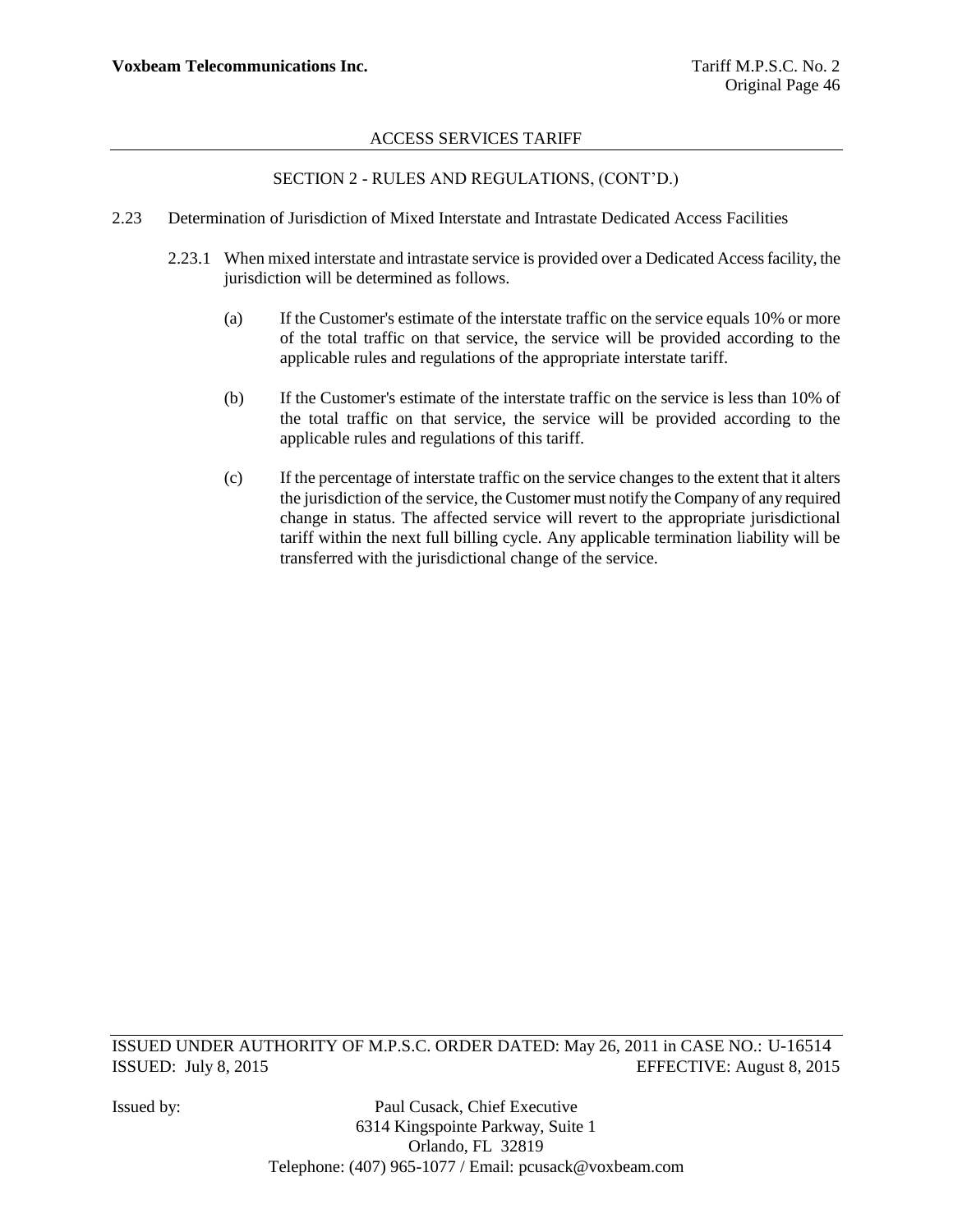# SECTION 3 - SWITCHED ACCESS SERVICE

#### 3.1 General

- 3.1.1 Switched Access Service provides a switched, two-point voice-grade communications path (including PSTN or VoIP-PSTN Traffic) between a Customer"s Point of Presence and a point of demarcation with an End User, which may be used to originate calls from such End User to the Customer"s network and to terminate calls from the Customer"s Network to such End User. In the case of Tandem Connect Access, this communications path may be provided jointly by the Company and another Carrier(s), in which case the Company will bill only for the functions it provides pursuant to this Tariff, and each other Carrier will provide the remaining functions under the terms and conditions of any applicable contract or tariff to which it is a party.
	- A. The completion of an intrastate originating call from an End User"s Terminal Equipment to a Customer's POP or an intrastate terminating call from a Customer's POP to an End User's Terminal Equipment using any Facilities provided by the Company shall constitute the provision of Switched Access Service to the Customer, regardless of whether such call was intended or authorized by the End User regardless of whether the End User or the Company, or either of them, is in compliance with any terms or conditions of any contract, tariff, or other arrangement between the End User and the Company; and regardless of whether the making of such call was authorized under or otherwise in compliance with the terms or conditions of any service provided by the Customer to its subscriber.
- 3.1.2 If a rate as set forth in this tariff is shown to more than two decimal places, the charges will be determined using the rate shown. The resulting amount will then be rounded to the nearest penny (i.e., rounded to two decimal places).
- 3.1.3 In the absence of an ASR as described in Section 3.4, delivery of calls to, or acceptance of calls from, the Customer"s End User location(s) via Company-provided Switched Access services shall constitute a Constructive Order and an agreement by the Customer to purchase the Company"s Switched Access services as described and priced herein.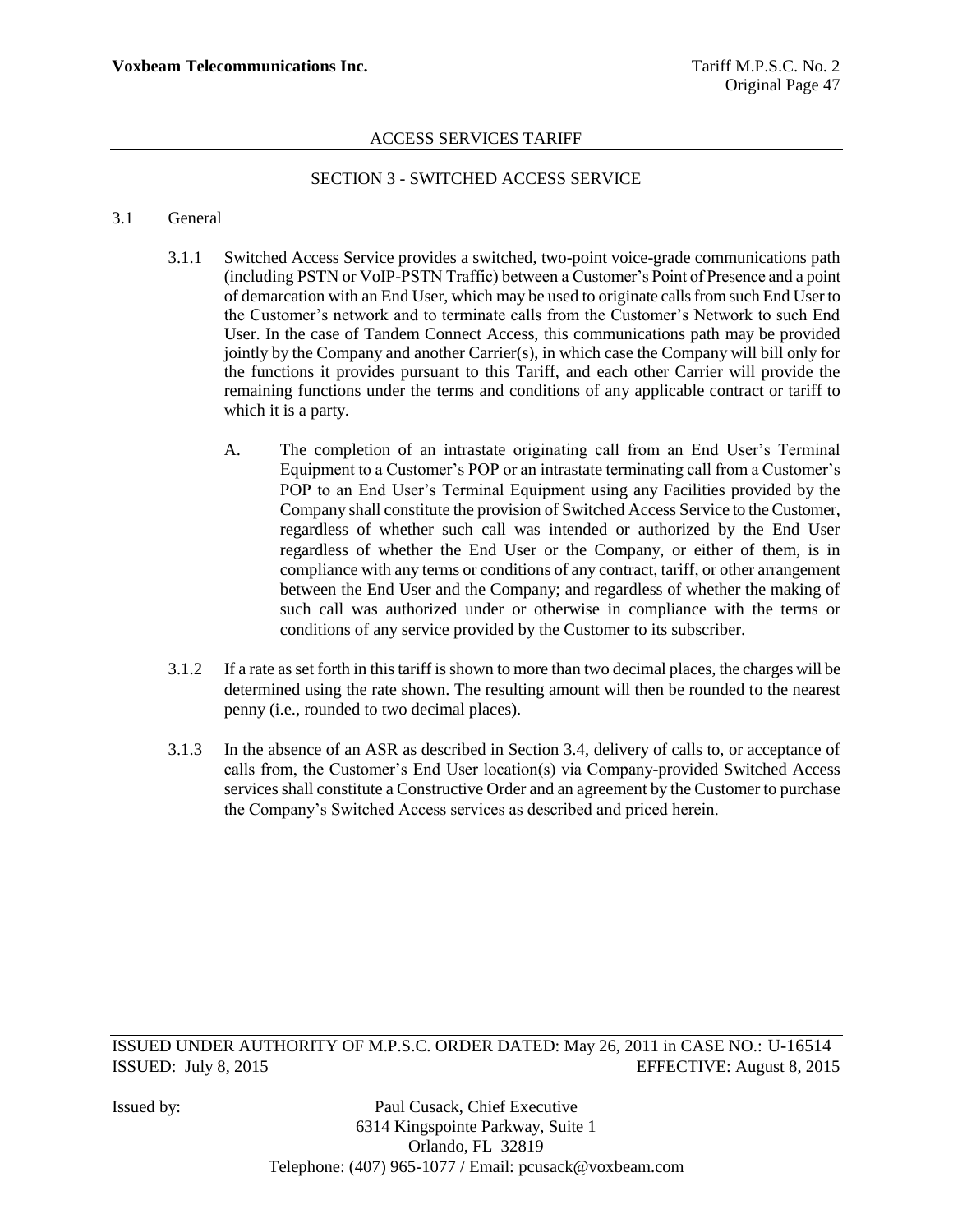### SECTION 3 - SWITCHED ACCESS SERVICE, (CONT"D.)

#### 3.2 Manner of Provision

- 3.2.1 Switched Access is furnished for the Customer's use in originating calls from and terminating calls to End Users.
- 3.2.2 Three types of Switched Access Services are available:
	- A. Tandem Connect Access

This option applies when the Customer has no direct facilities to the Company"s Serving Wire Center or POI. Traffic is routed to and from the Company"s Facilities via the Access Tandem. Delivery of calls to, or acceptance of calls from, End User(s) via Company-provided Tandem Connect Access services shall constitute a Constructive Order and an agreement by the Customer to purchase the Company's switched access services as described and priced herein. The Customer must order a connection to the Access Tandem from the Carrier operating that tandem, in accordance with that Carrier"s applicable terms and conditions of service.

B. Direct Connect Access

This option applies when the Customer connects to the Company"s Serving Wire Center or POI by means of dedicated facilities. This transmission path is dedicated to the use of a single Customer. The Customer is responsible for providing such facilities itself or for negotiating such arrangements with possible suppliers. To the extent that the Company is able to provide such arrangements, the dedicated portion of Direct Connect Access would be provided on an Individual Case Basis as Special Service Arrangements pursuant to Section 5 of this tariff.

C. Tandem Switching Access Service

Tandem Switching is an access service providing transmission and tandem switching between the Customer designated premises and the Company switch(es) where the Customer"s traffic is switched from or to an entity other than an End User for purposes of originating or terminating the Customer"s communications.

3.2.3 Switched Access service will be provide with SS7 signaling or a compatible form of signaling.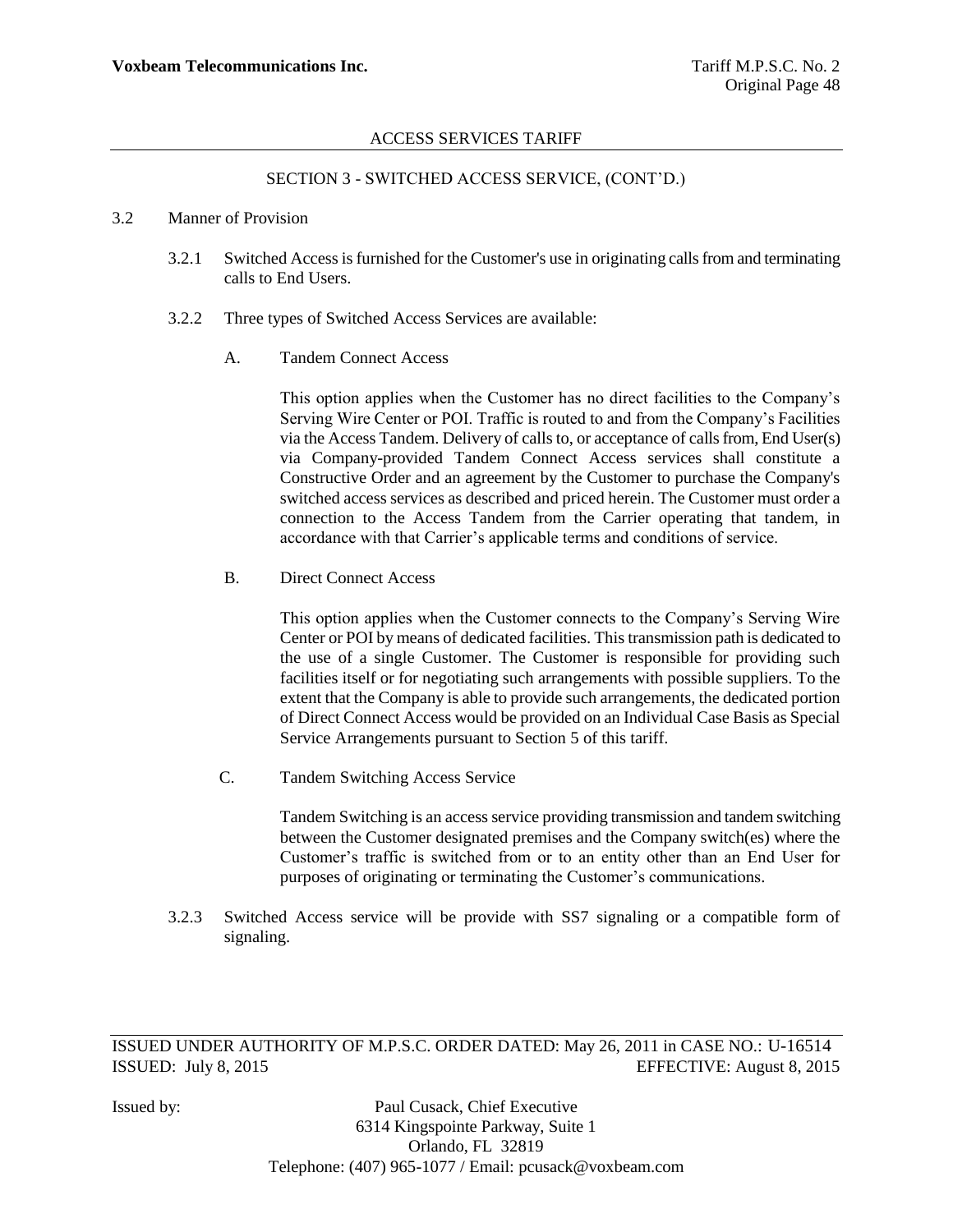### SECTION 3 - SWITCHED ACCESS SERVICE, (CONT"D.)

#### 3.3 Rate Categories

There are three rate categories which apply to Switched Access Service:

- End Office Switching
- Tandem Switching
- Toll-Free 8XX Data Base Access Service
- 3.3.1 End Office Switching

End Office Switching includes the following:

- A. The switching of access traffic at the Company"s end office switch and the delivery of such traffic to or from the called party"s premises;
- B. The routing of interexchange telecommunications traffic to or from the called party"s premises, either directly or via contractual or other arrangements with an affiliated or unaffiliated entity, regardless of the specific functions provided or facilities used; or
- C. Any functional equivalent of the incumbent local exchange carrier access service provided by the Company.
- 3.3.2 Tandem Switching

Tandem Switching includes the following:

- A. Tandem switching and common transport between the tandem switch and end office; or
- B. Any functional equivalent of the incumbent local exchange carrier access service provided by the Company.
- 3.3.3 Toll-Free 8XX Data Base Query

The Toll-Free 8XX Data Base Query Charge, will apply for each Toll-Free 8XX call query received at the Company's (or its provider"s) Toll-Free 8XX data base.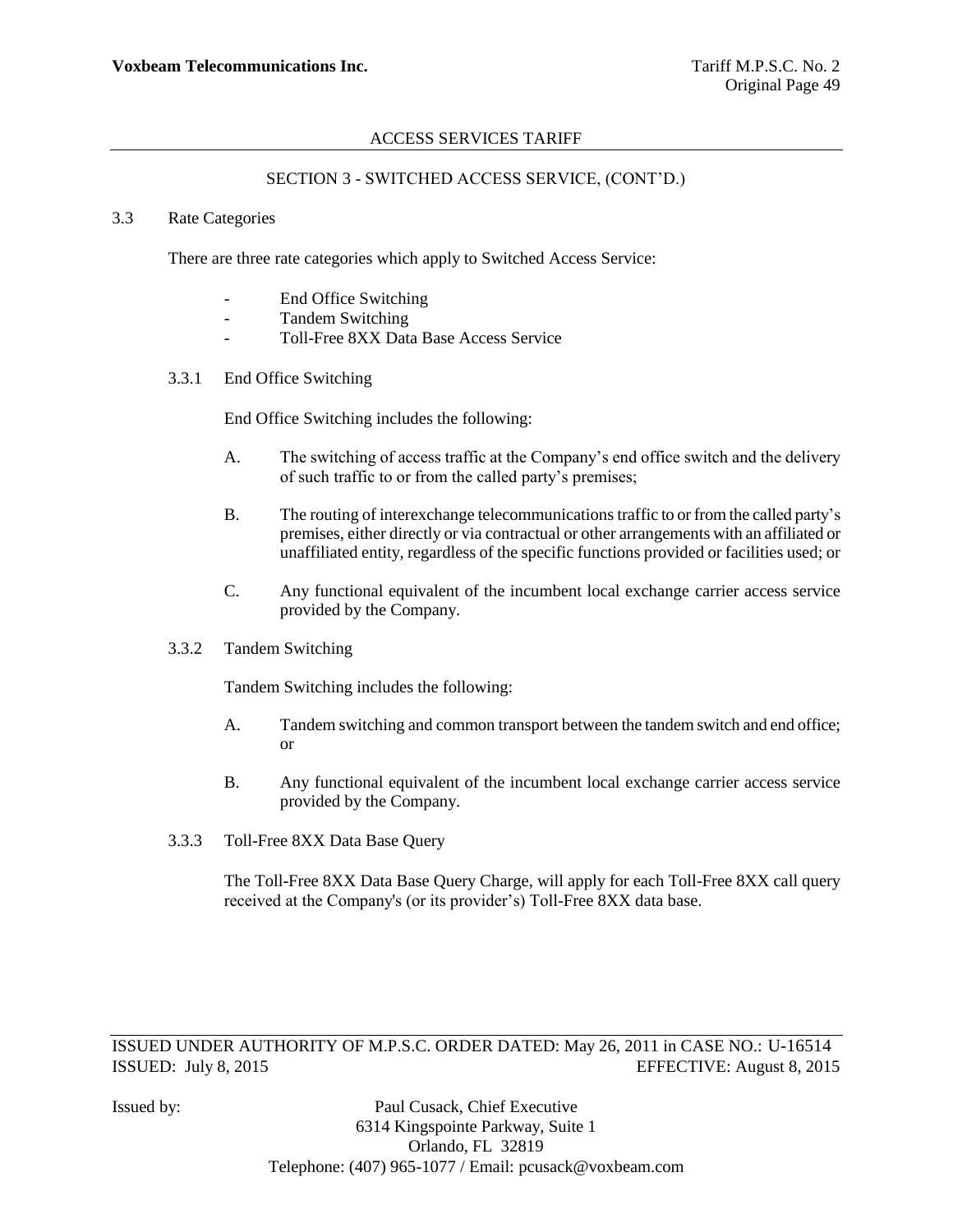# SECTION 3 - SWITCHED ACCESS SERVICE, (CONT"D.)

### 3.4 Access Ordering

## 3.4.1 General

- A. Customers may order Switched Access through a Constructive Order, as defined herein, or through an ASR. The format and terms of the ASR will be as specified in the Industry Access Service Order Guidelines, unless otherwise specified herein.
- B. A Customer may order any number of services of the same type and between the same premises on a single ASR. All details for services for a particular order must be identical.
- C. The Customer shall provide all information necessary for the Company to provide and bill for the requested service. When placing an order for access service, the Customer shall provide the following minimum information:
	- 1. Customer name and Premises address(es);
	- 2. Billing name and address (when different from Customer name and address); and
	- 3. Customer contact name(s) and telephone number(s) for the following provisioning activities: order negotiation, order confirmation, interactive design, installation and billing.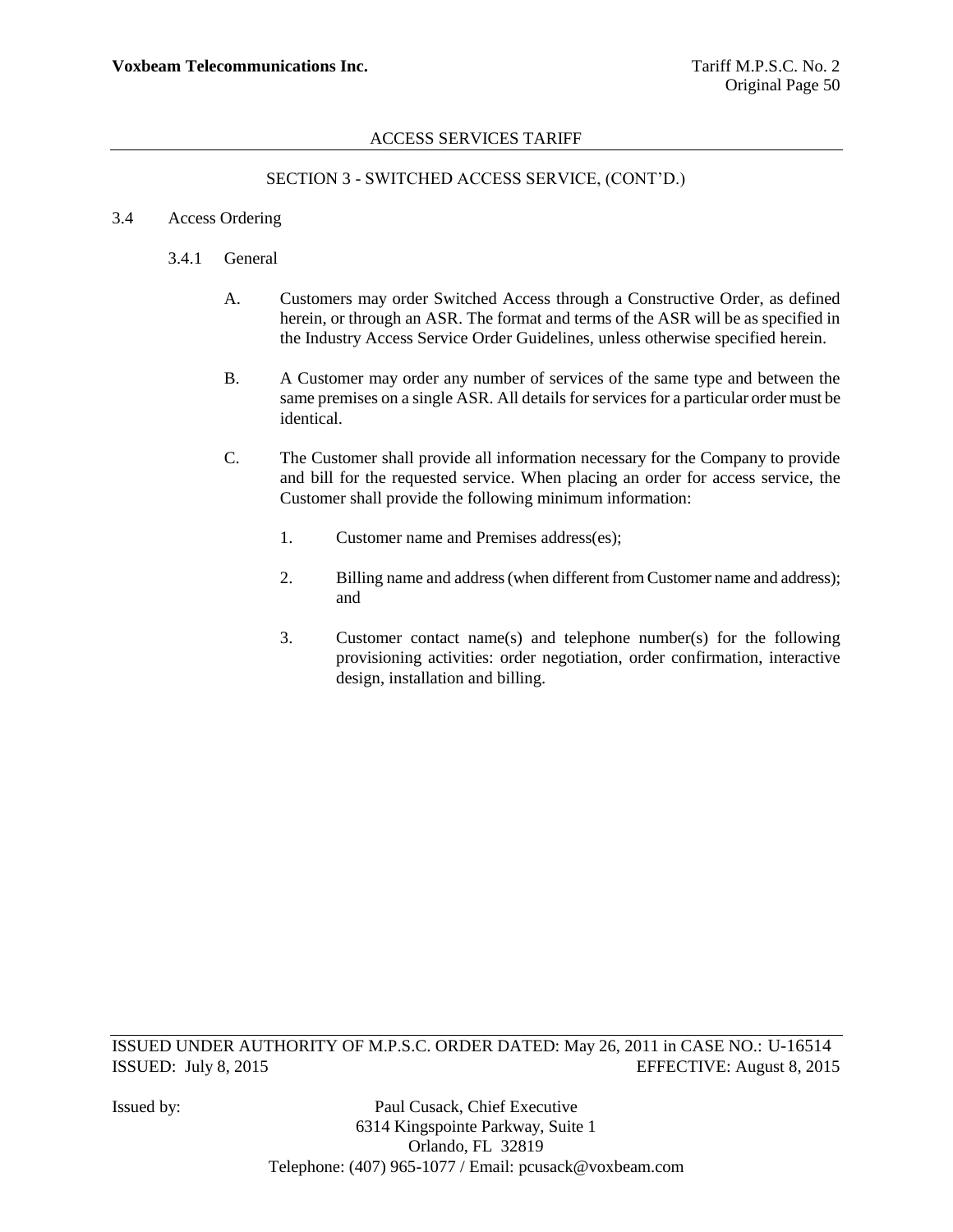# SECTION 3 - SWITCHED ACCESS SERVICE, (CONT"D.)

#### 3.4 Access Ordering

- 3.4.2 Access Service Date Intervals
	- A. Access service is provided with standard or negotiated intervals
	- B. The Company will specify a firm order confirmation date and Service Commencement Date contingent on the ASR being complete as received. To the extent the access service can be made available with reasonable effort, the Company will provide the access service in accordance with the Customer's requested interval, subject to the following conditions:
		- 1. For service provided under a standard interval: The standard interval for Switched Service will be sixty (60) business days from the application date. This interval only applies to standard service offerings where there are preexisting facilities to the Customer Premises. Access services provided under the standard interval will be installed during Company business hours.
		- 2. For service provided under a negotiated interval: The Company will offer a Service Commencement Date based on the type and quantity of access services the Customer has requested. The negotiated interval may not exceed by more than six months the standard interval Service Commencement Date, or, when there is no standard interval, the Company offered Service Commencement Date, except as otherwise agreed by the Company in writing. The Company will negotiate a Service Date interval with the Customer when:
			- (a) The Customer requests a Service Commencement Date before or beyond the applicable standard interval Service Commencement Date; or
			- (b) There is no existing facility connecting the Customer Premises with the Company; or
			- (c) The Customer requests a service that is not considered by the Company to be a standard service offering (for example, if additional engineering or special construction is required to complete the order); or
			- (d) The Company determines that access service cannot be installed within the standard interval.

ISSUED UNDER AUTHORITY OF M.P.S.C. ORDER DATED: May 26, 2011 in CASE NO.: U-16514 ISSUED: July 8, 2015 EFFECTIVE: August 8, 2015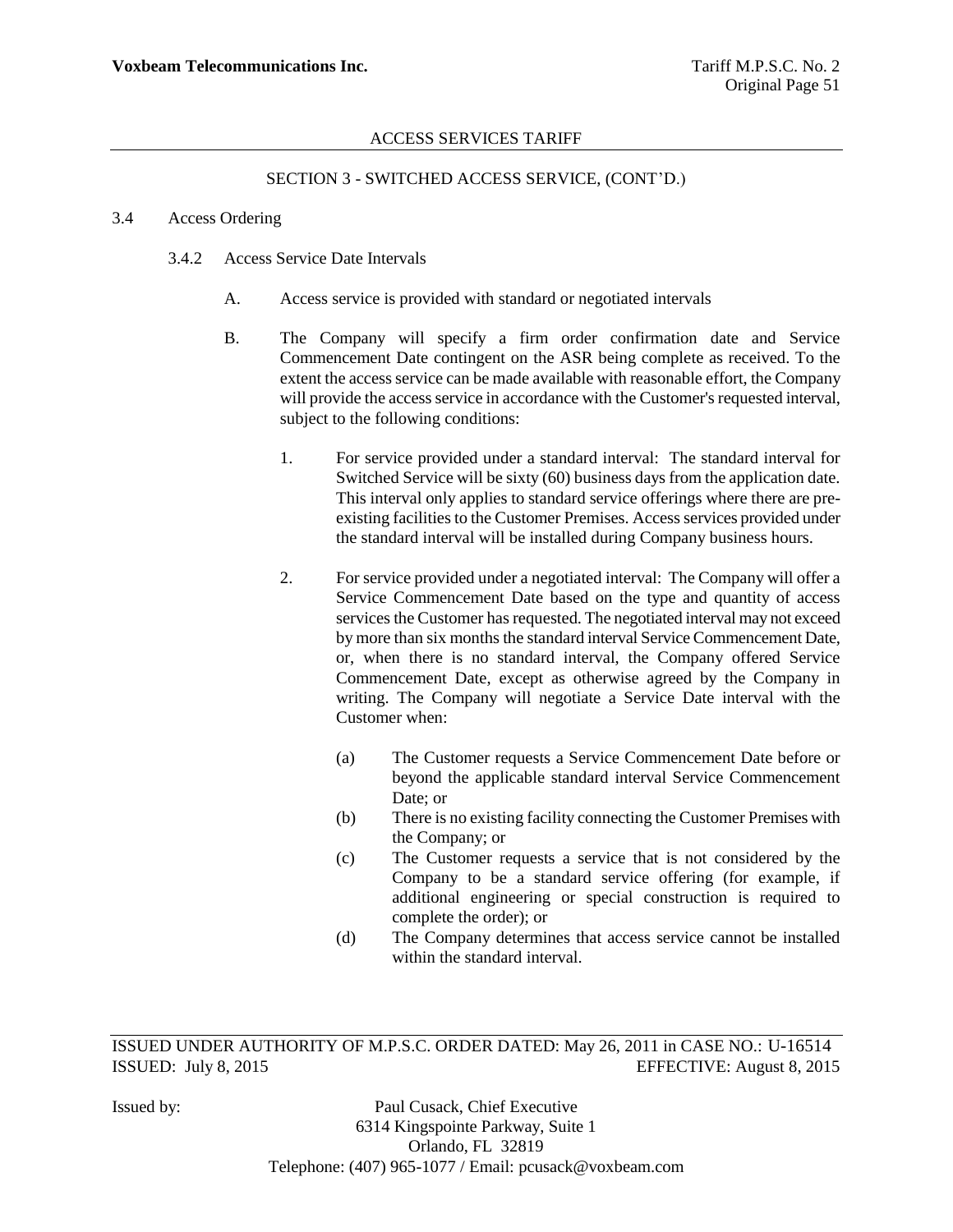# SECTION 3 - SWITCHED ACCESS SERVICE, (CONT"D.)

- 3.4 Access Ordering, (Cont"d.)
	- 3.4.2 Access Service Date Intervals, (Cont"d.)
		- C. All services for which rates are applied on an Individual Case Basis are provided with a negotiated interval.
	- 3.4.3 Access Service Request Modifications

The Customer may request a modification of its ASR prior to the Service Commencement Date. All modifications must be in writing using the industry ASR process. The Company, in its sole discretion, may accept a verbal modification from the Customer. The Company will make every effort to accommodate a requested modification when it is able to do so with the normal work-force assigned to complete such an order within normal business hours.

- 3.5 Special Construction or Special Service Arrangements
	- 3.5.1 Subject to the agreement of the Company and to all of the regulations contained in this tariff, special construction of Company facilities or development of special service arrangements may be undertaken by the Company on a commercially reasonable-efforts basis at the request of the Customer. Such construction or arrangements will be provided pursuant to regulations contained in Sections 5.1 and 5.3 of this tariff.

ISSUED UNDER AUTHORITY OF M.P.S.C. ORDER DATED: May 26, 2011 in CASE NO.: U-16514 ISSUED: July 8, 2015 EFFECTIVE: August 8, 2015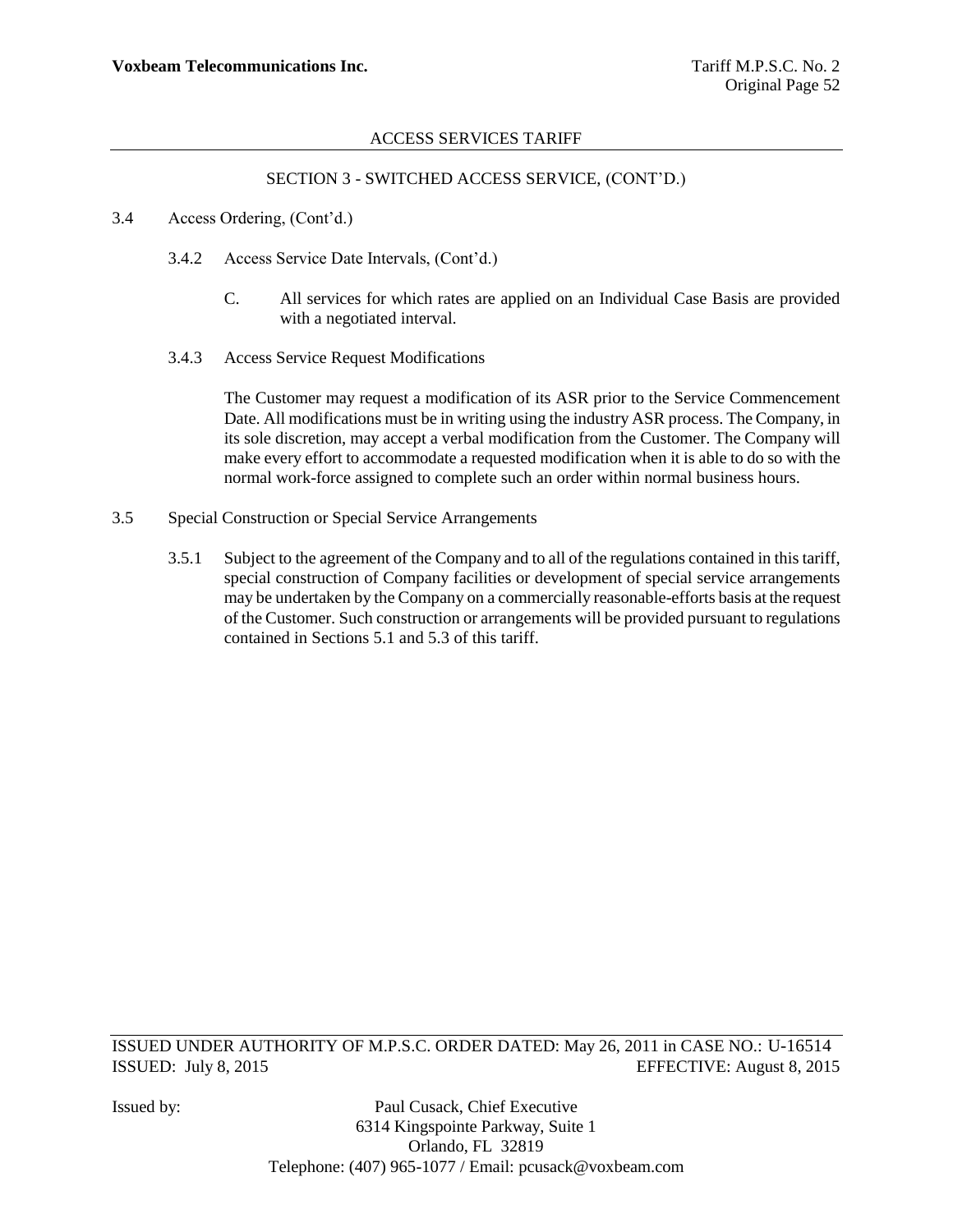# SECTION 3 - SWITCHED ACCESS SERVICE, (CONT"D.)

#### 3.6 Obligations of the Company

3.6.1 With regard to access services provided by Company, specific Company responsibilities include, but are not limited to the following:

#### A. Network Management

The Company will administer its network to ensure provision of acceptable service levels to all users of the Company's network services. Generally, service levels are considered acceptable only when both End Users and Customers are able to establish connections with minimal delay encountered within the Company network. The Company maintains the right to apply protective controls, i.e., those actions, such as call gapping, which selectively cancel the completion of traffic, to any traffic carried over its network, including that associated with a Customer's Switched Access service. Generally, such protective measures would only be taken as a result of occurrences such as a failure or overload of Company or Customer facilities, natural disasters, mass calling or national security demands.

B. Design and Traffic Routing of Switched Access Service

The Company shall design and determine the routing of Switched Access service, including the selection of the first point of switching and the selection of facilities from the interface to any switching point and to the End Offices. The Company shall also decide if capacity is to be provided by originating only, terminating only, or twoway trunk groups. Finally, the Company will decide whether trunk-side access will be provided through the use of two-wire or four-wire trunk terminating equipment.

Selection of facilities and equipment and traffic routing of the service are based on standard engineering methods, available facilities and equipment and the Company's traffic routing plans. If the Customer desires different routing or directionality than that determined by the Company, the Company will work cooperatively with the Customer in determining (1) whether the service is to be routed directly to an end office or through an Access Tandem Switch and (2) the directionality of the service.

ISSUED UNDER AUTHORITY OF M.P.S.C. ORDER DATED: May 26, 2011 in CASE NO.: U-16514 ISSUED: July 8, 2015 EFFECTIVE: August 8, 2015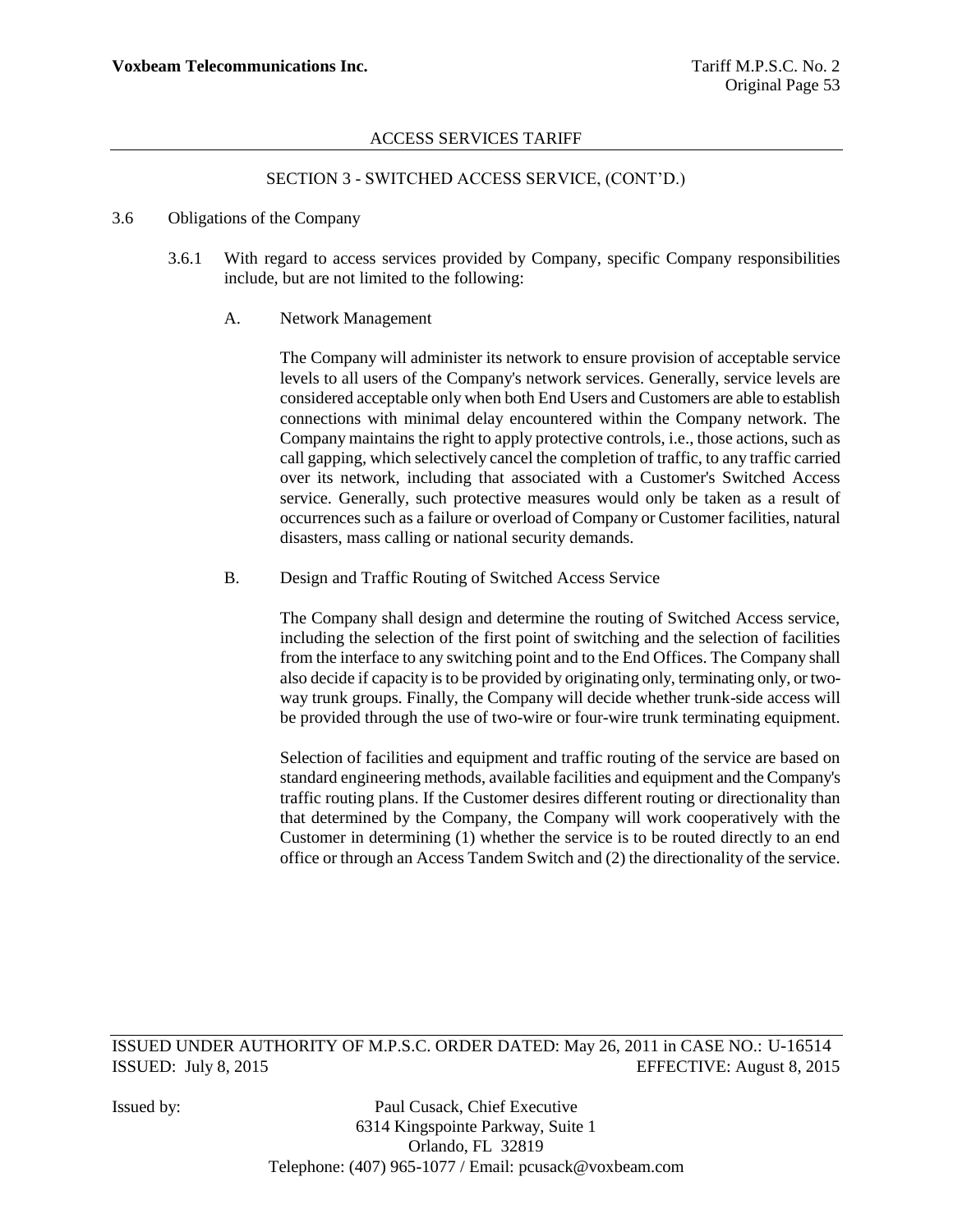# SECTION 3 - SWITCHED ACCESS SERVICE, (CONT"D.)

#### 3.7 Obligations of the Customer

- 3.7.1 The Customer has certain specific obligations pertaining to the use of Switched Access service. These obligations are in addition to obligations specified in Section 2.9 of this tariff and are as follows:
	- A. Report Requirements

Customers are responsible for providing the following reports to the Company, when applicable:

- 1. Jurisdictional Reports When a Customer orders Switched Access service for both interstate and intrastate use, the Customer is responsible for providing reports as set forth in Section 2.9.2(c). Charges will be apportioned in accordance with those reports.
- 2. Code Screening Reports When a Customer orders service call routing, trunk access limitation or call gapping arrangements, the customer must report the number of trunks and/or the appropriate codes to be instituted in each End Office or Access Tandem Switch, for each of the arrangements ordered.

The Company will administer its network in such a manner that the impact of traffic surges due to peaked 900 access service traffic on other access service traffic is minimized. Network management controls may be implemented at the Company"s option to ensure acceptable service levels.

B. On- and Off-Hook Supervision

The Customer's facilities shall provide the necessary on- and off-hook supervision for accurate timing of calls.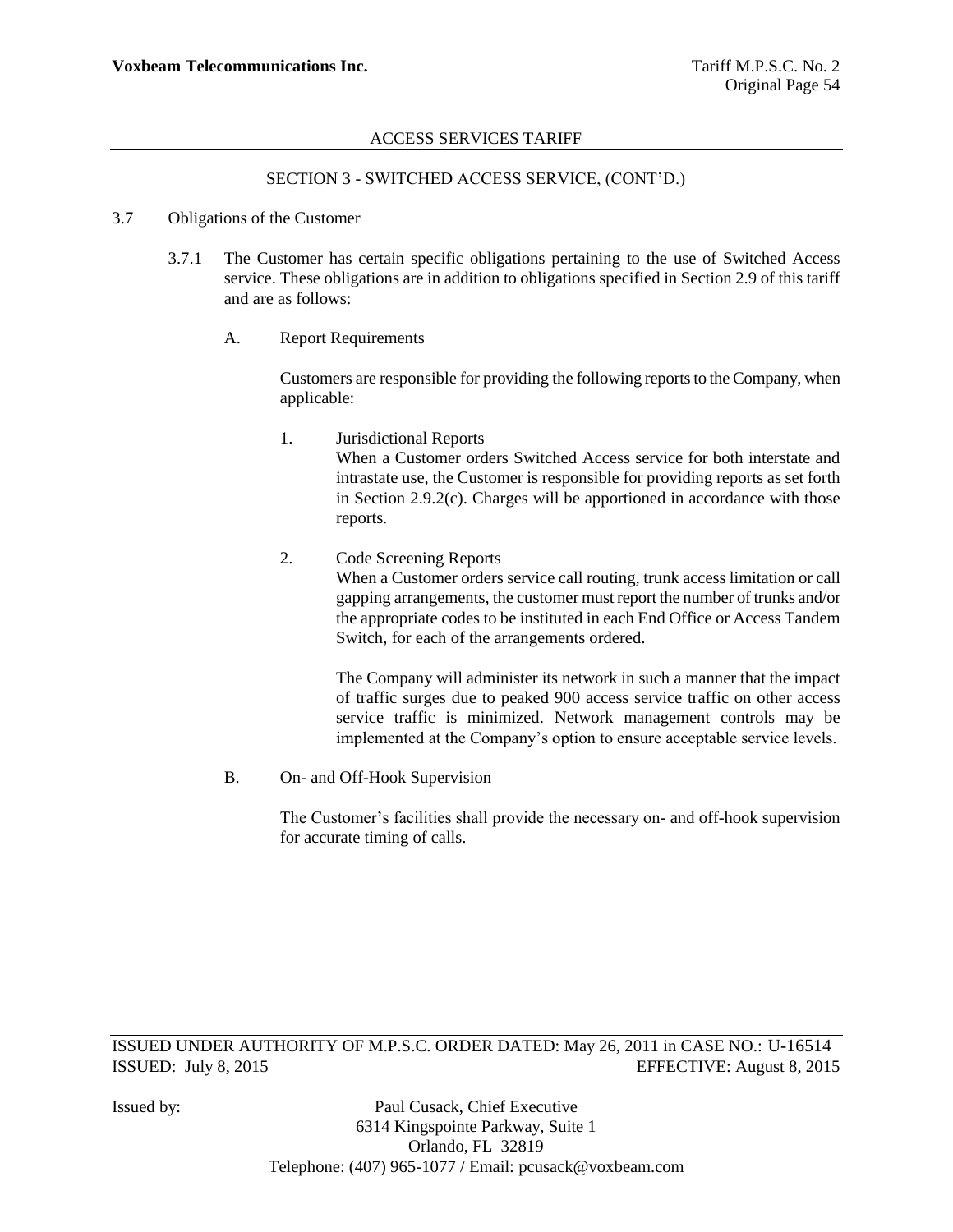# SECTION 3 - SWITCHED ACCESS SERVICE, (CONT"D.)

#### 3.8 Rate Regulations

3.8.1 General

There are three type of rates and charges that apply to Switched Access service provided by the Company. The rates and charges are monthly recurring charges, usage charges, and nonrecurring charges.

- 3.8.2 Types of Charges
	- A. Nonrecurring Charges are one-time charges that apply for a specific work activity (e.g., installation or changes to an existing service). Non-recurring charges may apply for installation of service, installation of optional features and service rearrangements.
	- B. Recurring Charges are flat monthly rates that apply for each month or fraction thereof that a specific rate element is provided. For billing purposes, each month is considered to have 30 days.
	- C. Usage Charges are rates that apply only when a specific rate element is used. These are applied on a per-access minute, a per-call or per-query basis. Usage rates are accumulated over a monthly period.

ISSUED UNDER AUTHORITY OF M.P.S.C. ORDER DATED: May 26, 2011 in CASE NO.: U-16514 ISSUED: July 8, 2015 EFFECTIVE: August 8, 2015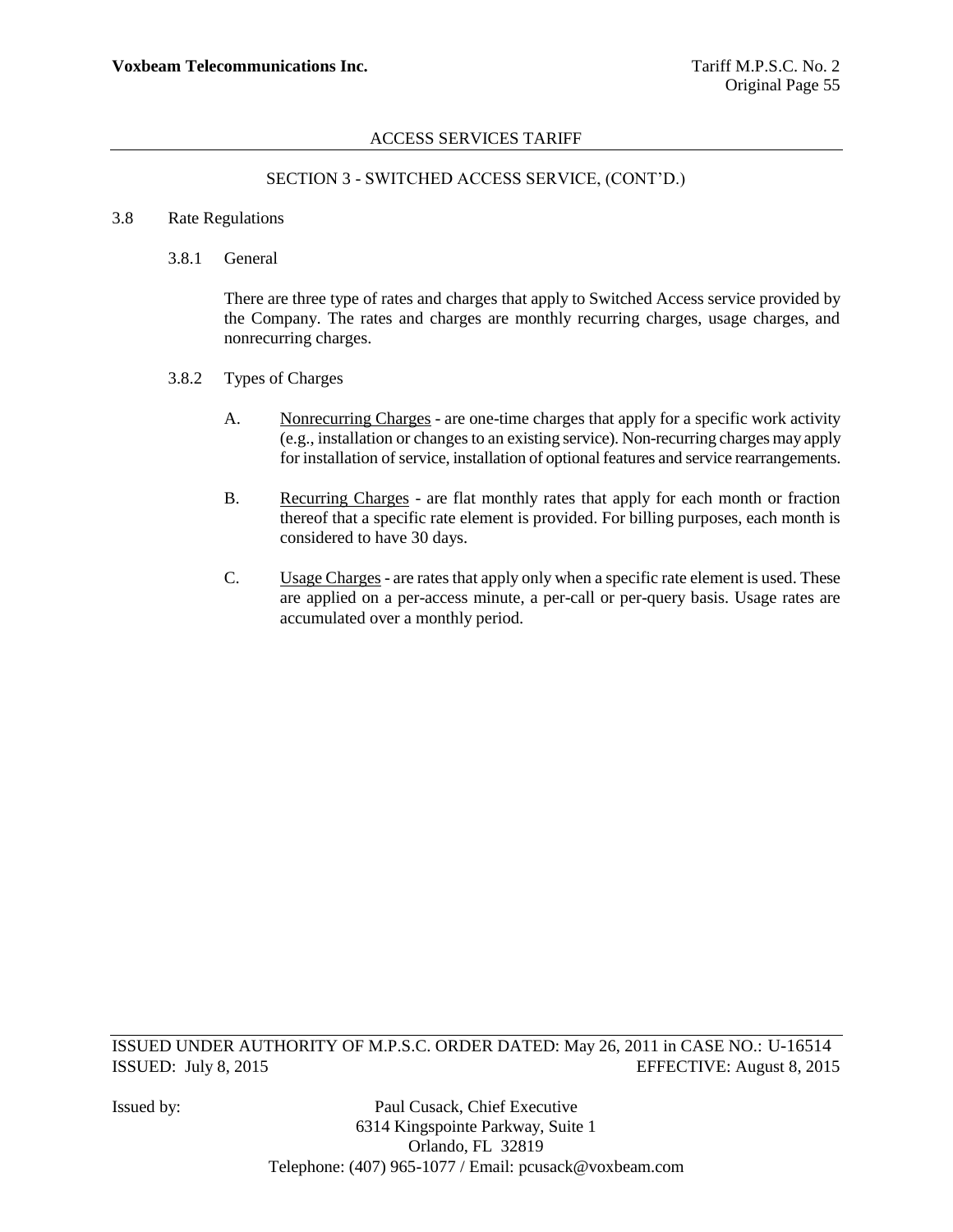# SECTION 3 - SWITCHED ACCESS SERVICE, (CONT"D.)

- 3.8 Rate Regulations, (Cont"d.)
	- 3.8.3 Measurement of Access Minutes
		- A. When recording originating calls over FG Access with multi-frequency address signaling, usage measurement begins when the first wink supervisory signal is forwarded from the Customer's facilities. The measurement of originating call usage over FG Access ends when the originating FG Access entry switch receives disconnect supervision from either the originating End User's End Office (indicating that the originating End User has disconnected), or from the Customer's facilities, whichever is recognized first by the entry switch.
		- B. For terminating calls over FG Access with multi-frequency address signaling, the measurement of access minutes begins when a seizure signal is received from the Customer's trunk group at the Point of Presence within the LATA. The measurement of terminating call usage over FG Access ends when a disconnect signal is received, indicating that either the originating or terminating user has disconnected.
		- C. When recording originating calls over FG Access with SS7 signaling, usage measurement begins with the transmission of the initial address message by the switch for direct trunk groups and with the receipt of an exit message by the switch for tandem trunk groups. The measurement of originating FG Access usage ends when the entry switch receives or sends a release message, whichever occurs first.
		- D. For terminating calls over FG Access with SS7 signaling, the measurement of access minutes begins when the terminating recording switch receives the initial address message from the terminating End User. On directly routed trunk groups or on tandem routed trunk groups, the Company switch receives the initial address message and sends the indication to the Customer in the form of an answer message. The measurement of terminating FG Access call usage ends when the entry switch receives or sends a release message, whichever occurs first.

ISSUED UNDER AUTHORITY OF M.P.S.C. ORDER DATED: May 26, 2011 in CASE NO.: U-16514 ISSUED: July 8, 2015 EFFECTIVE: August 8, 2015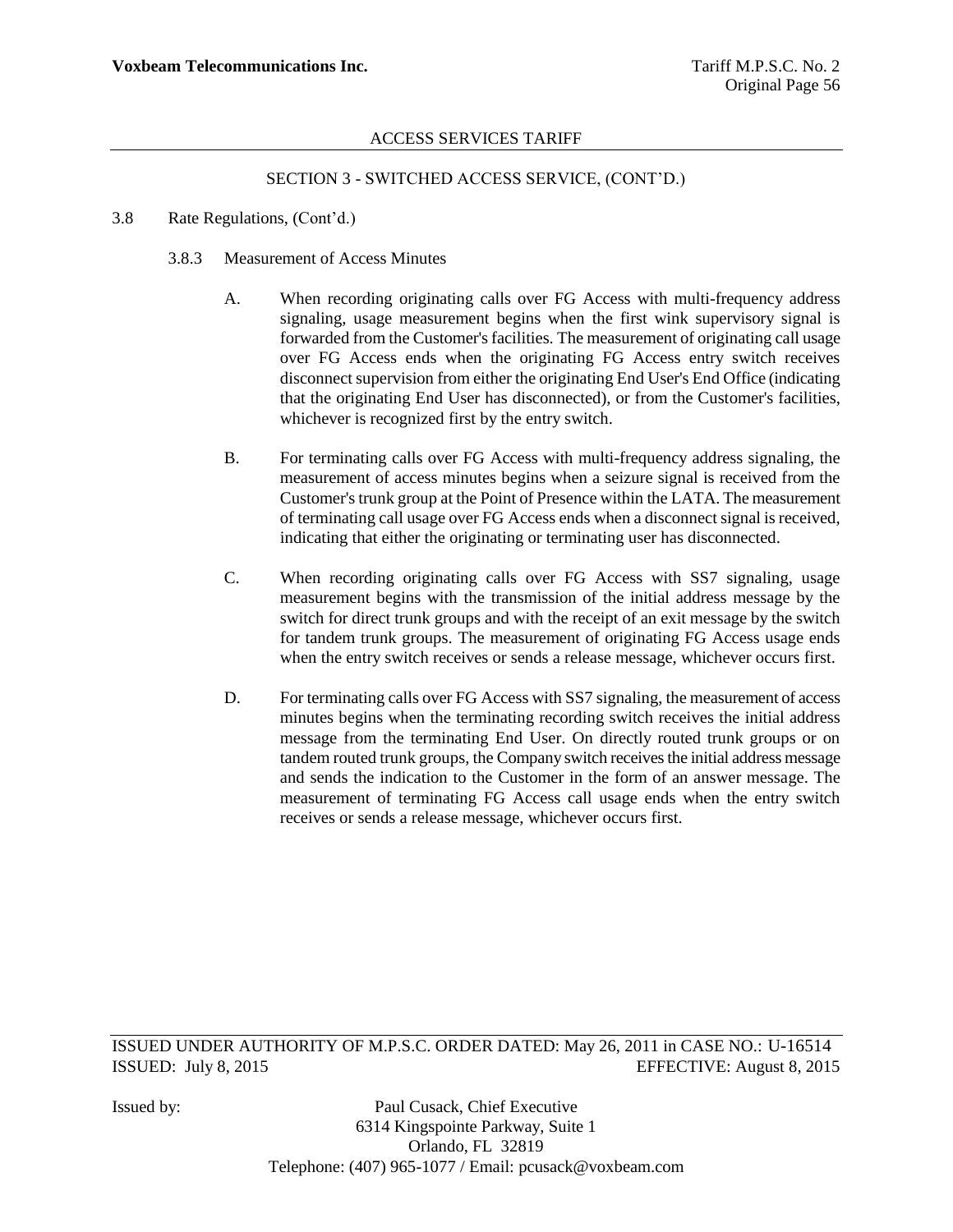# SECTION 3 - SWITCHED ACCESS SERVICE, (CONT"D.)

- 3.8 Rate Regulations, (Cont"d.)
	- 3.8.3 Measurement of Access Minutes, (Cont"d.)
		- E. Mileage, where applicable, will be measured in accordance with standard industry practices.
		- F. The Company will use the Small Exchange Carrier Access Billing ("SECAB") guidelines, or the Carrier Access Billing System ("CABS") guidelines, or other system that emulates or otherwise produces a reasonable substitute for the output of SECAB or CABS, for billing all charges under this tariff. The Company will provide billing using a hardcopy format or upon request, a mechanized medium (e.g., cartridge tape, CD ROM, etc.). Bills will be accurate and contain sufficient supporting details to allow customers to account for the charges and to verify their accuracy in a reasonable and timely fashion. Requests for additional bill detail will be handled and priced on an Individual Case Basis (ICB).

ISSUED UNDER AUTHORITY OF M.P.S.C. ORDER DATED: May 26, 2011 in CASE NO.: U-16514 ISSUED: July 8, 2015 EFFECTIVE: August 8, 2015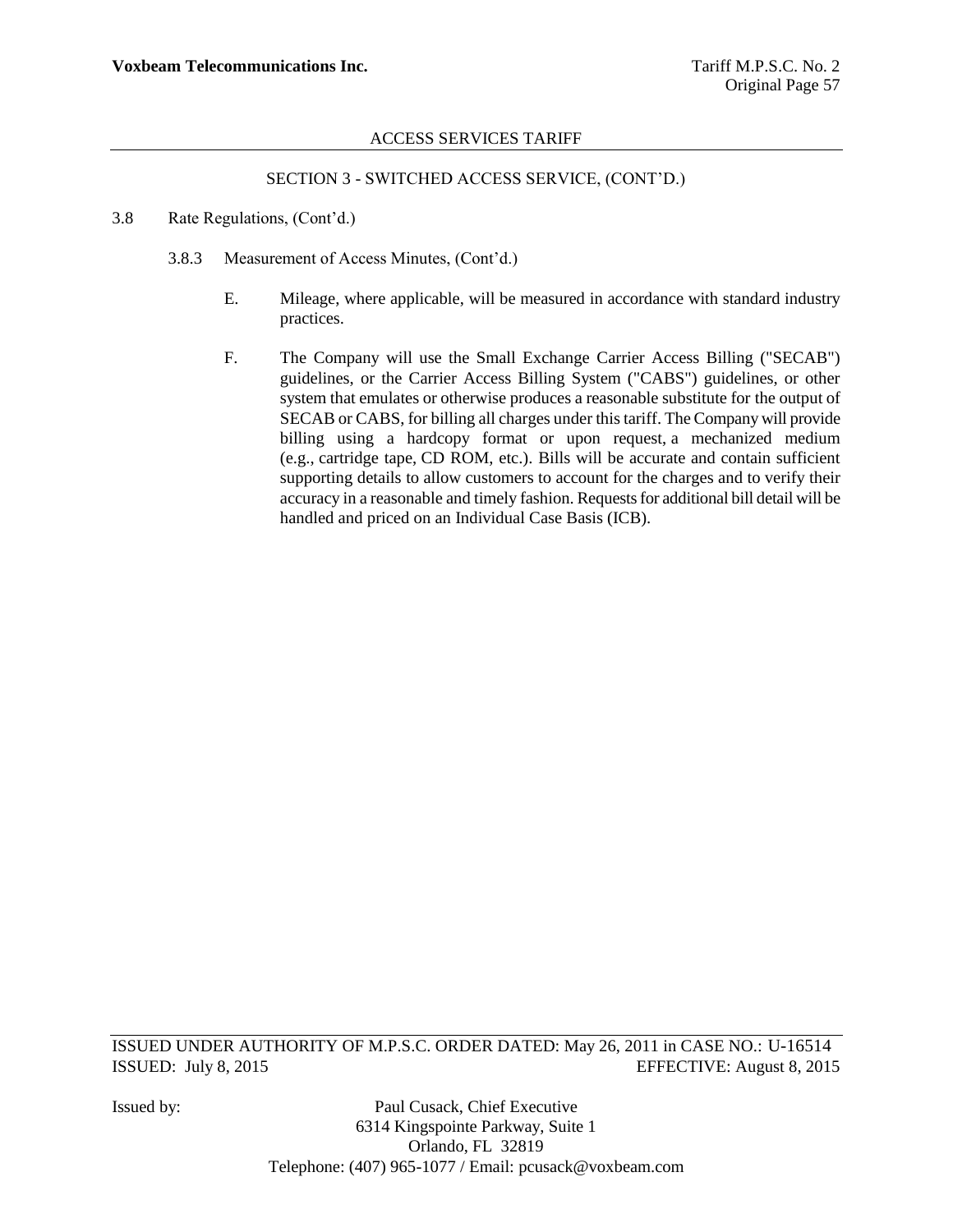# SECTION 3 - SWITCHED ACCESS SERVICE, (CONT"D.)

### 3.8 Rate Regulations, (Cont"d.)

### 3.8.4 Moves

- A. A move of services involves a change in the physical location of one of the following:
	- 1. The point of termination at the Customer Premises, or
	- 2. The Customer Premises
- B. The charges for the move are dependent on whether the move is to a new location within the same building or to a different building as described below:
	- 1. Moves Within the Same Building

When the move is to a new location within the same building, the charge for the move will be an amount equal to one half of the Nonrecurring Charge for the capacity affected. There will be no change in the minimum period requirements.

2. Moves to a Different Building

Moves to a different building will be treated as a discontinuance and start of service and all associated Nonrecurring Charges will apply. New minimum period requirements will be established for the new service. The Customer will also remain responsible for satisfying all outstanding minimum period charges for the discontinued service.

ISSUED UNDER AUTHORITY OF M.P.S.C. ORDER DATED: May 26, 2011 in CASE NO.: U-16514 ISSUED: July 8, 2015 EFFECTIVE: August 8, 2015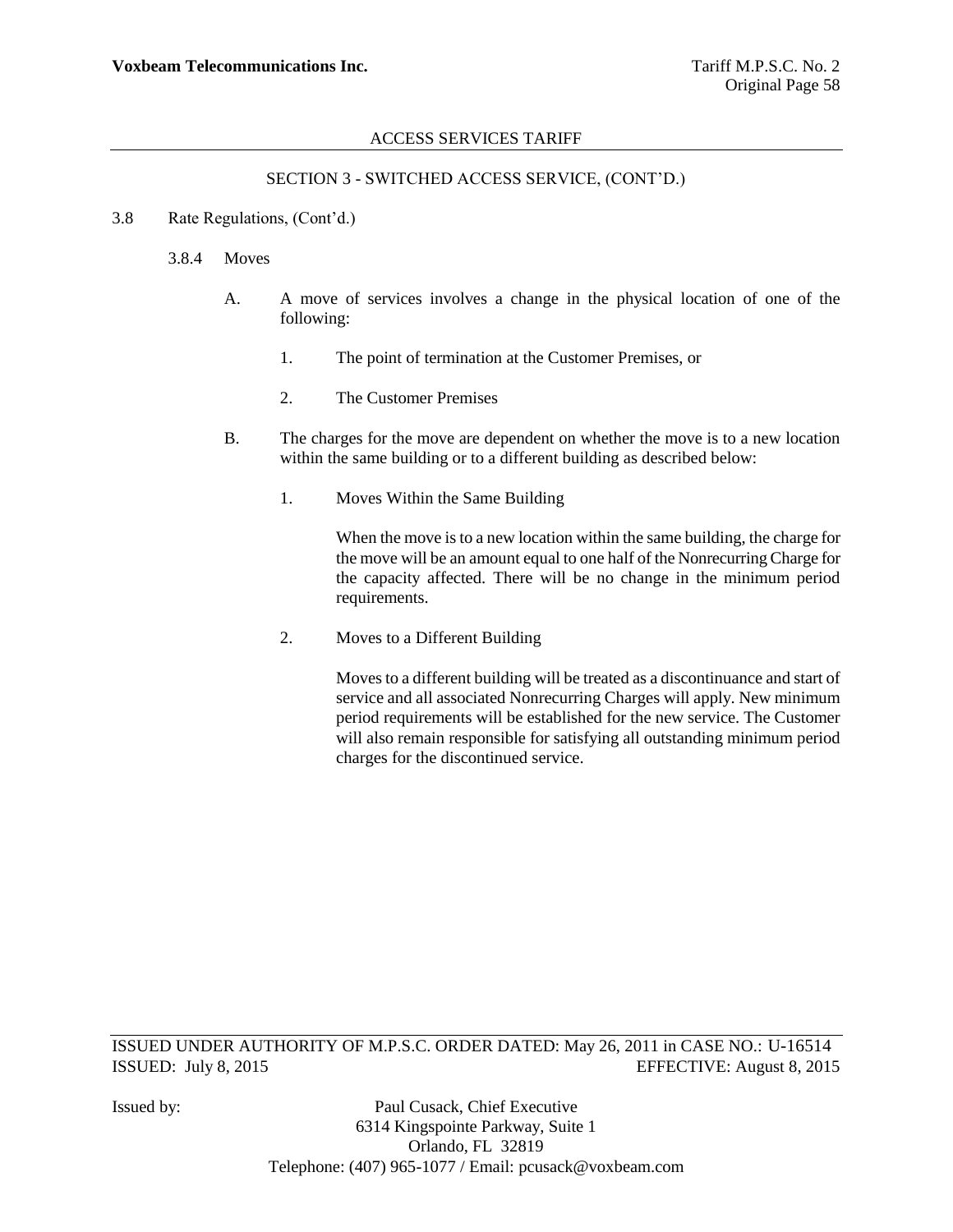# SECTION 3 - SWITCHED ACCESS SERVICE, (CONT"D.)

- 3.8 Rate Regulations, (Cont"d.)
	- 3.8.5 Service Rearrangements
		- A. Service rearrangements are changes to existing services which do not result in either a change in the minimum period requirements or a change in the physical location of the point of termination at the Customer's Premises or the Customer's End User's Premises. Changes which result in the establishment of new minimum period obligations or a change in the physical location of the point of termination at the Customer's Premises or the Customer's End User's Premises are treated as disconnects and starts.
		- B. The charge to the Customer for the service rearrangement is dependent on whether the change is administrative only in nature or involves an actual physical change to the service.
		- C. Administrative changes will be made without charge(s) to the Customer. Such changes require the continued provision and billing of the access service to the same entity without a change in jurisdiction.

ISSUED UNDER AUTHORITY OF M.P.S.C. ORDER DATED: May 26, 2011 in CASE NO.: U-16514 ISSUED: July 8, 2015 EFFECTIVE: August 8, 2015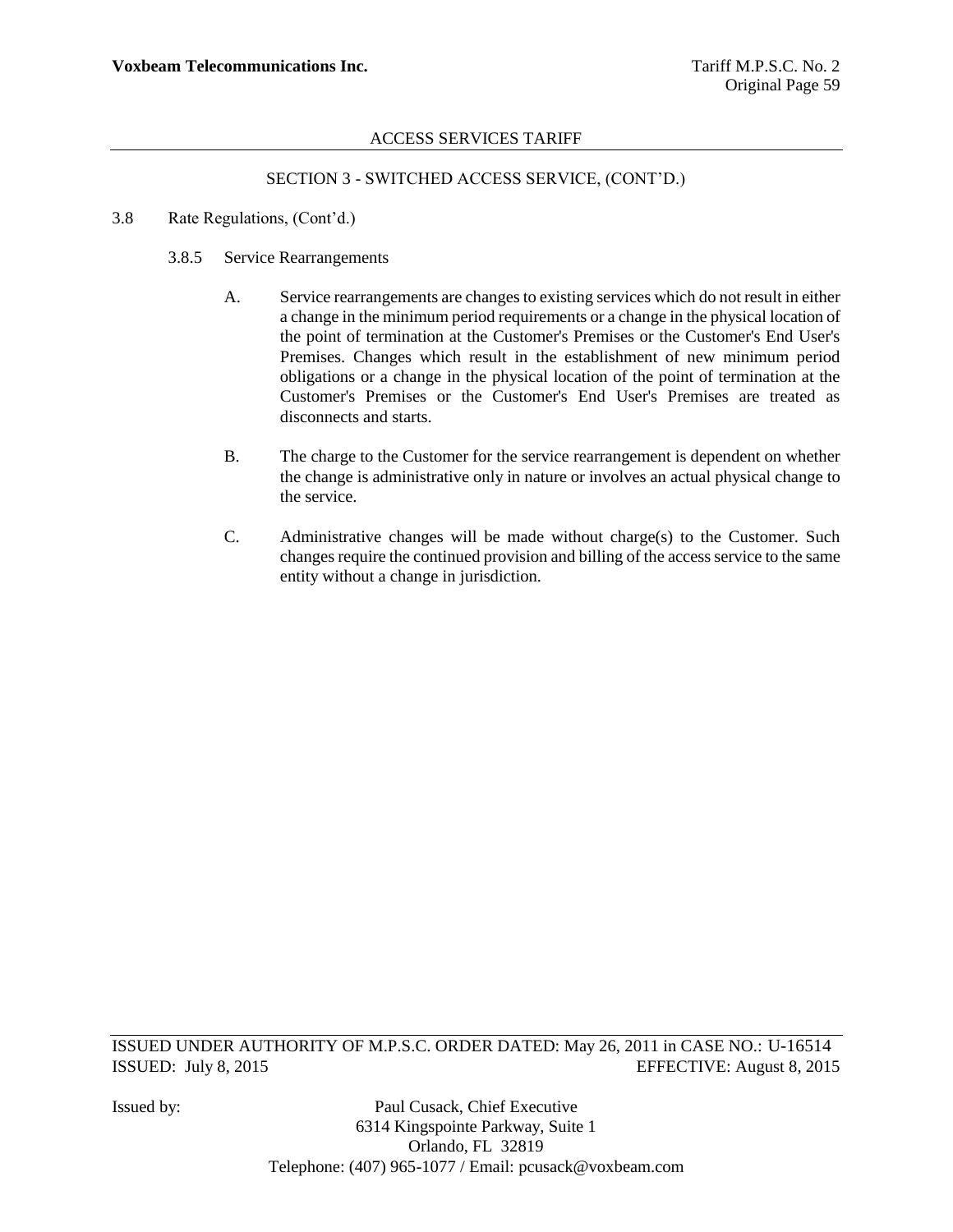# SECTION 3 - SWITCHED ACCESS SERVICE, (CONT"D.)

#### 3.9 Rates and Charges

3.9.1 Switched Access Usage Charges

Switched Access Services will be assessed switched access charges at the rates set forth in the Company"s Federal Access Tariff, FCC Tariff No. 1, as amended from time to time. The FCC Tariff can be viewed at:

<https://apps.fcc.gov/etfs/public/lecTariffs.action?idLec=580>

3.9.2 Toll-Free 8XX Data Base Access Service

Per Query \$0.0075

ISSUED UNDER AUTHORITY OF M.P.S.C. ORDER DATED: May 26, 2011 in CASE NO.: U-16514 ISSUED: July 8, 2015 EFFECTIVE: August 8, 2015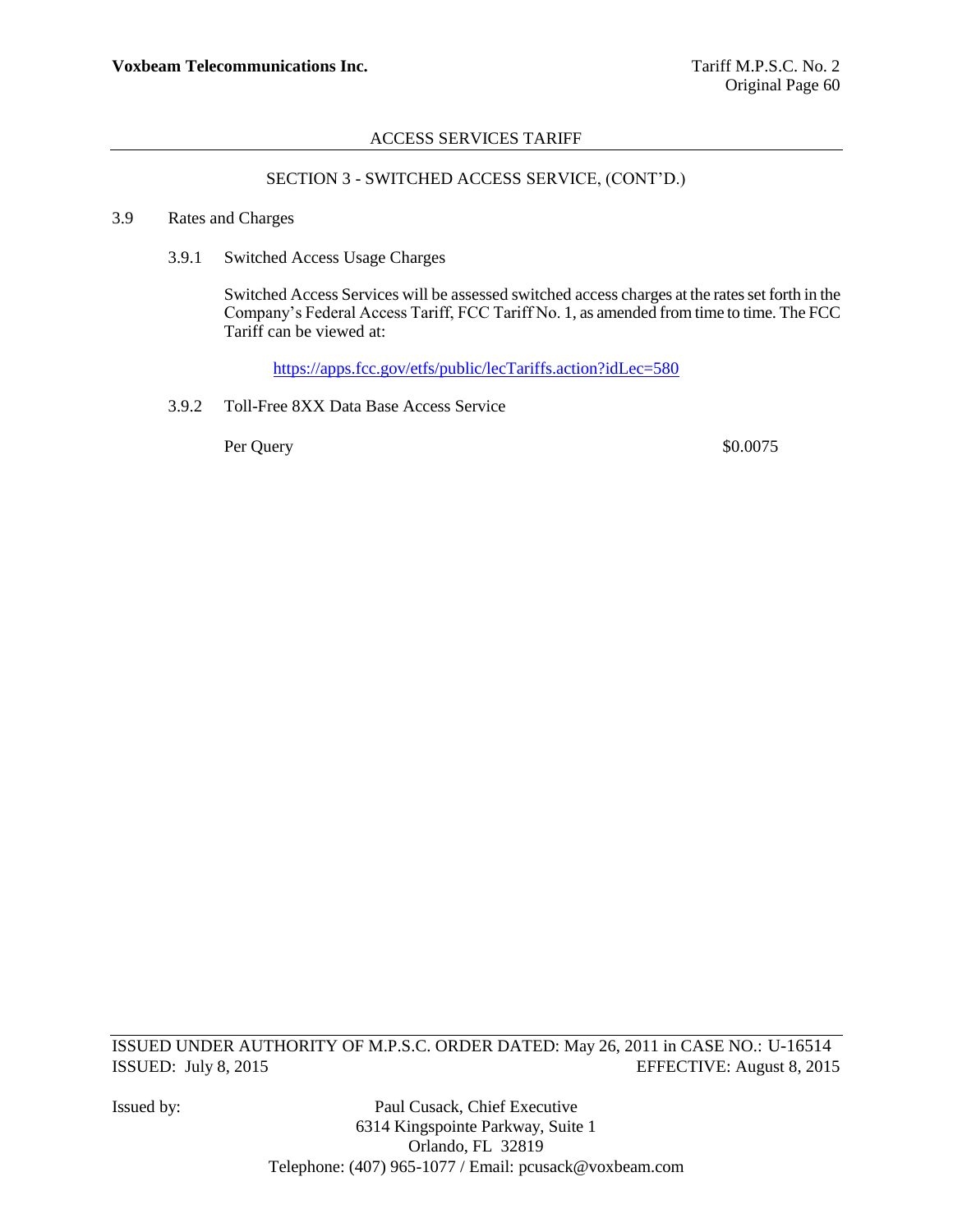## SECTION 4 - MISCELLANEOUS SERVICES AND CHARGES

#### 4.1 Local And EAS Traffic Exchange And Termination

This section establishes the methodology for the exchange and termination of local and EAS traffic for carriers that do not have an interconnection agreement with the Company.

Local and EAS traffic exchange will be conducted under a Bill and Keep arrangement unless and until either the Commission or FCC requires an alternative approach for the exchange of such traffic for use by all industry participants, pursuant to which the Company and the Terminating Carriers shall recover the costs of transporting and terminating such traffic on their networks from other parties in accordance with the then applicable regulations, including to the extent practicable, any Internet Service Provider access charge exemption. This provision does not apply to access traffic, transit traffic, or wireless traffic.

ISSUED UNDER AUTHORITY OF M.P.S.C. ORDER DATED: May 26, 2011 in CASE NO.: U-16514 ISSUED: July 8, 2015 EFFECTIVE: August 8, 2015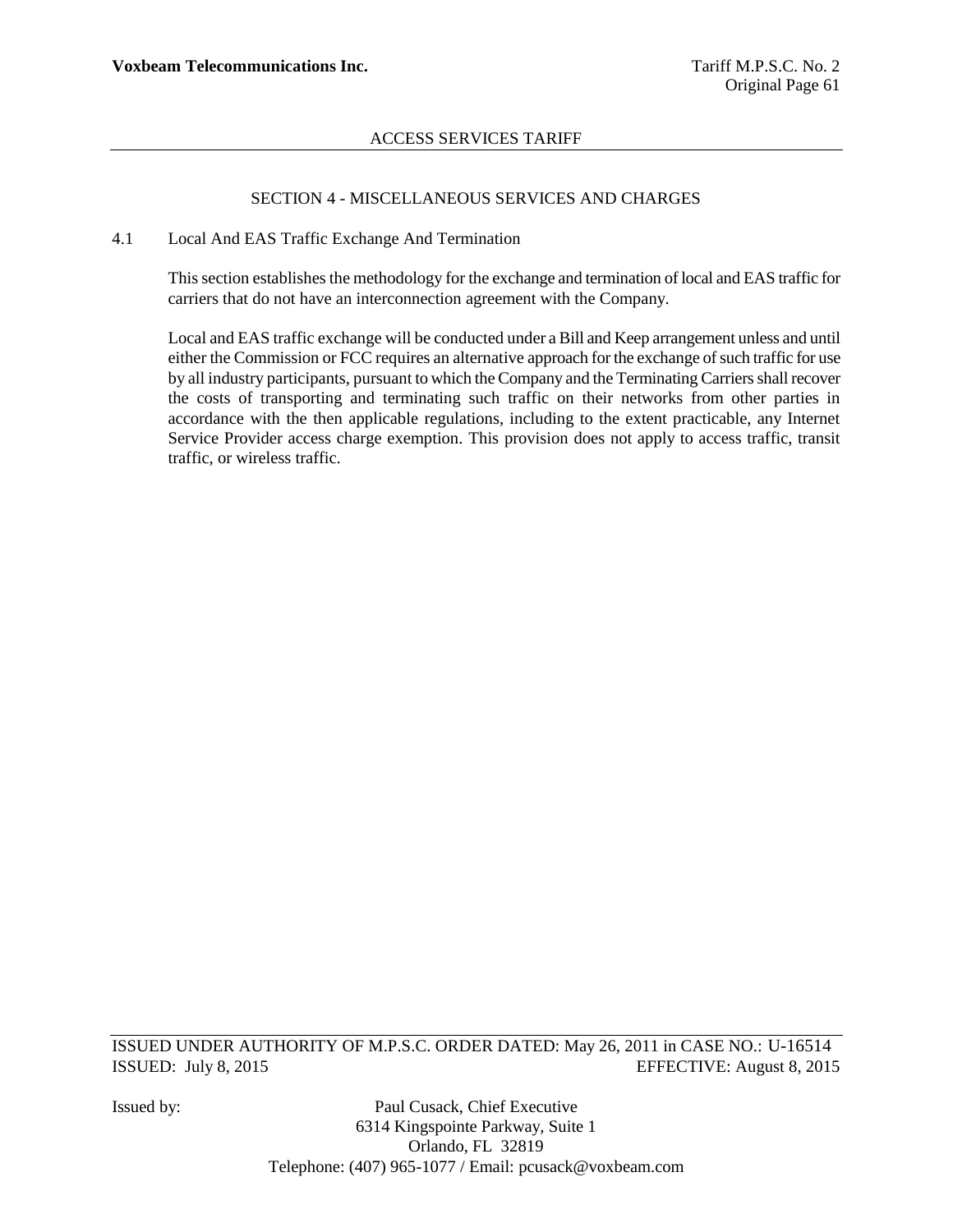#### SECTION 4 - MISCELLANEOUS SERVICES AND CHARGES, (CONT"D.)

#### 4.2 Billing Name and Address

4.2.1 Service Description

Billing Name and Address (BNA) service provides account detail of the Company"s customers to interexchange carriers, operator service providers, enhanced service providers, and any other provider of interexchange telecommunications services.

- 4.2.2 General
	- A. Upon acceptance of an order for BNA service, the Company will furnish account detail for each working number submitted. Account detail consists of current data base information including the End User"s billing name and billing address.
	- B. Only current information which resides in the Company"s data base will be provided. Customers ordering BNA service must accept BNA account detail on an "as is" basis.
	- C. The Company will specify the location where requests for BNA service are to be received, and the format in which the requests are to be provided.
	- D. The subscribing customer must agree that BNA information will not be resold or otherwise provided to any other person, corporation, partnership or entity, other than Customer"s authorized billing agent, and that Billing Name and Address shall be used by Customer or Customer's authorized billing agent solely for:
		- 1. Billing its customers for using Customer"s telecommunications services.
		- 2. Any purpose associated with the equal access requirement of United States v. AT&T, 552 F. Supp. 131 (D.D.C. 1982).
		- 3. Verification of service orders of new customers, identification of customers who have moved to a new address, fraud prevention, and similar nonmarketing purposes.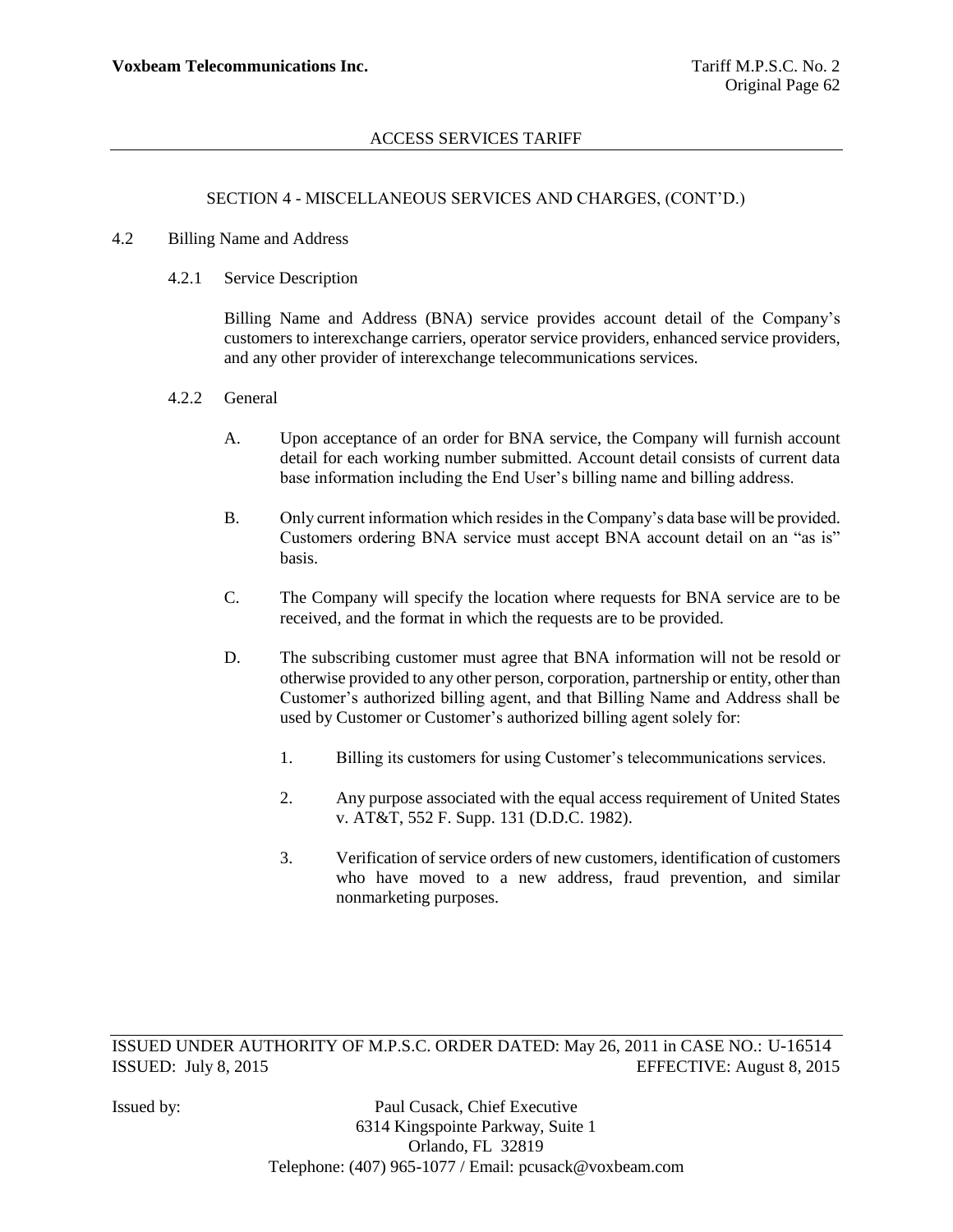#### SECTION 4 - MISCELLANEOUS SERVICES AND CHARGES, (CONT"D.)

- 4.2 Billing Name and Address, (Cont"d.)
	- 4.2.2 (Cont"d.)

For calling card calls and collect and third party billed calls, Billing Name and Address for ANI service is not available on accounts of non-published/unlisted end users who, by request to the Company (which request may be submitted at any time), have specified that such information not be released.

- E. Manual Request
	- 1. At the customer"s option, the Company will provide BNA via manual request procedures.
	- 2. BNA service information will be provided by the Company in standard paper format via facsimile or first class U.S. mail.
	- 3. Wherever possible, the Company will provide Billing Name and Address for ANI data no later than ten (10) business days from the date of receipt of the customer"s request. Availability of data may be delayed if errors exist in the request received from the customer.
	- 4. In situations where the customer requests more than forty (40) BNA records on a single order, the Company will provide the requested BNA information in a time frame mutually agreed to by the customer and the Company.

#### 4.2.3 Rate Regulations

The number of BNA records for which charges apply will be accumulated by the Company, and billed to the customer on a monthly basis at the rates set forth in 5.2.4 following.

4.2.4 Rates and Charges

|     | <b>Billing Name and Address for ANI</b> | <b>BNA Request</b> |
|-----|-----------------------------------------|--------------------|
|     | Per Order                               | \$50.94            |
|     | Per Record                              | \$0.33             |
| 4.3 | IntraLATA PIC Change Charge             |                    |
|     | Nonrecurring Charge per Change:         | \$5.00             |

ISSUED UNDER AUTHORITY OF M.P.S.C. ORDER DATED: May 26, 2011 in CASE NO.: U-16514 ISSUED: July 8, 2015 EFFECTIVE: August 8, 2015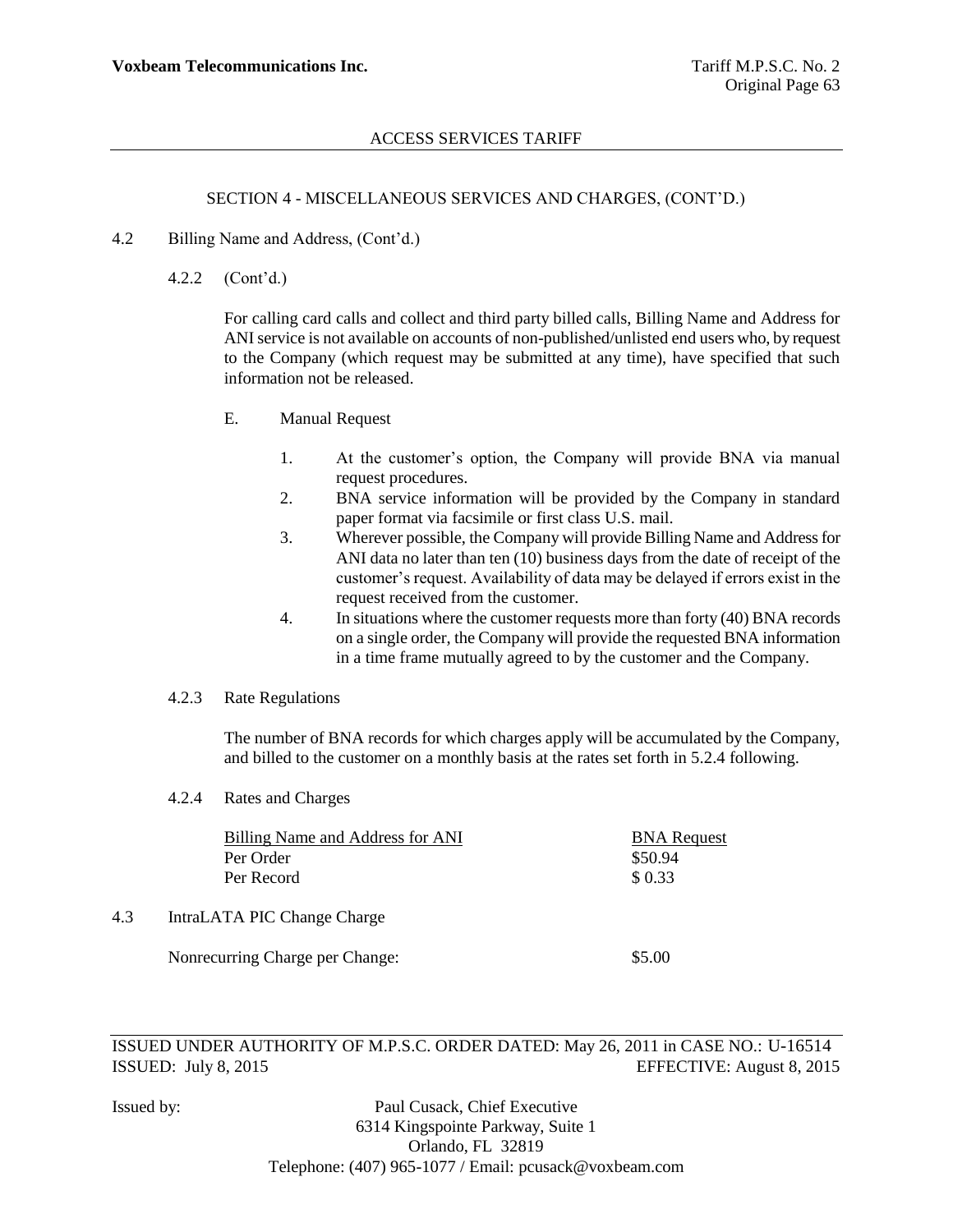### SECTION 5 - SPECIAL CONTRACTS, ARRANGEMENTS AND CONSTRUCTION

#### 5.1 Special Contract Arrangements

At the option of the Company, services may be offered on a contract basis to meet specialized pricing requirements of the Customer not contemplated by this tariff. The terms of each contract shall be mutually agreed upon between the Customer and Company and may include discounts off of rates contained herein and waiver of recurring, nonrecurring, or usage charges. The terms of the contract may be based partially or completely on the term and volume commitment, type of originating or terminating access, mixture of services or other distinguishing features. Service shall be available to all similarly situated Customers for a fixed period of time following the initial offering to the first contract Customer as specified in each individual contract. Special contract arrangements will be made available to the Commission upon request on a proprietary basis.

### 5.2 Special Service Arrangements

- 5.2.1 If a Customer's requirements cannot be met by services included in this tariff, the Company will provide, where practical, special service arrangements at charges equal to the estimated cost of furnishing such features, facilities or services. These special service arrangements will be provided if the provision of such arrangements are not detrimental to any other services furnished under the Company's tariffs.
- 5.2.2 Rates for special service arrangements will be based on the estimated cost for furnishing the service. Estimated costs will be determined in accordance with Section 5.4.1 (Special Construction) of this tariff.
- 5.2.3 Special service arrangement rates are subject to revision depending on changing costs.
- 5.2.4 If and when a special service arrangement becomes a tariffed offering, the tariffed rate or rates will apply from the date of tariff approval.
- 5.3 Non-Routine Installation Charges

At the Customer's request, installation and/or maintenance may be performed outside the Company's regular business hours or in hazardous locations. In such cases, charges based on cost of the actual labor, material, or other costs incurred by or charged to the Company will apply. If installation is started during regular business hours but, at the Customer's request, extends beyond regular business hours into time periods including, but not limited to, weekends, holidays or night hours, additional charges may apply.

ISSUED UNDER AUTHORITY OF M.P.S.C. ORDER DATED: May 26, 2011 in CASE NO.: U-16514 ISSUED: July 8, 2015 EFFECTIVE: August 8, 2015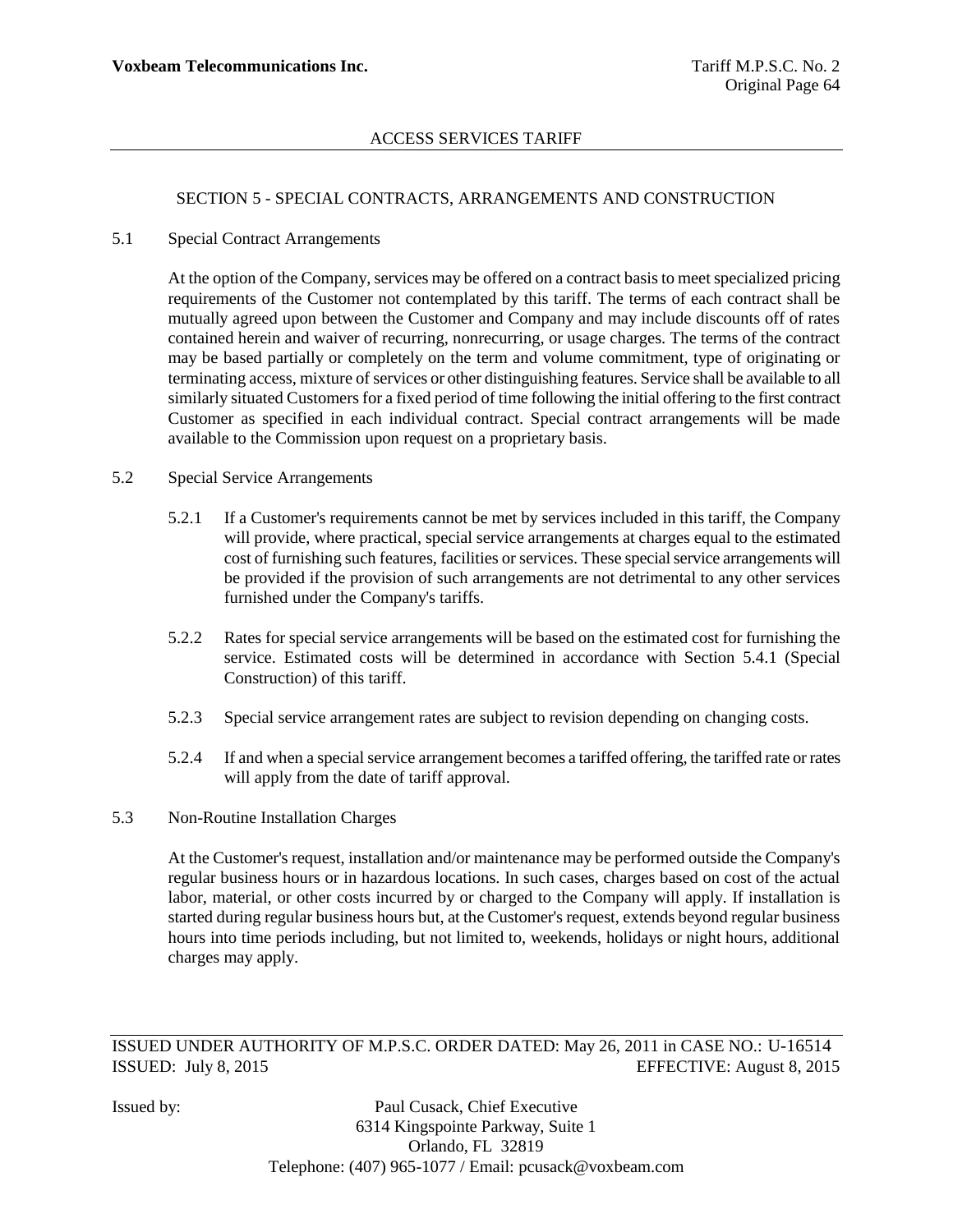## SECTION 5 - SPECIAL CONTRACTS, ARRANGEMENTS AND CONSTRUCTION, (CONT"D.)

- 5.4 Special Construction Charges
	- 5.4.1 General
		- A. Special construction charges may apply for services provided to the Customer by the Company. Special construction includes but is not limited to that construction undertaken:
			- (1) where facilities are not presently available, and there is no other requirement for the facilities so constructed;
			- (2) of a type other than that which the Company would normally utilize in the furnishing of its services;
			- (3) over a route other than that which the Company would normally utilize in the furnishing of its services;
			- (4) in a quantity greater than that which the Company would normally construct;
			- (5) on an expedited basis;
			- (6) on a temporary basis until permanent facilities are available;
			- (7) involving abnormal costs;
			- (8) in advance of its normal construction; or
			- (9) when the Company furnishes a facility or service for which a rate or charge is not specified in the Company's tariff.
		- B. Where the Company furnishes a facility or service requiring special construction, charges will be based on the costs incurred by the Company and may include: (1) non-recurring charges; (2) recurring charges; (3) usage charges; (4) termination liabilities; or (5) a combinations thereof.
		- C. Rates and charges for special construction shall be determined and presented to the Customer for its approval prior to the start of construction. No construction will commence until and unless the Customer accepts in writing the rates and charges as presented by the Company.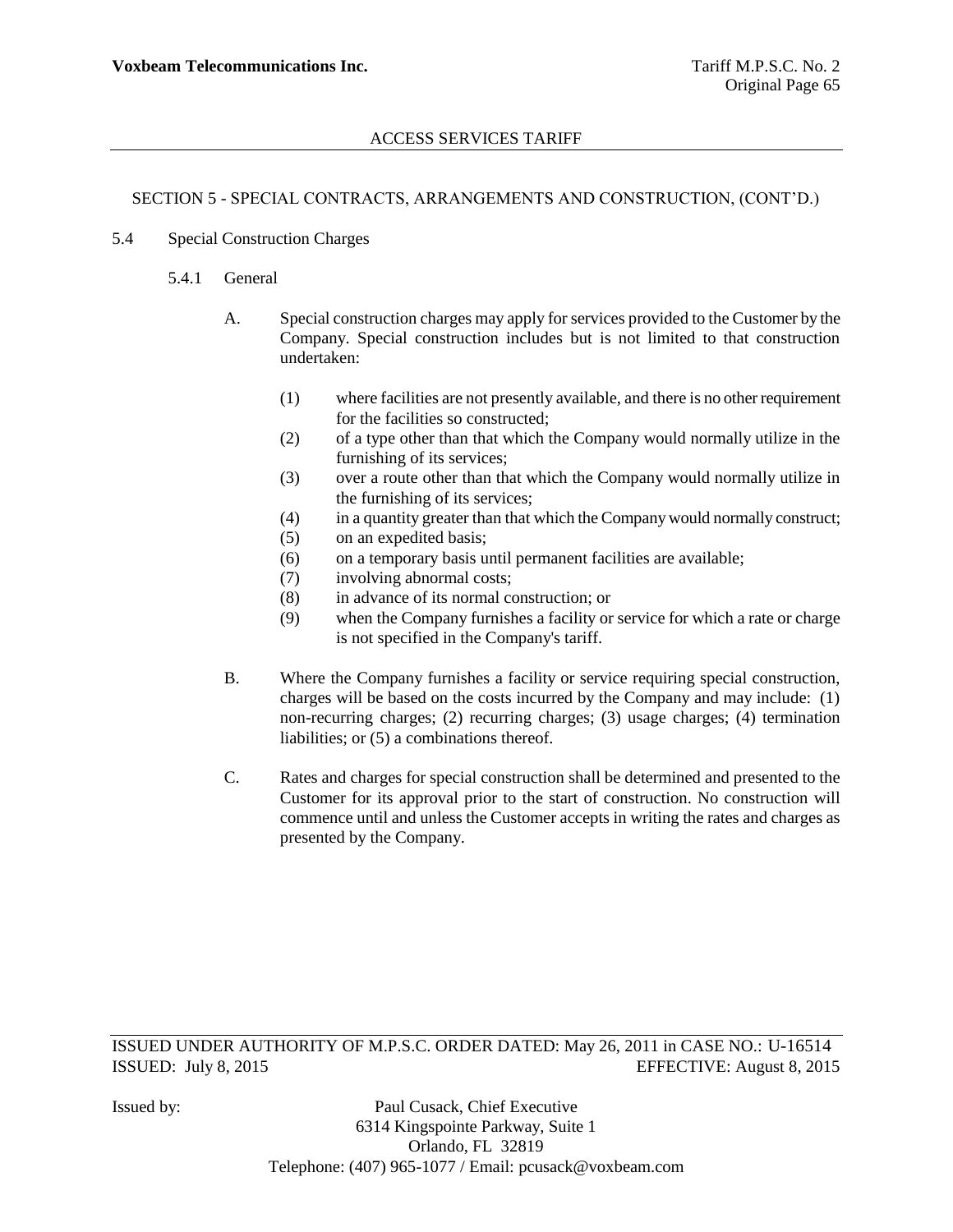# SECTION 5 - SPECIAL CONTRACTS, ARRANGEMENTS AND CONSTRUCTION, (CONT"D.)

- 5.4 Special Construction Charges, (Cont"d.)
	- 5.4.2 Basis for Cost Computation

Costs for special construction may include one or more of the following items to the extent they are applicable:

- (a) cost of installed facilities to be provided including estimated costs for the rearrangements of existing facilities. Cost may include:
	- 1. installation of equipment and materials provided or used,
	- 2. engineering, labor and supervision during construction,
	- 3. transportation of materials, and
	- 4. rights of way required for transmission facilities;
- (b) cost of operation, maintenance, and administration of equipment and facilities;
- (c) depreciation on the estimated cost installed of any facilities provided, based on the anticipated useful service life of the facilities with an appropriate allowance for the estimated net salvage;
- (d) general administrative expenses, including taxes on the basis of average charges for these items;
- (e) license preparation, processing and related fees;
- (f) tariff preparation, processing and other related regulatory fees;
- (g) any other item of expense associated with the particular special service arrangement; and
- (h) an amount, computed on the estimated installed cost of the facilities used to provide the special service arrangement, for return on investment and contingencies.